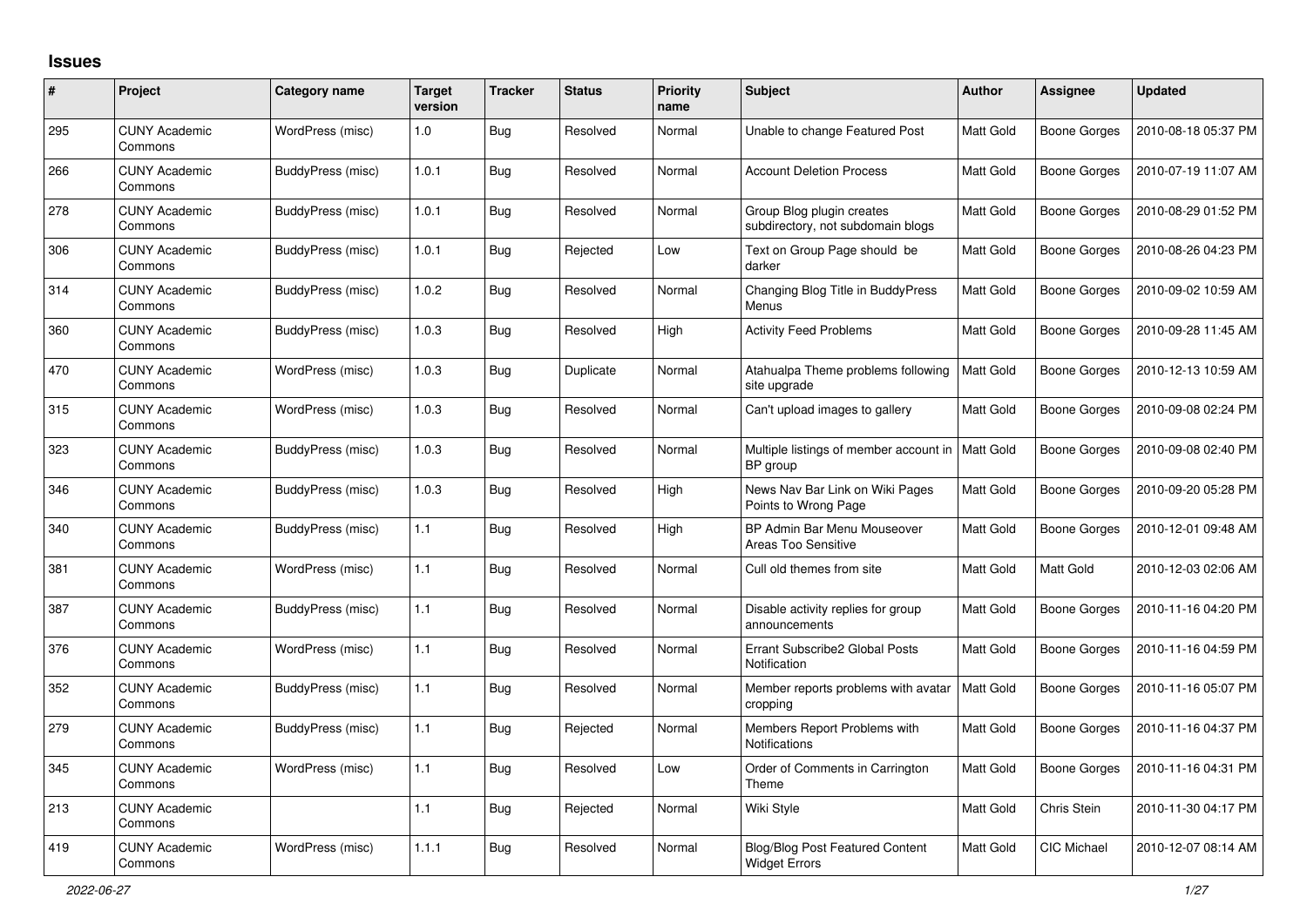| #   | Project                         | Category name     | <b>Target</b><br>version | <b>Tracker</b> | <b>Status</b> | <b>Priority</b><br>name | <b>Subject</b>                                                                           | Author    | Assignee            | <b>Updated</b>      |
|-----|---------------------------------|-------------------|--------------------------|----------------|---------------|-------------------------|------------------------------------------------------------------------------------------|-----------|---------------------|---------------------|
| 440 | <b>CUNY Academic</b><br>Commons | WordPress (misc)  | 1.1.1                    | <b>Bug</b>     | Resolved      | Normal                  | Conflict between Image Uploader and<br><b>CAC Featured Content Plugin</b>                | Matt Gold | <b>CIC Michael</b>  | 2010-12-08 02:25 PM |
| 444 | <b>CUNY Academic</b><br>Commons | WordPress (misc)  | 1.1.1                    | Bug            | Resolved      | High                    | Hero Slides Not Showing Up in<br>Firefox                                                 | Matt Gold | Boone Gorges        | 2010-12-08 08:41 AM |
| 436 | <b>CUNY Academic</b><br>Commons | BuddyPress (misc) | 1.1.1                    | <b>Bug</b>     | Resolved      | Normal                  | Who's Online Widget                                                                      | Matt Gold | <b>Boone Gorges</b> | 2010-12-07 08:14 AM |
| 457 | <b>CUNY Academic</b><br>Commons | BuddyPress (misc) | 1.1.2                    | <b>Bug</b>     | Resolved      | High                    | Unable to Upload Documents as<br>Forum Attachments                                       | Matt Gold | <b>Boone Gorges</b> | 2010-12-10 06:56 PM |
| 476 | <b>CUNY Academic</b><br>Commons | WordPress (misc)  | 1.1.3                    | <b>Bug</b>     | Resolved      | High                    | Limited Email Domains List Empty<br>After Site Upgrade                                   | Matt Gold | <b>Boone Gorges</b> | 2010-12-13 07:02 PM |
| 458 | <b>CUNY Academic</b><br>Commons | BuddyPress (misc) | 1.1.3                    | <b>Bug</b>     | Resolved      | Normal                  | Notifications Not Received for Own<br>Messages                                           | Matt Gold | <b>Boone Gorges</b> | 2010-12-13 08:28 PM |
| 482 | <b>CUNY Academic</b><br>Commons | WordPress (misc)  | 1.1.4                    | Bug            | Resolved      | Normal                  | BP Admin Bar Display Error                                                               | Matt Gold | <b>Boone Gorges</b> | 2010-12-16 08:45 AM |
| 453 | <b>CUNY Academic</b><br>Commons | WordPress (misc)  | 1.1.4                    | Bug            | Rejected      | Normal                  | Error with Sidebar Manager of "The<br>Station" WooTheme                                  | Matt Gold | <b>Boone Gorges</b> | 2010-12-18 04:51 PM |
| 449 | <b>CUNY Academic</b><br>Commons | WordPress (misc)  | 1.1.4                    | <b>Bug</b>     | Rejected      | Normal                  | WooThemes displaying category list<br>in nav                                             | Matt Gold | Chris Stein         | 2010-12-16 02:03 PM |
| 503 | <b>CUNY Academic</b><br>Commons | WordPress (misc)  | 1.1.6                    | Bug            | Resolved      | Normal                  | <b>Explore and Possibly Remove</b><br><b>WP-Cron Reminder</b>                            | Matt Gold | <b>Boone Gorges</b> | 2010-12-21 11:55 AM |
| 499 | <b>CUNY Academic</b><br>Commons | WordPress (misc)  | 1.1.6                    | <b>Bug</b>     | Resolved      | Normal                  | Help with Atahualpa Issues                                                               | Matt Gold | scott voth          | 2010-12-21 07:30 PM |
| 507 | <b>CUNY Academic</b><br>Commons | BuddyPress (misc) | 1.1.6                    | <b>Bug</b>     | Resolved      | High                    | Invite Anyone Rejects CUNY Email<br>Addresses                                            | Matt Gold | <b>Boone Gorges</b> | 2010-12-21 11:26 AM |
| 527 | <b>CUNY Academic</b><br>Commons | BuddyPress (misc) | 1.1.7                    | Bug            | Resolved      | Low                     | BP Admin Bar Doesn't Show up on<br><b>Cityscape Theme</b>                                | Matt Gold | <b>Boone Gorges</b> | 2011-01-04 03:39 PM |
| 531 | <b>CUNY Academic</b><br>Commons | BuddyPress (misc) | 1.1.7                    | Bug            | Resolved      | Low                     | Member reports problems with avatar<br>cropping                                          | Matt Gold | <b>Boone Gorges</b> | 2011-01-04 05:10 PM |
| 509 | <b>CUNY Academic</b><br>Commons | WordPress (misc)  | 1.1.7                    | <b>Bug</b>     | Resolved      | Low                     | User reports problem with Google<br>Calendar widget                                      | Matt Gold | <b>Boone Gorges</b> | 2011-01-04 06:17 PM |
| 546 | <b>CUNY Academic</b><br>Commons | BuddyPress (misc) | 1.1.8                    | <b>Bug</b>     | Resolved      | Normal                  | Add Group/Group Blog Author<br>Syncing on an Automated Basis to<br>the Group Blog Plugin | Matt Gold | <b>Boone Gorges</b> | 2011-02-03 08:44 AM |
| 540 | <b>CUNY Academic</b><br>Commons | BuddyPress (misc) | 1.1.8                    | <b>Bug</b>     | Resolved      | Normal                  | Long BP Group Doc Names Hide<br>Edit/Delete Options                                      | Matt Gold | <b>Boone Gorges</b> | 2011-02-02 10:58 AM |
| 533 | <b>CUNY Academic</b><br>Commons | BuddyPress (misc) | 1.1.8                    | <b>Bug</b>     | Resolved      | Normal                  | Minor CSS issue on group page                                                            | Matt Gold | <b>Boone Gorges</b> | 2011-02-02 09:44 AM |
| 538 | <b>CUNY Academic</b><br>Commons | BuddyPress (misc) | 1.1.8                    | <b>Bug</b>     | Resolved      | Normal                  | News feed assigns incorrect<br>trackback origins                                         | Matt Gold | <b>Boone Gorges</b> | 2011-02-02 11:22 AM |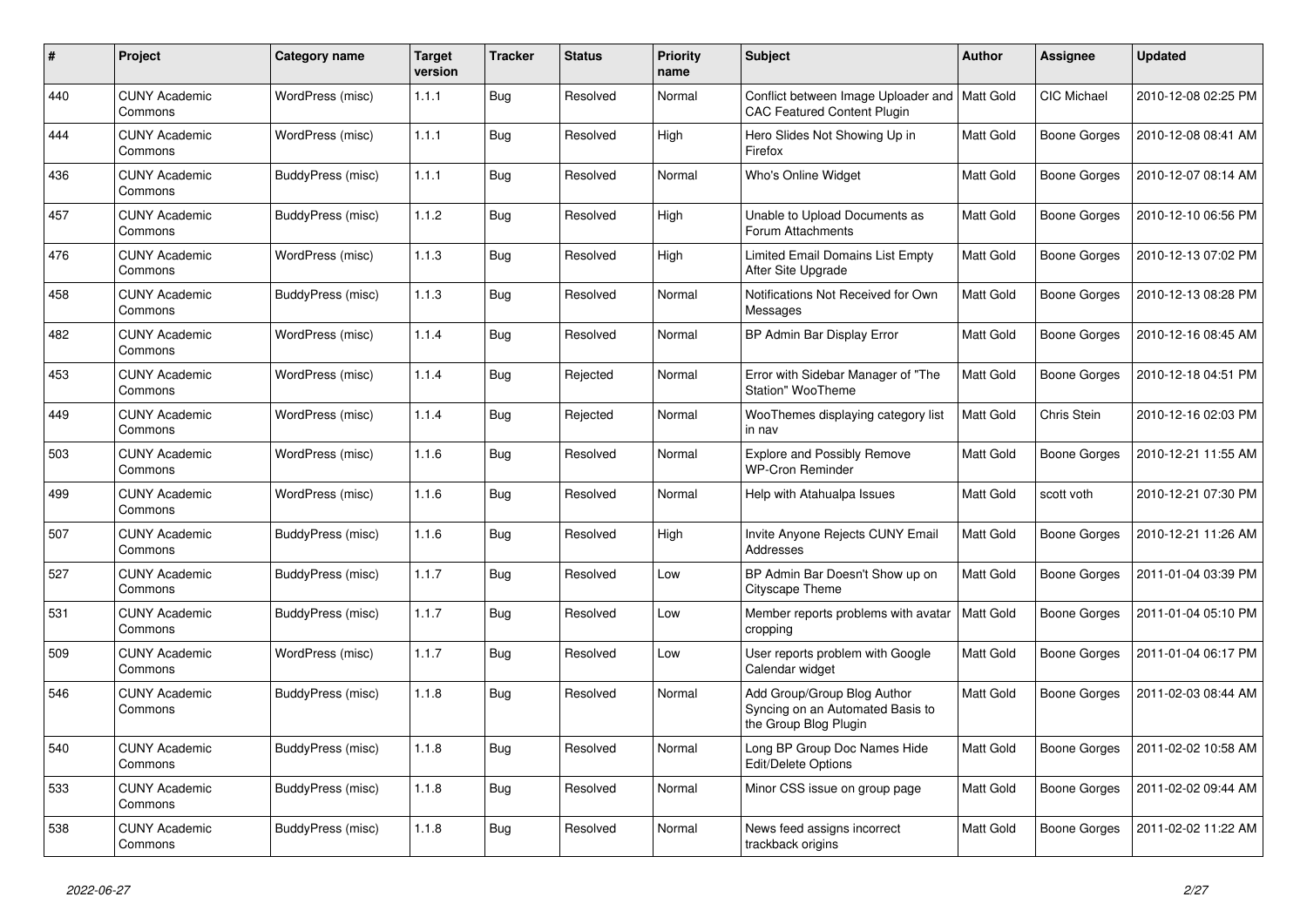| #   | Project                         | Category name     | <b>Target</b><br>version | <b>Tracker</b> | <b>Status</b> | <b>Priority</b><br>name | Subject                                                                                               | Author    | Assignee            | <b>Updated</b>      |
|-----|---------------------------------|-------------------|--------------------------|----------------|---------------|-------------------------|-------------------------------------------------------------------------------------------------------|-----------|---------------------|---------------------|
| 545 | <b>CUNY Academic</b><br>Commons | WordPress (misc)  | 1.1.8                    | <b>Bug</b>     | Resolved      | Normal                  | <b>Test Elegant Themes</b>                                                                            | Matt Gold | Matt Gold           | 2011-01-25 01:41 AM |
| 606 | <b>CUNY Academic</b><br>Commons | BuddyPress (misc) | 1.1.10                   | <b>Bug</b>     | Rejected      | Low                     | Avatars don't show up in list of<br>members on group invite tool                                      | Matt Gold | <b>Boone Gorges</b> | 2011-02-24 11:47 PM |
| 614 | <b>CUNY Academic</b><br>Commons | BuddyPress (misc) | 1.1.10                   | Bug            | Rejected      | Low                     | Log out button on BP Admin bar<br>covers logo                                                         | Matt Gold | <b>Boone Gorges</b> | 2011-03-04 05:58 PM |
| 613 | <b>CUNY Academic</b><br>Commons | BuddyPress (misc) | 1.1.10                   | <b>Bug</b>     | Resolved      | Normal                  | Member reports group blog / group<br>member syncing                                                   | Matt Gold | <b>Boone Gorges</b> | 2011-03-03 09:26 AM |
| 568 | CUNY Academic<br>Commons        | BuddyPress (misc) | 1.1.10                   | <b>Bug</b>     | Resolved      | High                    | Member reports trouble uploading<br>documents to groups                                               | Matt Gold | <b>Boone Gorges</b> | 2011-02-10 02:33 PM |
| 612 | <b>CUNY Academic</b><br>Commons | BuddyPress (misc) | 1.1.10                   | <b>Bug</b>     | Resolved      | Normal                  | Member reports trouble uploading<br>documents to groups                                               | Matt Gold | Boone Gorges        | 2011-03-07 10:12 PM |
| 605 | <b>CUNY Academic</b><br>Commons | BuddyPress (misc) | 1.1.10                   | Bug            | Rejected      | Normal                  | Member search on Group Invite Page<br>Not Working                                                     | Matt Gold | <b>Boone Gorges</b> | 2011-02-24 11:41 PM |
| 574 | <b>CUNY Academic</b><br>Commons | BuddyPress (misc) | 1.1.10                   | Bug            | Resolved      | High                    | Members unable to read documents<br>posted to groups                                                  | Matt Gold | <b>Boone Gorges</b> | 2011-02-10 03:01 PM |
| 553 | <b>CUNY Academic</b><br>Commons | WordPress (misc)  | 1.1.10                   | Bug            | Rejected      | Normal                  | Wonky Hero Slide Overlays                                                                             | Matt Gold | <b>Boone Gorges</b> | 2011-02-28 05:44 PM |
| 638 | <b>CUNY Academic</b><br>Commons | BuddyPress (misc) | 1.1.11                   | Bug            | Resolved      | Normal                  | Email Notifications Include Odd<br>Characters                                                         | Matt Gold | <b>Boone Gorges</b> | 2011-03-16 11:06 AM |
| 646 | <b>CUNY Academic</b><br>Commons | BuddyPress (misc) | 1.2                      | Bug            | Resolved      | Low                     | Change Error Message Non<br>Logged-In Users See When<br>Authorized Page is Requested<br>Without Login | Matt Gold | <b>Boone Gorges</b> | 2011-03-22 10:28 AM |
| 656 | <b>CUNY Academic</b><br>Commons | BuddyPress (misc) | 1.2                      | <b>Bug</b>     | Resolved      | Low                     | <b>Conflicting Email Subscription</b><br>Messages                                                     | Matt Gold | <b>Boone Gorges</b> | 2011-04-10 10:10 PM |
| 660 | <b>CUNY Academic</b><br>Commons | BuddyPress (misc) | 1.2                      | <b>Bug</b>     | Resolved      | Low                     | HTML Markup appears in activity<br>comment                                                            | Matt Gold | <b>Boone Gorges</b> | 2011-04-04 02:39 PM |
| 661 | <b>CUNY Academic</b><br>Commons | BuddyPress (misc) | 1.2                      | <b>Bug</b>     | Resolved      | Low                     | HTML Special Characters Appear in<br><b>Email Notification Text</b>                                   | Matt Gold | Raymond Hoh         | 2011-05-04 08:55 AM |
| 378 | <b>CUNY Academic</b><br>Commons | WordPress (misc)  | 1.2                      | <b>Bug</b>     | Duplicate     | Normal                  | New blog post notification by email<br>for private blogs                                              | Matt Gold | <b>Boone Gorges</b> | 2011-02-18 01:46 PM |
| 526 | <b>CUNY Academic</b><br>Commons | WordPress (misc)  | 1.2                      | <b>Bug</b>     | Resolved      | Low                     | Next/Previous Links Don't Appear on<br>All Hero Slides                                                | Matt Gold | Raymond Hoh         | 2011-04-22 03:56 AM |
| 727 | <b>CUNY Academic</b><br>Commons | WordPress (misc)  | 1.2.1                    | Bug            | Resolved      | Normal                  | Add The Erudite Theme                                                                                 | Matt Gold | Raymond Hoh         | 2011-05-01 05:02 AM |
| 710 | <b>CUNY Academic</b><br>Commons | WordPress (misc)  | 1.2.1                    | <b>Bug</b>     | Resolved      | Normal                  | Flickr Photo Album Plugin Doesn't<br>Activate                                                         | Matt Gold | <b>Boone Gorges</b> | 2011-05-08 04:56 PM |
| 628 | <b>CUNY Academic</b><br>Commons | Wiki              | 1.2.1                    | Bug            | Resolved      | Normal                  | LaTeX support for MediaWiki                                                                           | Matt Gold | <b>Boone Gorges</b> | 2011-05-11 09:50 PM |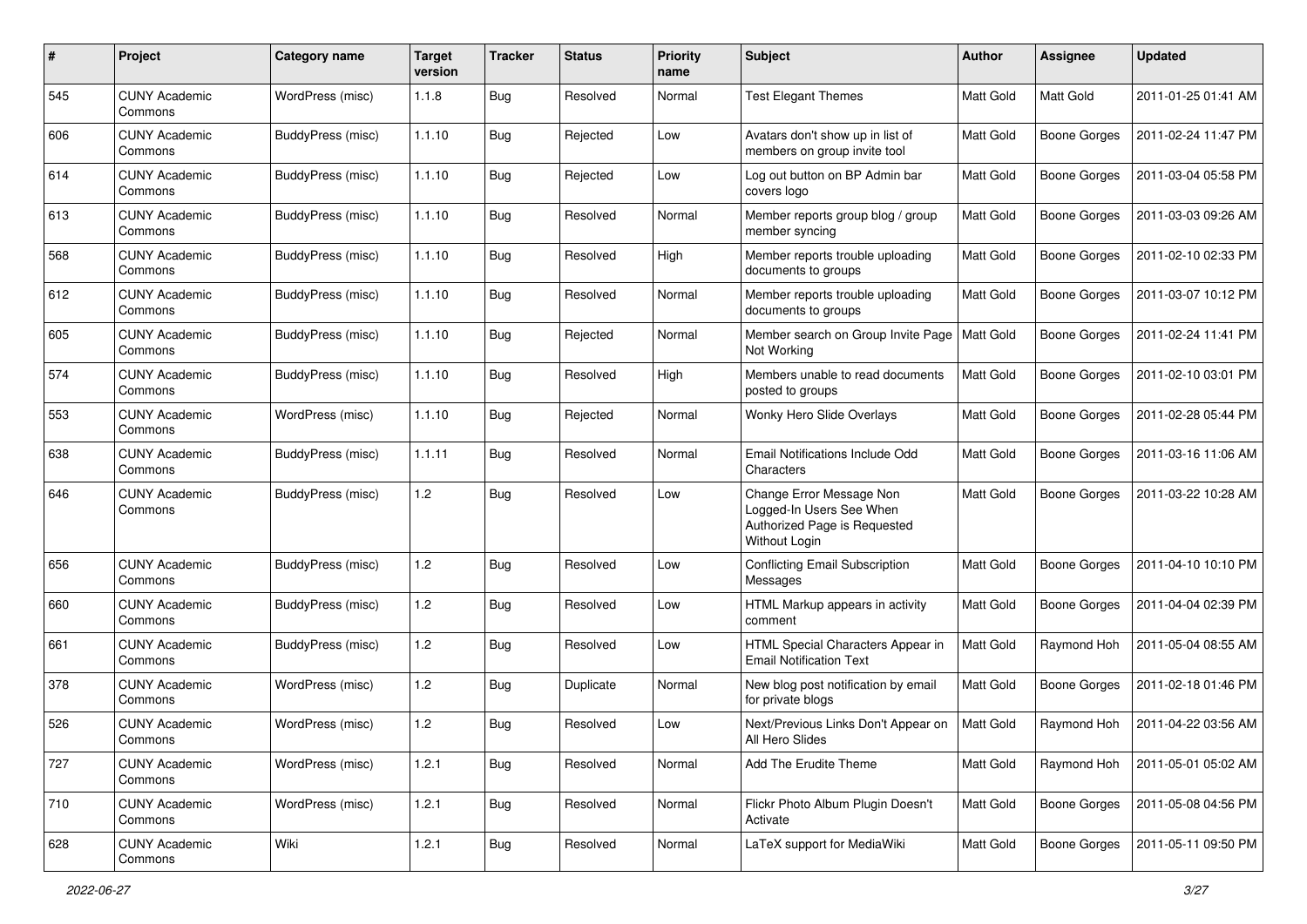| #    | Project                         | Category name     | <b>Target</b><br>version | <b>Tracker</b> | <b>Status</b> | <b>Priority</b><br>name | <b>Subject</b>                                                                    | Author    | Assignee            | <b>Updated</b>      |
|------|---------------------------------|-------------------|--------------------------|----------------|---------------|-------------------------|-----------------------------------------------------------------------------------|-----------|---------------------|---------------------|
| 731  | <b>CUNY Academic</b><br>Commons | BuddyPress (misc) | 1.2.1                    | <b>Bug</b>     | Resolved      | Normal                  | Member reports a problem posting to<br>a private group                            | Matt Gold | <b>Boone Gorges</b> | 2011-05-03 07:10 PM |
| 657  | <b>CUNY Academic</b><br>Commons | WordPress (misc)  | 1.2.1                    | Bug            | Resolved      | Normal                  | Problems with WordPress Wiki Plugin   Matt Gold                                   |           | Boone Gorges        | 2011-05-11 11:29 AM |
| 724  | <b>CUNY Academic</b><br>Commons | BuddyPress (misc) | 1.2.1                    | <b>Bug</b>     | Rejected      | Normal                  | Word Limit on Email Notifications of<br>Forum Posts?                              | Matt Gold | <b>Boone Gorges</b> | 2011-05-11 12:04 PM |
| 775  | <b>CUNY Academic</b><br>Commons | WordPress (misc)  | 1.2.2                    | <b>Bug</b>     | Rejected      | Normal                  | Hit Counter Plugin Problem                                                        | Matt Gold | <b>Boone Gorges</b> | 2011-05-28 08:42 AM |
| 778  | <b>CUNY Academic</b><br>Commons | BuddyPress (misc) | 1.2.2                    | <b>Bug</b>     | Resolved      | Normal                  | Private BP Docs Comment<br>Notification in RSS Feed                               | Matt Gold | Boone Gorges        | 2011-06-02 09:29 AM |
| 786  | <b>CUNY Academic</b><br>Commons | WordPress (misc)  | 1.2.3                    | <b>Bug</b>     | Resolved      | Normal                  | Hero Image Slider Overlay Display on<br>ΙEΙ                                       | Matt Gold | <b>Boone Gorges</b> | 2011-06-06 09:51 AM |
| 789  | <b>CUNY Academic</b><br>Commons | WordPress (misc)  | 1.2.3                    | <b>Bug</b>     | Resolved      | Normal                  | Remove Sitemeter from Footer                                                      | Matt Gold | <b>Boone Gorges</b> | 2011-06-06 09:41 AM |
| 763  | <b>CUNY Academic</b><br>Commons | BuddyPress (misc) | 1.2.3                    | <b>Bug</b>     | Resolved      | Low                     | Resaving BP Docs Preferences on<br>Same Setting Produces Unclear Error<br>Message | Matt Gold | <b>Boone Gorges</b> | 2011-06-02 09:19 AM |
| 796  | <b>CUNY Academic</b><br>Commons | Wiki              | 1.2.4                    | <b>Bug</b>     | Resolved      | Normal                  | BP Admin Bar Header Margin                                                        | Matt Gold | Raymond Hoh         | 2011-06-07 02:37 PM |
| 905  | <b>CUNY Academic</b><br>Commons | BuddyPress (misc) | 1.2.4                    | Bug            | Resolved      | Low                     | <b>BP Docs Authentication Issue</b>                                               | Matt Gold | <b>Boone Gorges</b> | 2011-07-12 01:39 PM |
| 806  | <b>CUNY Academic</b><br>Commons | BuddyPress (misc) | 1.2.4                    | <b>Bug</b>     | Resolved      | Normal                  | BP Docs Notification Throttling Issues                                            | Matt Gold | Boone Gorges        | 2011-06-08 12:17 PM |
| 783  | <b>CUNY Academic</b><br>Commons | BuddyPress (misc) | 1.2.4                    | <b>Bug</b>     | Resolved      | Normal                  | Broken Avatar Images                                                              | Matt Gold | <b>Boone Gorges</b> | 2011-06-06 02:49 PM |
| 810  | <b>CUNY Academic</b><br>Commons | BuddyPress (misc) | 1.2.4                    | <b>Bug</b>     | Resolved      | Normal                  | Can't see all blogs in "My Blogs"                                                 | Matt Gold | <b>Boone Gorges</b> | 2011-07-12 10:51 PM |
| 809  | <b>CUNY Academic</b><br>Commons | WordPress (misc)  | 1.2.4                    | Bug            | Resolved      | Low                     | Extra padding on bottom of footer                                                 | Matt Gold | <b>Boone Gorges</b> | 2011-07-12 03:23 PM |
| 908  | <b>CUNY Academic</b><br>Commons | BuddyPress (misc) | 1.2.4                    | <b>Bug</b>     | Resolved      | Normal                  | Free a BP Doc from Locked Status                                                  | Matt Gold | <b>Boone Gorges</b> | 2011-07-02 11:15 PM |
| 842  | <b>CUNY Academic</b><br>Commons | WordPress (misc)  | 1.2.4                    | <b>Bug</b>     | Resolved      | Normal                  | Problems adding a user to a blog                                                  | Matt Gold | <b>Boone Gorges</b> | 2011-07-08 01:34 PM |
| 950  | <b>CUNY Academic</b><br>Commons | BuddyPress (misc) | 1.2.4                    | Bug            | Rejected      | Normal                  | Spam/Moderation Issue                                                             | Matt Gold | <b>Boone Gorges</b> | 2011-07-11 09:15 AM |
| 856  | <b>CUNY Academic</b><br>Commons | BuddyPress (misc) | 1.2.4                    | <b>Bug</b>     | Resolved      | Low                     | Text-alignment issue on group                                                     | Matt Gold | Raymond Hoh         | 2011-06-22 10:02 PM |
| 1104 | <b>CUNY Academic</b><br>Commons | WordPress (misc)  | 1.2.4.2                  | Bug            | Resolved      | Normal                  | Remove WordPress Counter Plugin                                                   | Matt Gold | <b>Boone Gorges</b> | 2011-10-31 11:00 AM |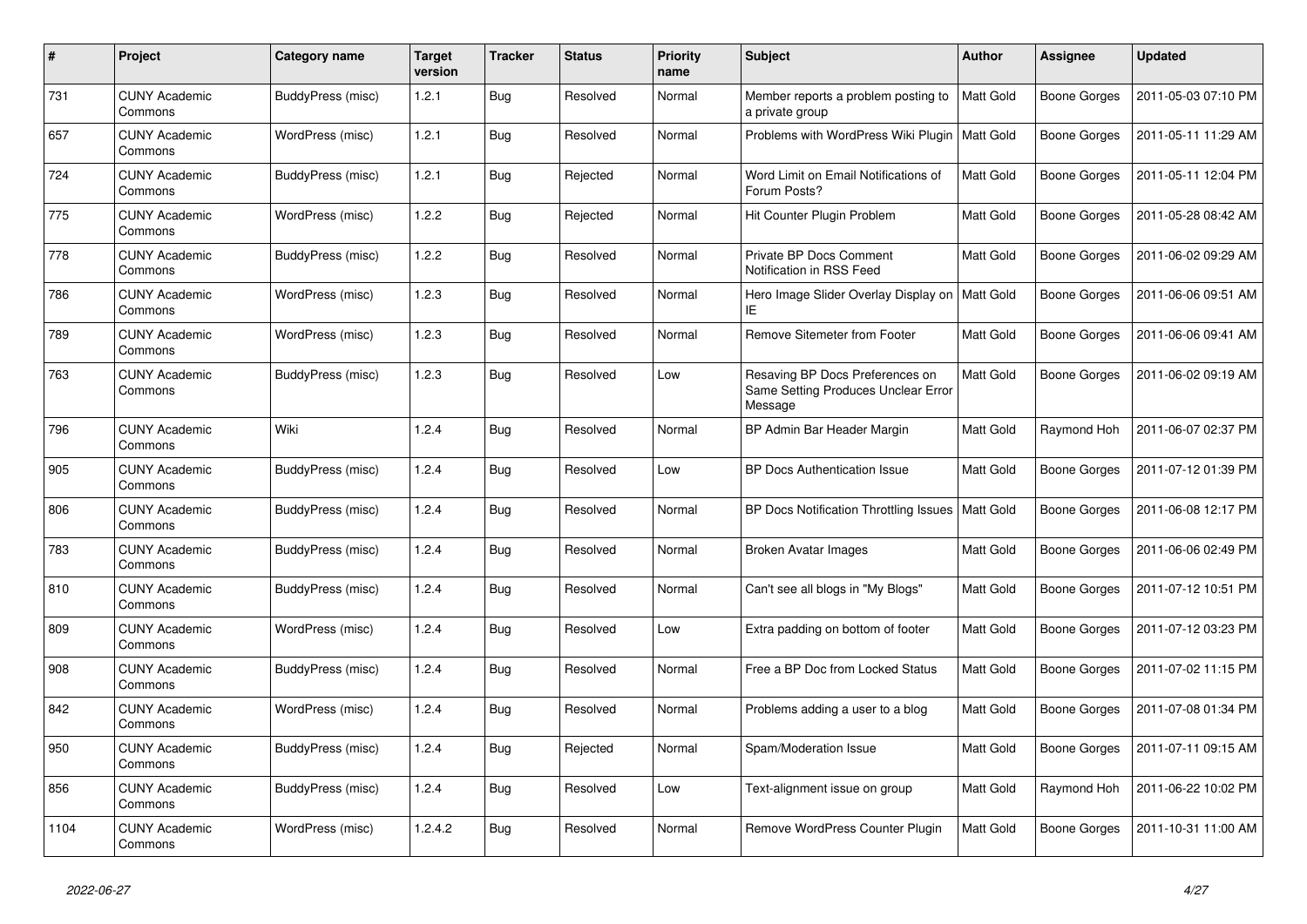| #    | Project                         | Category name     | <b>Target</b><br>version | <b>Tracker</b> | <b>Status</b> | <b>Priority</b><br>name | <b>Subject</b>                                                                | Author           | <b>Assignee</b>     | <b>Updated</b>      |
|------|---------------------------------|-------------------|--------------------------|----------------|---------------|-------------------------|-------------------------------------------------------------------------------|------------------|---------------------|---------------------|
| 1145 | <b>CUNY Academic</b><br>Commons | BuddyPress (misc) | 1.2.5                    | <b>Bug</b>     | Resolved      | Low                     | Alert Box on Group Join                                                       | <b>Matt Gold</b> | <b>Boone Gorges</b> | 2011-09-12 05:56 PM |
| 1321 | <b>CUNY Academic</b><br>Commons | BuddyPress (misc) | 1.2.5                    | <b>Bug</b>     | Duplicate     | Normal                  | BP Doc Comment Doesn't Show Up<br>on Doc (but does appear in group<br>stream) | Matt Gold        | <b>Boone Gorges</b> | 2011-11-04 08:04 AM |
| 992  | <b>CUNY Academic</b><br>Commons | BuddyPress (misc) | 1.2.5                    | <b>Bug</b>     | Resolved      | Normal                  | BP Docs comments show up on WP<br>Dashboard                                   | Matt Gold        | <b>Boone Gorges</b> | 2011-07-19 02:17 PM |
| 993  | <b>CUNY Academic</b><br>Commons | BuddyPress (misc) | 1.2.5                    | <b>Bug</b>     | Resolved      | Low                     | <b>BP Docs Notification Issue</b>                                             | Matt Gold        | <b>Boone Gorges</b> | 2011-07-20 12:10 AM |
| 1117 | <b>CUNY Academic</b><br>Commons | BuddyPress (misc) | 1.2.5                    | <b>Bug</b>     | Resolved      | Normal                  | Character Display Error in Feed                                               | Matt Gold        | <b>Boone Gorges</b> | 2011-09-12 06:29 PM |
| 1067 | <b>CUNY Academic</b><br>Commons | WordPress (misc)  | 1.2.5                    | <b>Bug</b>     | Rejected      | Normal                  | Install Disable Trackbacks                                                    | Matt Gold        | <b>Boone Gorges</b> | 2011-07-22 12:05 AM |
| 1068 | <b>CUNY Academic</b><br>Commons | WordPress (misc)  | 1.2.5                    | <b>Bug</b>     | Rejected      | High                    | Notification of Update in a Private<br>Group Shows up in Public Feed          | Matt Gold        | <b>Boone Gorges</b> | 2011-07-21 11:27 PM |
| 1143 | <b>CUNY Academic</b><br>Commons | BuddyPress (misc) | 1.2.5                    | <b>Bug</b>     | Resolved      | Normal                  | Notifications of Old Posts                                                    | Matt Gold        |                     | 2011-08-30 09:56 PM |
| 991  | <b>CUNY Academic</b><br>Commons | WordPress (misc)  | 1.2.5                    | <b>Bug</b>     | Resolved      | Normal                  | <b>Update FeedWordPress</b>                                                   | <b>Matt Gold</b> | <b>Boone Gorges</b> | 2011-07-19 11:37 AM |
| 1400 | <b>CUNY Academic</b><br>Commons | BuddyPress (misc) | 1.2.7                    | <b>Bug</b>     | Resolved      | Normal                  | Firefox Login Caching Issue                                                   | Matt Gold        | <b>Boone Gorges</b> | 2011-12-06 05:53 PM |
| 1380 | <b>CUNY Academic</b><br>Commons | WordPress (misc)  | 1.2.7                    | <b>Bug</b>     | Resolved      | Low                     | Page background color not set lon<br>login page                               | Matt Gold        | <b>Boone Gorges</b> | 2011-11-28 07:44 PM |
| 1344 | <b>CUNY Academic</b><br>Commons | BuddyPress (misc) | 1.3                      | <b>Bug</b>     | Resolved      | Normal                  | Activity Feed Items not Appearing in<br>Group                                 | Matt Gold        | <b>Boone Gorges</b> | 2011-11-14 11:26 AM |
| 1419 | <b>CUNY Academic</b><br>Commons | Wiki              | 1.3                      | <b>Bug</b>     | Rejected      | Normal                  | Ajax autosuggest on wiki tags not<br>working                                  | Matt Gold        | <b>Boone Gorges</b> | 2011-12-12 03:51 PM |
| 1412 | <b>CUNY Academic</b><br>Commons | BuddyPress (misc) | 1.3                      | <b>Bug</b>     | Resolved      | Normal                  | Alter text on pop-up message about<br>role field                              | Matt Gold        | <b>Boone Gorges</b> | 2011-12-08 12:58 PM |
| 1345 | <b>CUNY Academic</b><br>Commons | BuddyPress (misc) | 1.3                      | <b>Bug</b>     | Resolved      | Normal                  | Consider Adding BuddyPress Group<br>for Community Admins and Mods<br>Plugin   | Matt Gold        | <b>Boone Gorges</b> | 2011-11-28 03:17 PM |
| 746  | <b>CUNY Academic</b><br>Commons | BuddyPress (misc) | 1.3                      | <b>Bug</b>     | Resolved      | Normal                  | Create Pop-Up Login Overlay                                                   | Matt Gold        | Raymond Hoh         | 2011-05-16 06:32 PM |
| 1418 | <b>CUNY Academic</b><br>Commons | Wiki              | $1.3$                    | <b>Bug</b>     | Resolved      | High                    | Don't see BP Admin Bar on cdev Wiki   Matt Gold<br>page                       |                  | Boone Gorges        | 2011-12-09 08:58 AM |
| 343  | <b>CUNY Academic</b><br>Commons | Wiki              | 1.3                      | <b>Bug</b>     | Resolved      | Low                     | <b>FCKEditor Preferences</b>                                                  | Matt Gold        | <b>Boone Gorges</b> | 2011-11-30 11:55 AM |
| 761  | <b>CUNY Academic</b><br>Commons | WordPress (misc)  | $1.3$                    | <b>Bug</b>     | Resolved      | Normal                  | Implement "Send a Comment"<br>Function                                        | Matt Gold        | <b>Boone Gorges</b> | 2011-06-02 04:51 PM |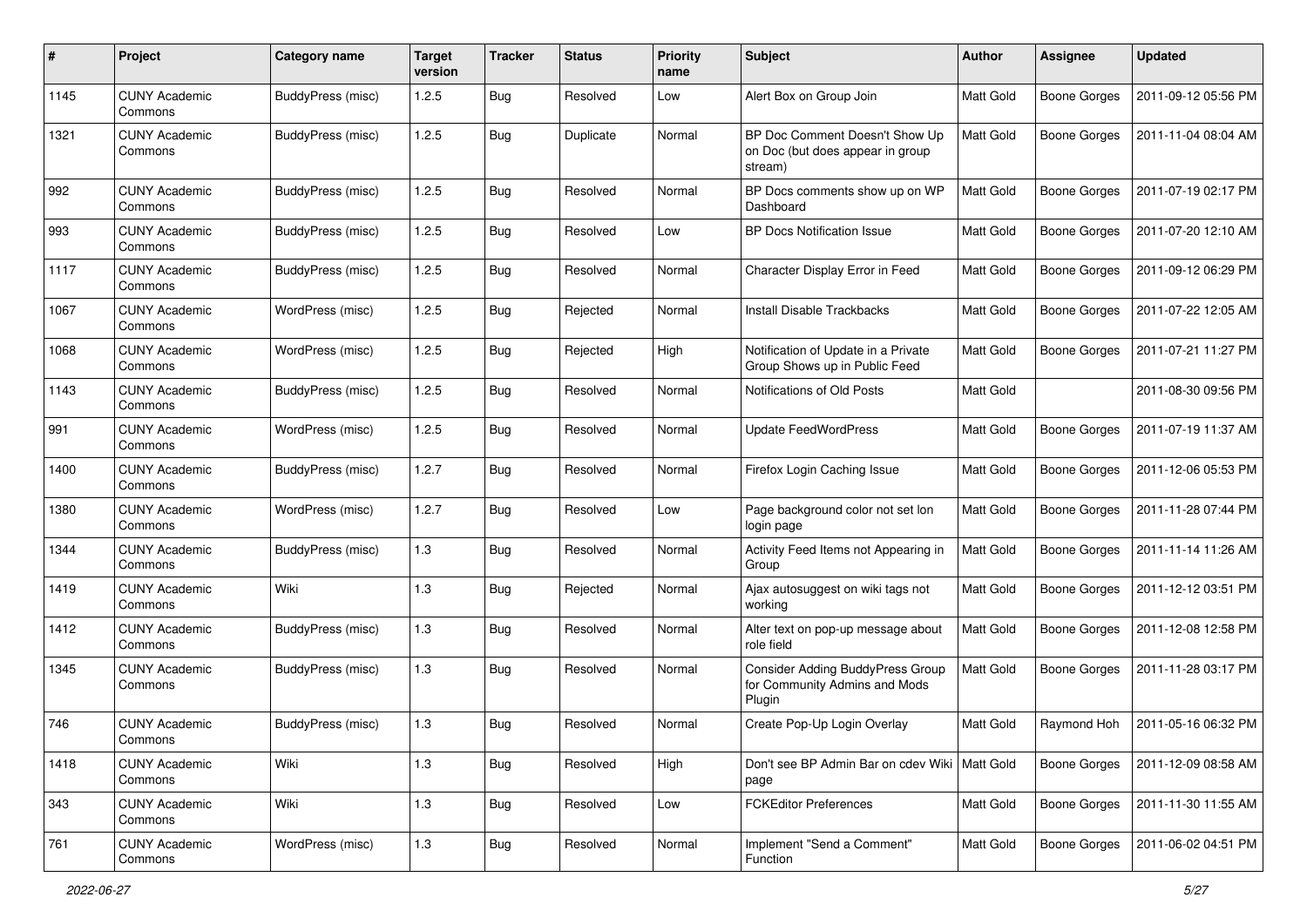| $\#$ | Project                         | <b>Category name</b> | <b>Target</b><br>version | <b>Tracker</b> | <b>Status</b> | <b>Priority</b><br>name | Subject                                                     | <b>Author</b> | Assignee            | <b>Updated</b>      |
|------|---------------------------------|----------------------|--------------------------|----------------|---------------|-------------------------|-------------------------------------------------------------|---------------|---------------------|---------------------|
| 487  | <b>CUNY Academic</b><br>Commons | WordPress (misc)     | 1.3                      | <b>Bug</b>     | Resolved      | Normal                  | Replace Backtype Connect with<br>something that works       | Matt Gold     | <b>Boone Gorges</b> | 2011-05-26 08:47 AM |
| 1455 | <b>CUNY Academic</b><br>Commons | BuddyPress (misc)    | 1.3.1                    | Bug            | Resolved      | Normal                  | Errant error message on Groups<br>page                      | Matt Gold     | Boone Gorges        | 2011-12-16 02:05 PM |
| 1451 | <b>CUNY Academic</b><br>Commons | BuddyPress (misc)    | 1.3.1                    | Bug            | Resolved      | Normal                  | Social Media Profile Icons Not<br>Showing Up Automatically? | Matt Gold     | Boone Gorges        | 2011-12-15 07:06 PM |
| 1464 | <b>CUNY Academic</b><br>Commons | Upgrades             | 1.3.1                    | Bug            | Rejected      | Normal                  | UserVoice Account linked to wrong<br>account                | Matt Gold     | Boone Gorges        | 2011-12-19 09:40 AM |
| 1503 | <b>CUNY Academic</b><br>Commons | BuddyPress (misc)    | 1.3.3                    | Bug            | Resolved      | Normal                  | File list not showing file descriptions                     | Matt Gold     | <b>Boone Gorges</b> | 2012-01-10 07:28 PM |
| 1495 | <b>CUNY Academic</b><br>Commons | BuddyPress (misc)    | 1.3.3                    | Bug            | Rejected      | Low                     | Newest Member Filter on homepage<br>not working             | Matt Gold     | Boone Gorges        | 2011-12-22 11:29 AM |
| 1483 | <b>CUNY Academic</b><br>Commons | WordPress (misc)     | 1.3.3                    | Bug            | Resolved      | Normal                  | News page not showing posts from<br>News blog               | Matt Gold     | <b>Boone Gorges</b> | 2012-01-10 06:55 PM |
| 1482 | <b>CUNY Academic</b><br>Commons | WordPress (misc)     | 1.3.3                    | Bug            | Resolved      | Normal                  | News page twitter feed error                                | Matt Gold     | Boone Gorges        | 2012-01-10 06:53 PM |
| 1498 | <b>CUNY Academic</b><br>Commons | BuddyPress (misc)    | 1.3.3                    | Bug            | Resolved      | Normal                  | Non-Logged in User Redirect Feature<br>not working          | Matt Gold     | <b>Boone Gorges</b> | 2012-01-11 04:57 PM |
| 1488 | <b>CUNY Academic</b><br>Commons | BuddyPress (misc)    | 1.3.3                    | <b>Bug</b>     | Resolved      | Normal                  | Unable to edit forum post                                   | Matt Gold     | Boone Gorges        | 2012-01-10 07:20 PM |
| 1531 | <b>CUNY Academic</b><br>Commons | WordPress (misc)     | 1.3.4                    | Bug            | Resolved      | Urgent                  | Commons Only Viewable to<br>Logged-In Viewers               | Matt Gold     | Boone Gorges        | 2012-01-12 12:50 AM |
| 1549 | <b>CUNY Academic</b><br>Commons | WordPress (misc)     | 1.3.5                    | <b>Bug</b>     | Resolved      | Normal                  | Add SOPA Protest Plugin                                     | Matt Gold     | Boone Gorges        | 2012-01-17 06:19 PM |
| 1551 | <b>CUNY Academic</b><br>Commons | WordPress (misc)     | 1.3.5                    | <b>Bug</b>     | Resolved      | Normal                  | Create Front-Page SOPA Protest<br>page                      | Matt Gold     | Boone Gorges        | 2012-01-17 09:32 PM |
| 1545 | <b>CUNY Academic</b><br>Commons | BuddyPress (misc)    | 1.3.5                    | Bug            | Resolved      | Normal                  | Problem with BP Doc Comment Edit<br>Icon in Forums          | Matt Gold     | <b>Boone Gorges</b> | 2012-01-16 06:14 PM |
| 1547 | <b>CUNY Academic</b><br>Commons | WordPress (misc)     | 1.3.5                    | Bug            | Resolved      | High                    | <b>Spam Registrations</b>                                   | Matt Gold     | Boone Gorges        | 2012-01-16 08:23 PM |
| 1546 | <b>CUNY Academic</b><br>Commons | BuddyPress (misc)    | 1.3.5                    | Bug            | Resolved      | Low                     | Unable to view comparative<br>document history in BP Docs   | Matt Gold     | Boone Gorges        | 2012-01-17 06:13 PM |
| 1558 | <b>CUNY Academic</b><br>Commons | BuddyPress (misc)    | 1.3.6                    | Bug            | Resolved      | Normal                  | Login Issues                                                | Matt Gold     | Boone Gorges        | 2012-02-08 06:40 PM |
| 1571 | <b>CUNY Academic</b><br>Commons | BuddyPress (misc)    | 1.3.6                    | Bug            | Resolved      | Low                     | Non-CUNY Sign-Up Code Pages<br>Published                    | Matt Gold     | Boone Gorges        | 2012-02-08 04:46 PM |
| 1555 | <b>CUNY Academic</b><br>Commons | BuddyPress (misc)    | 1.3.6                    | Bug            | Resolved      | Low                     | Sticky forum post shows up twice in<br>post listings        | Matt Gold     | Boone Gorges        | 2012-02-08 06:44 PM |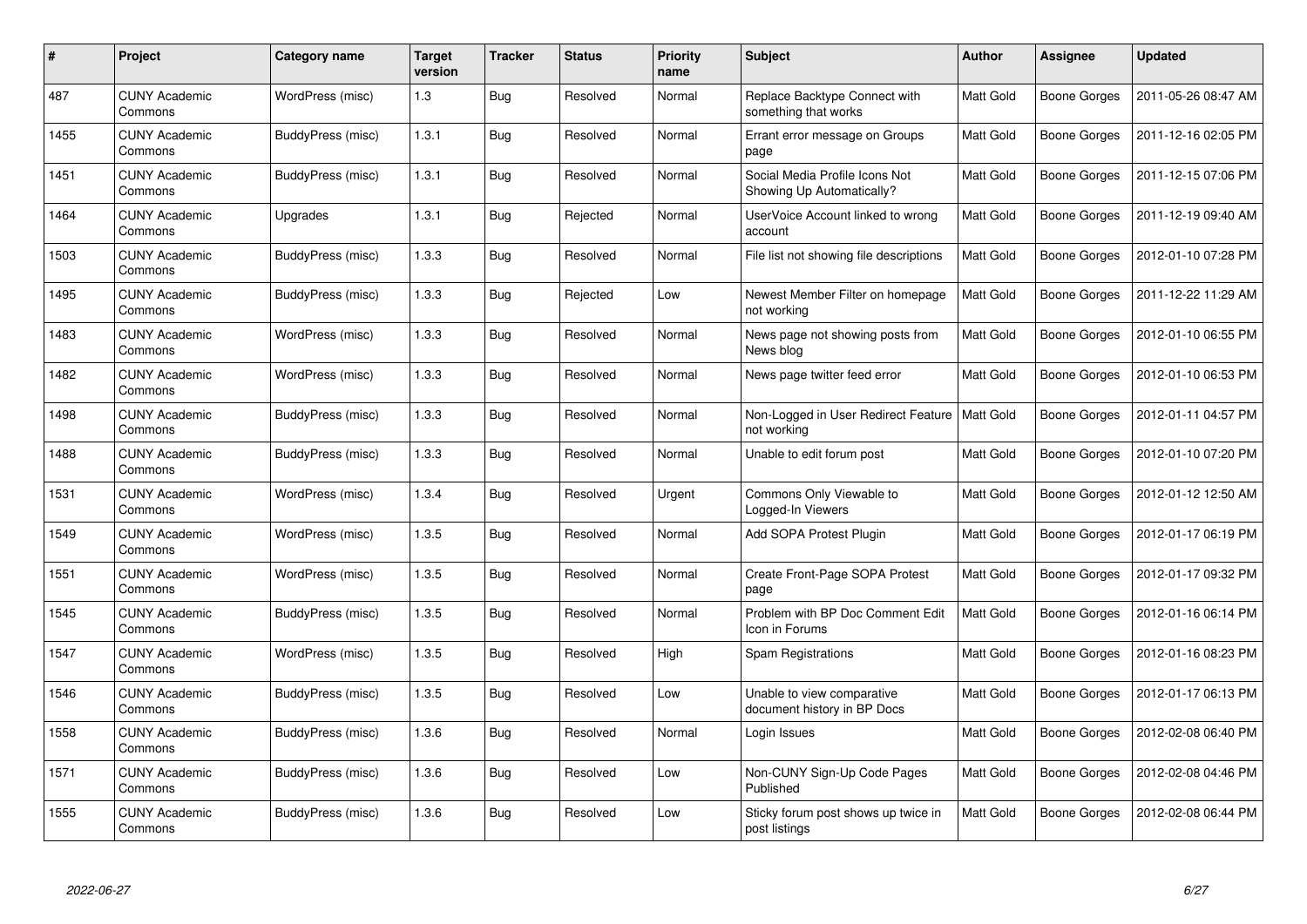| #    | Project                         | Category name     | <b>Target</b><br>version | <b>Tracker</b> | <b>Status</b> | <b>Priority</b><br>name | <b>Subject</b>                                            | <b>Author</b> | Assignee            | <b>Updated</b>      |
|------|---------------------------------|-------------------|--------------------------|----------------|---------------|-------------------------|-----------------------------------------------------------|---------------|---------------------|---------------------|
| 1554 | <b>CUNY Academic</b><br>Commons | WordPress (misc)  | 1.3.6                    | <b>Bug</b>     | Resolved      | Normal                  | User reports infinite redirect issue on<br>blog           | Matt Gold     | <b>Boone Gorges</b> | 2012-01-19 07:58 AM |
| 1616 | <b>CUNY Academic</b><br>Commons | BuddyPress (misc) | 1.3.7                    | <b>Bug</b>     | Resolved      | Low                     | BP Docs timeout issue                                     | Matt Gold     | <b>Boone Gorges</b> | 2012-02-21 03:23 PM |
| 1657 | <b>CUNY Academic</b><br>Commons | BuddyPress (misc) | 1.3.10                   | <b>Bug</b>     | Resolved      | Normal                  | Caching Issues                                            | Matt Gold     |                     | 2012-04-04 10:17 AM |
| 1754 | <b>CUNY Academic</b><br>Commons | WordPress (misc)  | 1.3.10                   | <b>Bug</b>     | Resolved      | High                    | Members receiving dev site comment<br>spam                | Matt Gold     | Boone Gorges        | 2012-03-20 01:05 PM |
| 1794 | <b>CUNY Academic</b><br>Commons | BuddyPress (misc) | 1.3.10                   | <b>Bug</b>     | Resolved      | Normal                  | Remove "Notice anything new"<br>notification              | Matt Gold     | <b>Boone Gorges</b> | 2012-03-29 09:45 PM |
| 1672 | <b>CUNY Academic</b><br>Commons | BuddyPress (misc) | 1.3.11                   | <b>Bug</b>     | Resolved      | Normal                  | Activity replies in groups                                | Matt Gold     | Boone Gorges        | 2012-04-04 09:37 AM |
| 1784 | <b>CUNY Academic</b><br>Commons | BuddyPress (misc) | 1.3.11                   | <b>Bug</b>     | Resolved      | Normal                  | Date/Content Problems on Forum<br>digest emails           | Matt Gold     | <b>Boone Gorges</b> | 2012-04-03 08:28 PM |
| 1802 | <b>CUNY Academic</b><br>Commons | WordPress (misc)  | 1.3.11                   | <b>Bug</b>     | Resolved      | Low                     | Incorrect Page Title on Blogs Page                        | Matt Gold     | <b>Boone Gorges</b> | 2012-04-03 08:28 PM |
| 1808 | <b>CUNY Academic</b><br>Commons | WordPress (misc)  | 1.3.11                   | <b>Bug</b>     | Resolved      | Normal                  | New title page titles                                     | Matt Gold     | <b>Boone Gorges</b> | 2012-04-04 08:39 AM |
| 1614 | <b>CUNY Academic</b><br>Commons | BuddyPress (misc) | 1.3.11                   | Bug            | Resolved      | Normal                  | Non-CUNY Sign-Up Code<br><b>Disappears After Creation</b> | Matt Gold     | <b>Boone Gorges</b> | 2012-04-05 01:50 AM |
| 1881 | <b>CUNY Academic</b><br>Commons | BuddyPress (misc) | 1.3.13                   | <b>Bug</b>     | Resolved      | Low                     | Double forum notification received                        | Matt Gold     | <b>Boone Gorges</b> | 2012-05-22 02:51 PM |
| 1912 | <b>CUNY Academic</b><br>Commons | WordPress (misc)  | 1.3.13                   | <b>Bug</b>     | Resolved      | Normal                  | Install the VéritéCo Timeline Plugin                      | Matt Gold     | <b>Boone Gorges</b> | 2012-05-23 04:13 PM |
| 1859 | <b>CUNY Academic</b><br>Commons | BuddyPress (misc) | 1.3.13                   | <b>Bug</b>     | Resolved      | Low                     | Orthographical error on page in the<br>sign-up process    | Matt Gold     | Boone Gorges        | 2012-05-02 11:43 AM |
| 1886 | <b>CUNY Academic</b><br>Commons | WordPress (misc)  | 1.3.13                   | <b>Bug</b>     | Rejected      | Low                     | Test reliability of firestats plugin                      | Matt Gold     | <b>Boone Gorges</b> | 2012-05-09 09:37 PM |
| 1885 | <b>CUNY Academic</b><br>Commons | WordPress (misc)  | 1.3.13                   | Bug            | Resolved      | Normal                  | TinyMCE button error                                      | Matt Gold     | Boone Gorges        | 2012-05-17 11:15 AM |
| 1872 | <b>CUNY Academic</b><br>Commons | WordPress (misc)  | 1.3.13                   | <b>Bug</b>     | Resolved      | Normal                  | Update Woo Framework                                      | Matt Gold     | <b>Boone Gorges</b> | 2012-05-22 11:36 AM |
| 1916 | <b>CUNY Academic</b><br>Commons | WordPress (misc)  | 1.3.14                   | <b>Bug</b>     | Resolved      | High                    | Images Breaking on Help Blog and<br><b>Ground Control</b> | Matt Gold     | <b>Boone Gorges</b> | 2012-05-26 07:54 PM |
| 1953 | <b>CUNY Academic</b><br>Commons | BuddyPress (misc) | 1.3.15                   | <b>Bug</b>     | Resolved      | Normal                  | Email forum notification formatting<br>issue              | Matt Gold     | <b>Boone Gorges</b> | 2012-06-21 03:32 PM |
| 1995 | <b>CUNY Academic</b><br>Commons | WordPress (misc)  | 1.3.17                   | <b>Bug</b>     | Rejected      | High                    | <b>Featured Content Box Only</b><br>Rendering on Login    | Matt Gold     | Boone Gorges        | 2012-07-15 10:21 AM |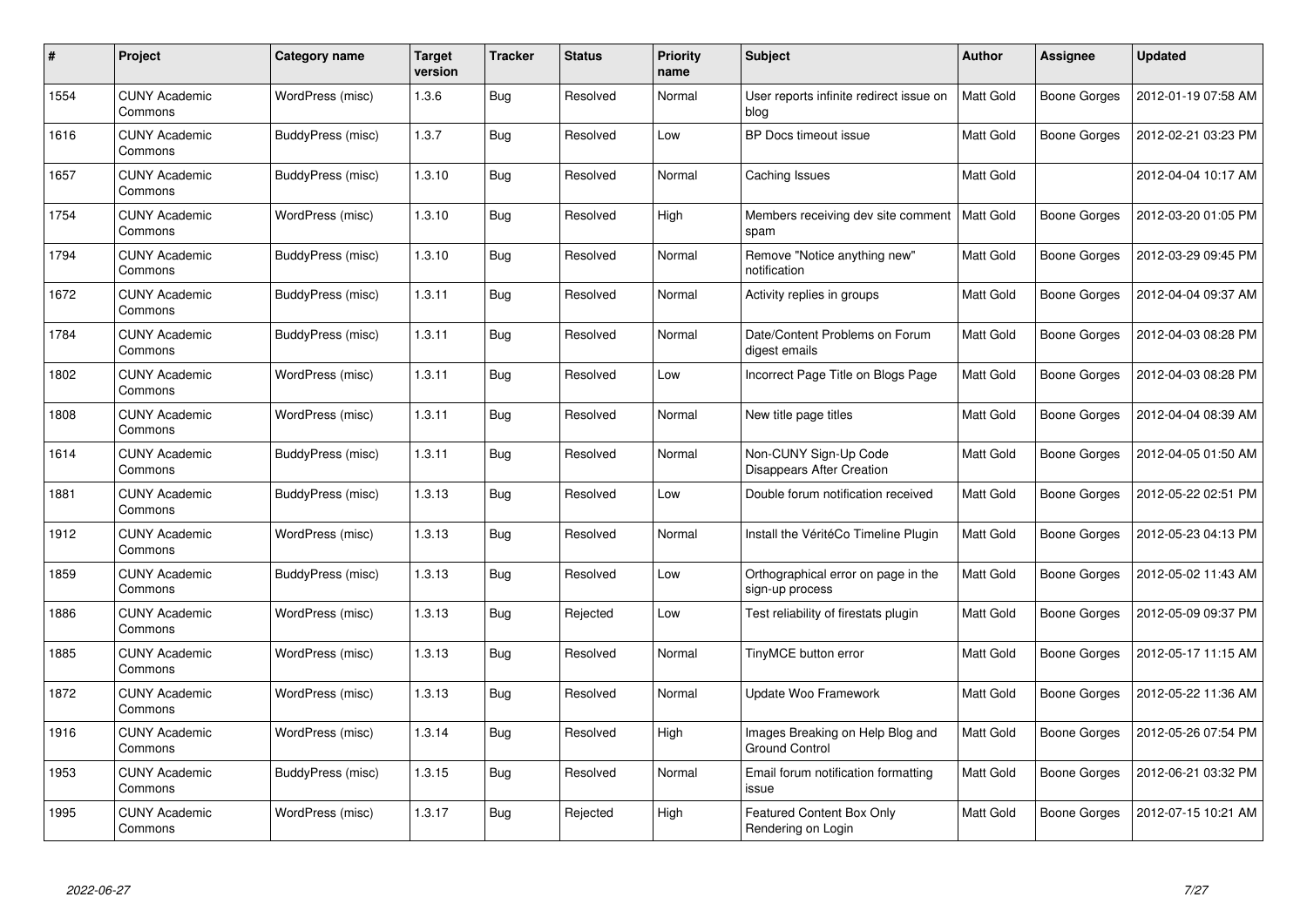| #    | Project                         | Category name     | <b>Target</b><br>version | <b>Tracker</b> | <b>Status</b> | <b>Priority</b><br>name | <b>Subject</b>                                                                      | <b>Author</b> | Assignee            | <b>Updated</b>      |
|------|---------------------------------|-------------------|--------------------------|----------------|---------------|-------------------------|-------------------------------------------------------------------------------------|---------------|---------------------|---------------------|
| 1990 | <b>CUNY Academic</b><br>Commons | BuddyPress (misc) | 1.3.17                   | Bug            | Resolved      | Low                     | In Forum post list, member avatar<br>partially obscures member name                 | Matt Gold     | <b>Boone Gorges</b> | 2012-07-29 08:42 PM |
| 1401 | <b>CUNY Academic</b><br>Commons | BuddyPress (misc) | 1.4                      | <b>Bug</b>     | Resolved      | Low                     | Avoiding really long blog names                                                     | Matt Gold     | Dominic Giglio      | 2012-07-16 01:02 PM |
| 1979 | <b>CUNY Academic</b><br>Commons | BuddyPress (misc) | 1.4                      | <b>Bug</b>     | Rejected      | Normal                  | Received two notifications of an<br>activity update                                 | Matt Gold     | <b>Boone Gorges</b> | 2012-07-12 10:43 AM |
| 2019 | <b>CUNY Academic</b><br>Commons | WordPress (misc)  | 1.4                      | Bug            | Resolved      | High                    | Unable to Add New User to Blog                                                      | Matt Gold     | <b>Boone Gorges</b> | 2012-08-08 04:21 PM |
| 2018 | <b>CUNY Academic</b><br>Commons | WordPress (misc)  | 1.4                      | Bug            | Resolved      | High                    | WP Nav Bar Overflow                                                                 | Matt Gold     | <b>Boone Gorges</b> | 2012-08-06 12:58 PM |
| 2036 | <b>CUNY Academic</b><br>Commons | WordPress (misc)  | 1.4.1                    | Bug            | Resolved      | Normal                  | Drop-down styling error                                                             | Matt Gold     | Raymond Hoh         | 2012-08-11 01:31 PM |
| 2038 | <b>CUNY Academic</b><br>Commons | WordPress (misc)  | 1.4.2                    | <b>Bug</b>     | Resolved      | Normal                  | Fixing homepage spacing                                                             | Matt Gold     | Matt Gold           | 2012-08-13 10:12 PM |
| 2040 | <b>CUNY Academic</b><br>Commons | BuddyPress (misc) | 1.4.2                    | <b>Bug</b>     | Resolved      | Normal                  | RBE on BP Docs Edits?                                                               | Matt Gold     | Boone Gorges        | 2012-08-14 08:13 AM |
| 2043 | <b>CUNY Academic</b><br>Commons | WordPress (misc)  | 1.4.2                    | <b>Bug</b>     | Rejected      | Low                     | Site Title Character Limit?                                                         | Matt Gold     | <b>Boone Gorges</b> | 2012-08-13 01:02 PM |
| 2034 | <b>CUNY Academic</b><br>Commons | WordPress (misc)  | 1.4.2                    | <b>Bug</b>     | Resolved      | Urgent                  | Spacing issue on reply-by-email                                                     | Matt Gold     | Raymond Hoh         | 2012-08-13 02:41 PM |
| 2041 | <b>CUNY Academic</b><br>Commons | BuddyPress (misc) | 1.4.2                    | <b>Bug</b>     | Resolved      | Low                     | Vertical Alignment on BP Doc<br>'delete" hoverlink                                  | Matt Gold     | Boone Gorges        | 2012-08-13 10:54 PM |
| 2057 | <b>CUNY Academic</b><br>Commons | BuddyPress (misc) | 1.4.3                    | Bug            | Resolved      | Normal                  | Newest/Active/Popular Filters Not<br>working on Homepage List of<br>Groups, Members | Matt Gold     | <b>Boone Gorges</b> | 2012-08-23 03:18 PM |
| 2055 | <b>CUNY Academic</b><br>Commons | WordPress (misc)  | 1.4.3                    | <b>Bug</b>     | Resolved      | High                    | Non-CUNY Sign-Ups not enabled                                                       | Matt Gold     | <b>Boone Gorges</b> | 2012-08-23 12:51 PM |
| 2046 | <b>CUNY Academic</b><br>Commons | BuddyPress (misc) | 1.4.3                    | Bug            | Resolved      | High                    | <b>RBE Delayed Post</b>                                                             | Matt Gold     | Raymond Hoh         | 2012-08-27 11:55 AM |
| 2115 | <b>CUNY Academic</b><br>Commons | WordPress (misc)  | 1.4.4                    | <b>Bug</b>     | Resolved      | Normal                  | Update Site Footer to reflect current<br>number of CUNY campuses                    | Matt Gold     | Dominic Giglio      | 2012-09-10 02:47 PM |
| 2037 | <b>CUNY Academic</b><br>Commons | BuddyPress (misc) | 1.4.5                    | Bug            | Resolved      | Normal                  | Special Character shows up in RBE<br>post                                           | Matt Gold     | Raymond Hoh         | 2012-09-17 07:12 PM |
| 2129 | <b>CUNY Academic</b><br>Commons | BuddyPress (misc) | 1.4.6                    | Bug            | Resolved      | Low                     | […]                                                                                 | Matt Gold     | <b>Boone Gorges</b> | 2012-09-30 09:53 AM |
| 2121 | <b>CUNY Academic</b><br>Commons | BuddyPress (misc) | 1.4.6                    | <b>Bug</b>     | Resolved      | Low                     | Email notification of forum post omits<br>hyperlinked word                          | Matt Gold     | <b>Boone Gorges</b> | 2012-09-30 09:05 AM |
| 1997 | CUNY Academic<br>Commons        | BuddyPress (misc) | 1.4.6                    | <b>Bug</b>     | Resolved      | Normal                  | Forum post notification didn't indicate<br>image attachments                        | Matt Gold     | Boone Gorges        | 2012-09-23 05:03 PM |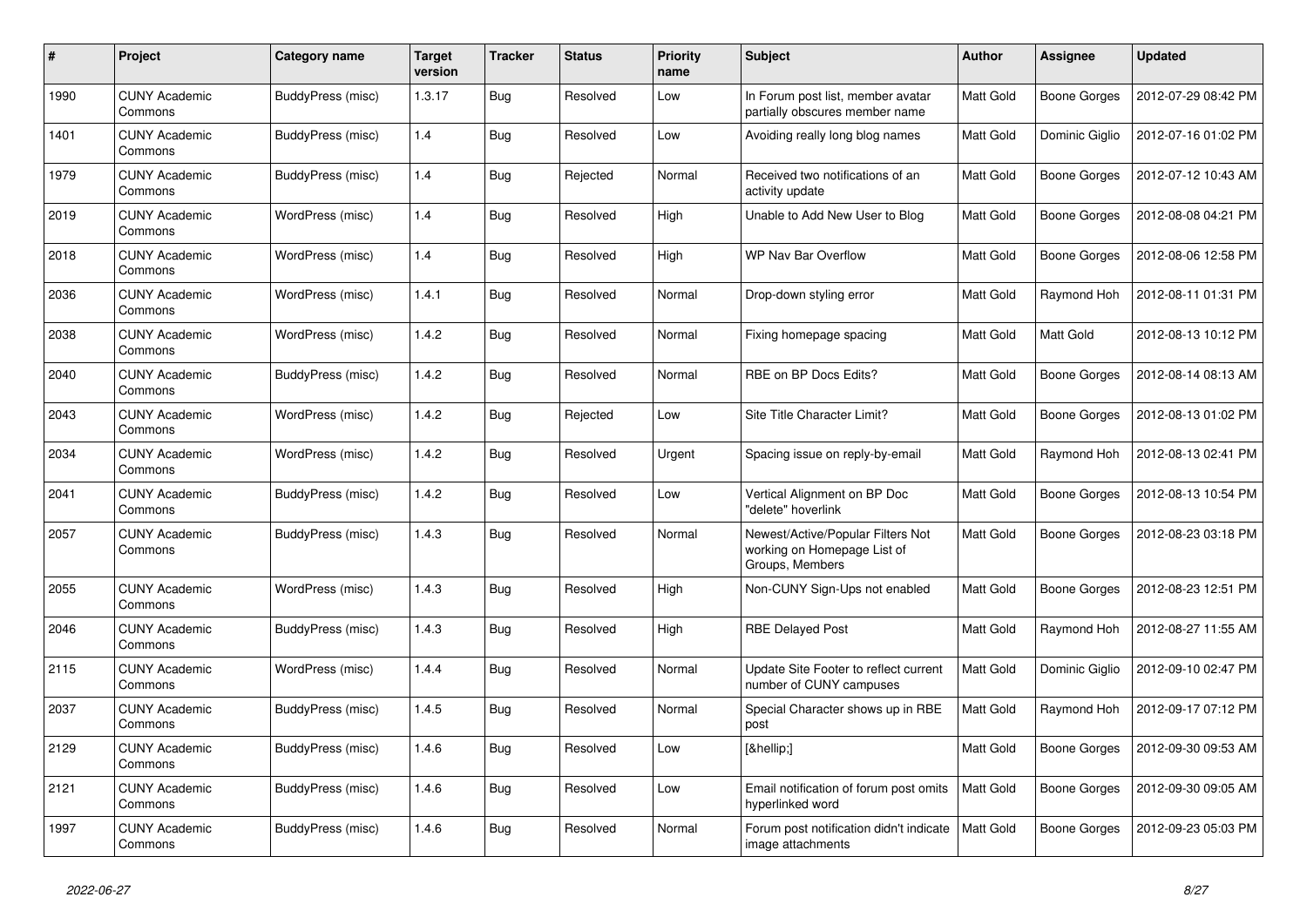| #    | Project                         | Category name     | <b>Target</b><br>version | Tracker    | <b>Status</b> | <b>Priority</b><br>name | <b>Subject</b>                                                      | <b>Author</b> | Assignee            | <b>Updated</b>      |
|------|---------------------------------|-------------------|--------------------------|------------|---------------|-------------------------|---------------------------------------------------------------------|---------------|---------------------|---------------------|
| 2058 | <b>CUNY Academic</b><br>Commons | WordPress (misc)  | 1.4.6                    | <b>Bug</b> | Rejected      | Normal                  | Page shift on clicking Log in box                                   | Matt Gold     | <b>Boone Gorges</b> | 2012-08-20 05:53 PM |
| 2104 | <b>CUNY Academic</b><br>Commons | WordPress (misc)  | 1.4.6                    | <b>Bug</b> | Resolved      | Low                     | WordPress Database Backup Plugin<br>Error                           | Matt Gold     | Dominic Giglio      | 2012-09-13 03:45 PM |
| 2044 | <b>CUNY Academic</b><br>Commons | WordPress (misc)  | 1.4.7                    | <b>Bug</b> | Resolved      | Normal                  | Comment field asks for name info<br>when user logged in             | Matt Gold     | Dominic Giglio      | 2012-10-11 08:34 PM |
| 2117 | <b>CUNY Academic</b><br>Commons | BuddyPress (misc) | 1.4.8                    | <b>Bug</b> | Resolved      | Normal                  | User reports double notification of<br>announcements                | Matt Gold     | Dominic Giglio      | 2012-10-22 09:37 AM |
| 2210 | <b>CUNY Academic</b><br>Commons | WordPress (misc)  | 1.4.9                    | Bug        | Resolved      | Normal                  | <b>Add Twenty Twelve Theme</b>                                      | Matt Gold     | <b>Boone Gorges</b> | 2012-11-01 10:26 AM |
| 2105 | <b>CUNY Academic</b><br>Commons | BuddyPress (misc) | 1.4.9                    | <b>Bug</b> | Resolved      | Normal                  | File name in a file uploaded to group<br>contains escape characters | Matt Gold     | Dominic Giglio      | 2012-11-01 12:02 PM |
| 2188 | <b>CUNY Academic</b><br>Commons | BuddyPress (misc) | 1.4.9                    | <b>Bug</b> | Resolved      | Normal                  | Line Spacing/Breaks on BP Docs                                      | Matt Gold     | Chris Stein         | 2012-11-01 03:15 PM |
| 2176 | <b>CUNY Academic</b><br>Commons | BuddyPress (misc) | 1.4.9                    | <b>Bug</b> | Rejected      | Normal                  | Page error upon accepting group<br>membership request               | Matt Gold     | Dominic Giglio      | 2012-11-01 09:48 PM |
| 2191 | <b>CUNY Academic</b><br>Commons | BuddyPress (misc) | 1.4.10                   | Bug        | Resolved      | Low                     | File upload to group doesn't register<br>as activity?               | Matt Gold     | Dominic Giglio      | 2012-11-11 09:28 PM |
| 2230 | <b>CUNY Academic</b><br>Commons | WordPress (misc)  | 1.4.10                   | Bug        | Resolved      | High                    | MESTC page scrambled                                                | Matt Gold     | Dominic Giglio      | 2012-11-20 02:39 PM |
| 2240 | <b>CUNY Academic</b><br>Commons | WordPress (misc)  | 1.4.10                   | <b>Bug</b> | Resolved      | Normal                  | Update Luna theme                                                   | Matt Gold     | Dominic Giglio      | 2012-11-11 04:27 PM |
| 2204 | <b>CUNY Academic</b><br>Commons | WordPress (misc)  | 1.4.10                   | <b>Bug</b> | Resolved      | Normal                  | User Doesn't Come up in Add New<br>User Autocomplete                | Matt Gold     | Dominic Giglio      | 2012-11-11 12:50 AM |
| 2029 | <b>CUNY Academic</b><br>Commons | WordPress (misc)  | 1.4.11                   | <b>Bug</b> | Resolved      | Normal                  | CForms error                                                        | Matt Gold     | Dominic Giglio      | 2012-11-17 02:15 PM |
| 2220 | <b>CUNY Academic</b><br>Commons | BuddyPress (misc) | 1.4.11                   | <b>Bug</b> | Resolved      | Low                     | Spacing error on BP Doc comments                                    | Matt Gold     | Dominic Giglio      | 2012-11-20 03:47 PM |
| 2251 | <b>CUNY Academic</b><br>Commons | BuddyPress (misc) | 1.4.13                   | Bug        | Resolved      | Low                     | From address of forum notifications                                 | Matt Gold     | <b>Boone Gorges</b> | 2013-02-03 01:56 PM |
| 2089 | <b>CUNY Academic</b><br>Commons | WordPress (misc)  | 1.4.13                   | <b>Bug</b> | Rejected      | Normal                  | Possible blog email notification issue                              | Matt Gold     | <b>Boone Gorges</b> | 2012-12-11 06:59 PM |
| 2247 | <b>CUNY Academic</b><br>Commons | WordPress (misc)  | 1.4.13                   | <b>Bug</b> | Resolved      | Low                     | Subdomain site login/nav bar issue                                  | Matt Gold     | Dominic Giglio      | 2012-12-12 02:25 AM |
| 2245 | <b>CUNY Academic</b><br>Commons | WordPress (misc)  | 1.4.15                   | <b>Bug</b> | Resolved      | High                    | Domain mapping issues -- Site<br>warnings                           | Matt Gold     | Dominic Giglio      | 2012-12-27 03:59 PM |
| 2363 | CUNY Academic<br>Commons        | WordPress (misc)  | 1.4.16                   | Bug        | Resolved      | Normal                  | HTTP Error 500 (Internal Server<br>Error) on GC DSL blog            | Matt Gold     | Boone Gorges        | 2013-01-02 10:10 AM |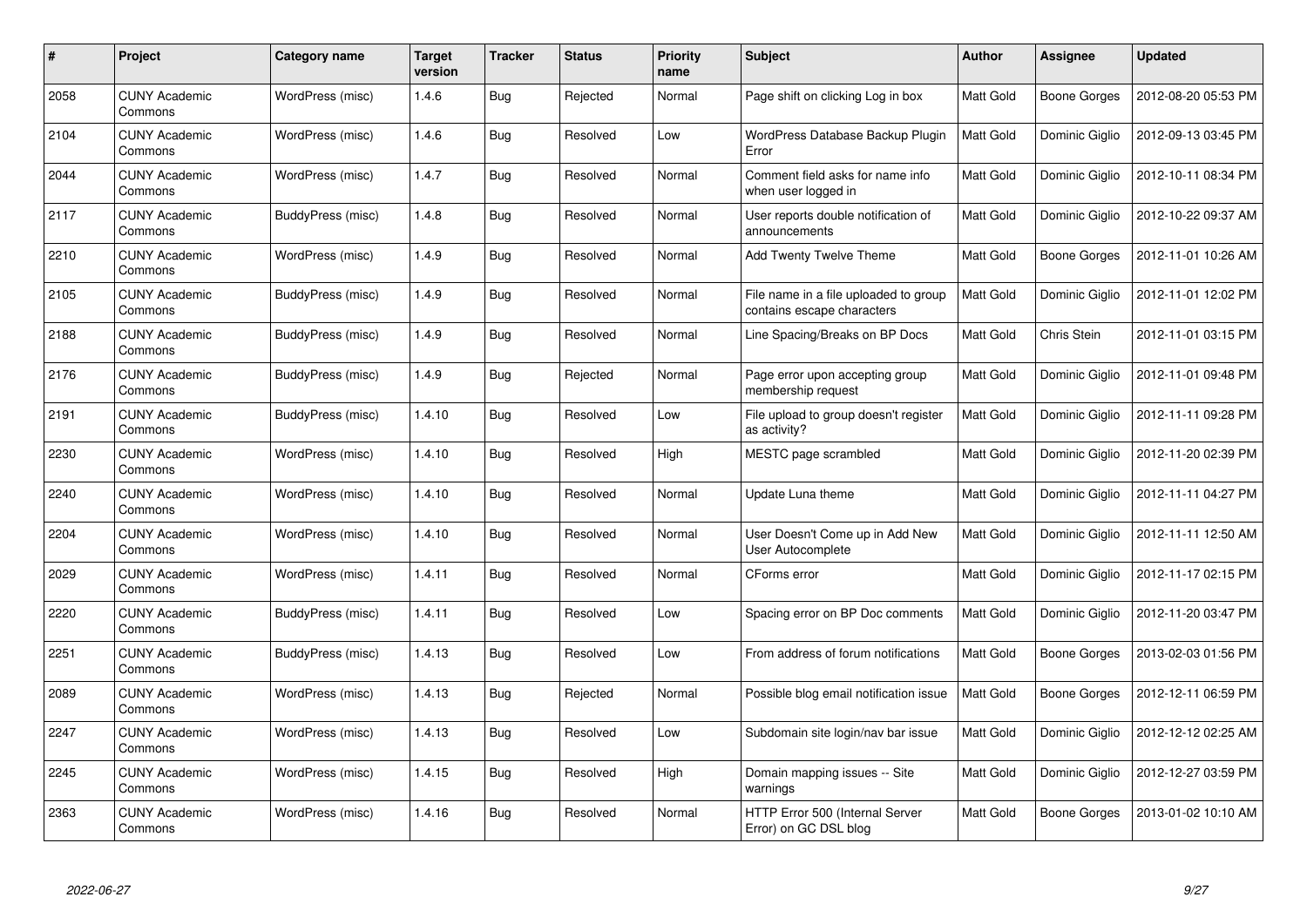| #    | Project                         | Category name     | <b>Target</b><br>version | <b>Tracker</b> | <b>Status</b> | <b>Priority</b><br>name | <b>Subject</b>                                                                  | <b>Author</b> | Assignee            | <b>Updated</b>      |
|------|---------------------------------|-------------------|--------------------------|----------------|---------------|-------------------------|---------------------------------------------------------------------------------|---------------|---------------------|---------------------|
| 2385 | <b>CUNY Academic</b><br>Commons | BuddyPress (misc) | 1.4.18                   | <b>Bug</b>     | Resolved      | Normal                  | Sitewide nav bar not appearing                                                  | Matt Gold     | <b>Boone Gorges</b> | 2013-01-24 10:21 AM |
| 2387 | <b>CUNY Academic</b><br>Commons | BuddyPress (misc) | 1.4.19                   | Bug            | Resolved      | Low                     | File upload notifications contain<br>escape characters                          | Matt Gold     | <b>Boone Gorges</b> | 2013-02-11 02:21 PM |
| 2415 | <b>CUNY Academic</b><br>Commons | BuddyPress (misc) | 1.4.19                   | <b>Bug</b>     | Resolved      | Normal                  | Remove "Popular" link on homepage<br>members widget                             | Matt Gold     | <b>Boone Gorges</b> | 2013-02-12 10:05 PM |
| 2479 | <b>CUNY Academic</b><br>Commons | BuddyPress (misc) | 1.4.21                   | <b>Bug</b>     | Resolved      | Urgent                  | Double posting, double notification of<br>message posted via RBE                | Matt Gold     | Raymond Hoh         | 2013-04-09 02:04 AM |
| 2517 | <b>CUNY Academic</b><br>Commons | WordPress (misc)  | 1.4.22                   | <b>Bug</b>     | Resolved      | Normal                  | Add Constant Contact Plugin                                                     | Matt Gold     | <b>Boone Gorges</b> | 2013-03-20 01:53 PM |
| 2520 | <b>CUNY Academic</b><br>Commons | WordPress (misc)  | 1.4.22                   | <b>Bug</b>     | Resolved      | Normal                  | Add Edit Flow Plugin                                                            | Matt Gold     | <b>Boone Gorges</b> | 2013-03-20 02:01 PM |
| 2159 | <b>CUNY Academic</b><br>Commons | BuddyPress (misc) | 1.4.24                   | Bug            | Resolved      | Normal                  | Page redirection after accepting<br>group invite                                | Matt Gold     | Dominic Giglio      | 2013-04-11 08:00 PM |
| 2538 | <b>CUNY Academic</b><br>Commons | WordPress (misc)  | 1.4.25                   | Bug            | Resolved      | High                    | Add security plugins                                                            | Matt Gold     | <b>Boone Gorges</b> | 2013-04-22 10:37 AM |
| 2595 | CUNY Academic<br>Commons        | BuddyPress (misc) | 1.4.29                   | <b>Bug</b>     | Resolved      | Low                     | Group invitation script                                                         | Matt Gold     | <b>Boone Gorges</b> | 2013-06-02 04:06 PM |
| 2116 | <b>CUNY Academic</b><br>Commons | BuddyPress (misc) | 1.4.31                   | Bug            | Resolved      | Normal                  | Include failed message in RBE<br><b>Failure Notification</b>                    | Matt Gold     | Raymond Hoh         | 2013-07-08 11:01 PM |
| 2564 | CUNY Academic<br>Commons        | WordPress (misc)  | 1.4.32                   | <b>Bug</b>     | Resolved      | High                    | Editing blog posts connected to<br>groups creates activity<br>item/notification | Matt Gold     | <b>Boone Gorges</b> | 2013-07-17 08:39 AM |
| 2629 | <b>CUNY Academic</b><br>Commons | WordPress (misc)  | 1.5                      | <b>Bug</b>     | Rejected      | Urgent                  | images not showing in slider on<br>homepage                                     | Matt Gold     | Raymond Hoh         | 2013-07-10 11:10 AM |
| 2014 | <b>CUNY Academic</b><br>Commons | BuddyPress (misc) | 1.5                      | <b>Bug</b>     | Resolved      | Normal                  | Improper margins on Members<br>Directory                                        | Matt Gold     | Dominic Giglio      | 2012-12-18 10:37 AM |
| 2714 | <b>CUNY Academic</b><br>Commons | BuddyPress (misc) | 1.5.0.1                  | Bug            | Resolved      | Normal                  | Font and Font Size Inconsistent in<br><b>Commons Profile</b>                    | Matt Gold     | <b>Boone Gorges</b> | 2013-08-23 04:17 PM |
| 2712 | <b>CUNY Academic</b><br>Commons | BuddyPress (misc) | 1.5.0.1                  | Bug            | Resolved      | Normal                  | Font Size in BP Profile Menu Should<br>be Larger                                | Matt Gold     | <b>Boone Gorges</b> | 2013-08-23 04:36 PM |
| 2737 | <b>CUNY Academic</b><br>Commons | BuddyPress (misc) | 1.5.0.2                  | <b>Bug</b>     | Resolved      | Urgent                  | CAC Not allowing CUNY Addresses<br>to Register                                  | Matt Gold     | <b>Boone Gorges</b> | 2013-08-26 05:43 PM |
| 2729 | CUNY Academic<br>Commons        | BuddyPress (misc) | 1.5.0.2                  | <b>Bug</b>     | Resolved      | Urgent                  | <b>Update Positions to Include Missing</b><br>Colleges                          | Matt Gold     | <b>Boone Gorges</b> | 2013-08-26 09:54 AM |
| 2738 | <b>CUNY Academic</b><br>Commons | BuddyPress (misc) | 1.5.0.2                  | <b>Bug</b>     | Resolved      | High                    | Users Unable to Change Email<br><b>Address in Settings</b>                      | Matt Gold     | <b>Boone Gorges</b> | 2013-08-28 09:05 PM |
| 2755 | <b>CUNY Academic</b><br>Commons | BuddyPress (misc) | 1.5.1                    | <b>Bug</b>     | Resolved      | Normal                  | Alphabetize list of colleges in<br>positions drop-down                          | Matt Gold     | <b>Boone Gorges</b> | 2013-08-29 09:30 AM |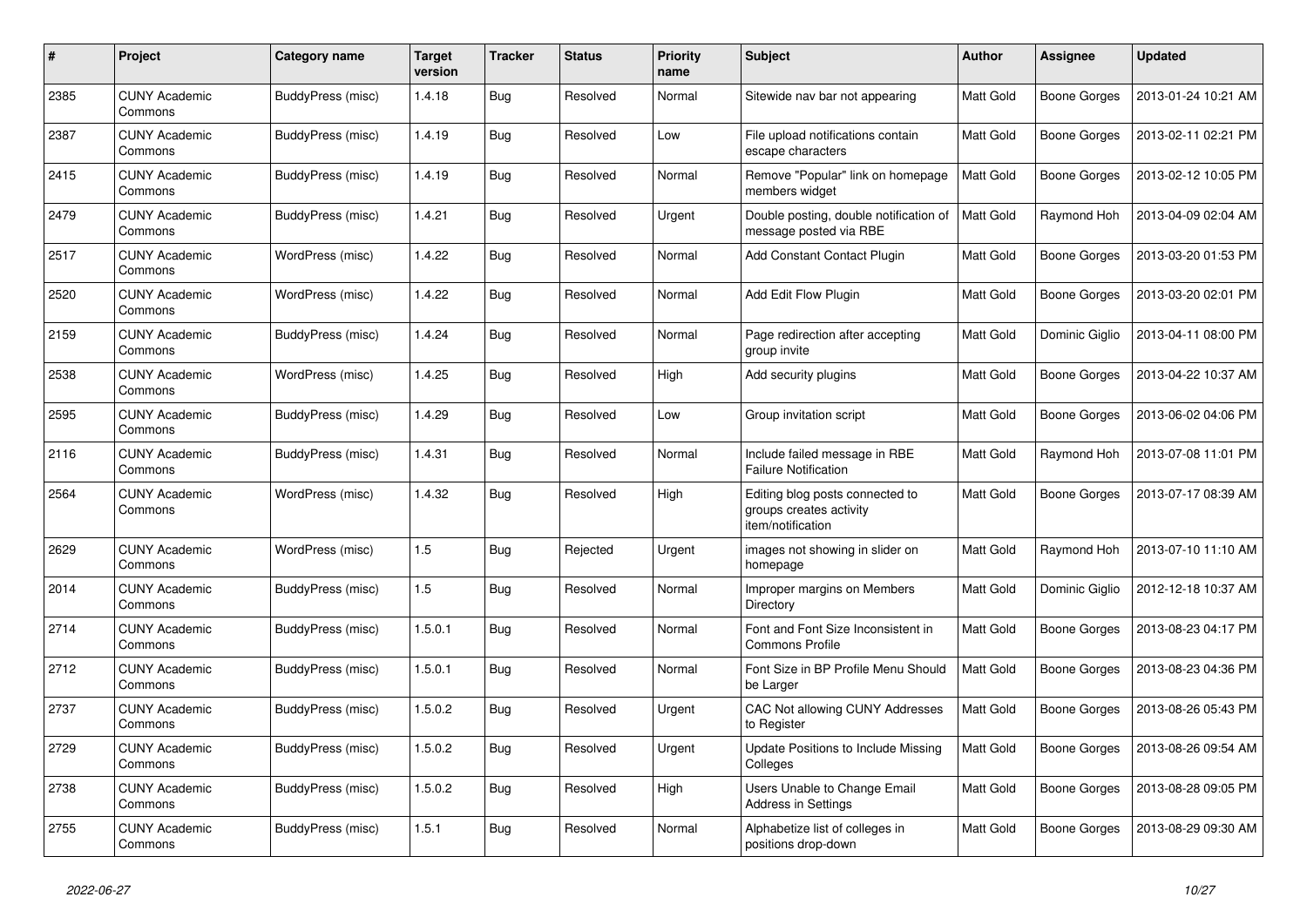| #    | Project                         | <b>Category name</b>     | <b>Target</b><br>version | <b>Tracker</b> | <b>Status</b> | <b>Priority</b><br>name | Subject                                                                          | Author    | Assignee            | <b>Updated</b>      |
|------|---------------------------------|--------------------------|--------------------------|----------------|---------------|-------------------------|----------------------------------------------------------------------------------|-----------|---------------------|---------------------|
| 2735 | <b>CUNY Academic</b><br>Commons | BuddyPress (misc)        | 1.5.1                    | <b>Bug</b>     | Resolved      | Normal                  | Profile Incorrectly Shortens About<br>You Field                                  | Matt Gold | <b>Boone Gorges</b> | 2013-08-28 11:36 AM |
| 2775 | <b>CUNY Academic</b><br>Commons | BuddyPress (misc)        | 1.5.1.1                  | <b>Bug</b>     | Resolved      | High                    | Add Lehman College to List of<br>Colleges in Profiles                            | Matt Gold | Boone Gorges        | 2013-09-06 04:40 PM |
| 2776 | <b>CUNY Academic</b><br>Commons | BuddyPress (misc)        | 1.5.2                    | Bug            | Resolved      | Normal                  | Change Name of SPS in College list                                               | Matt Gold | Boone Gorges        | 2013-09-11 08:19 PM |
| 2786 | <b>CUNY Academic</b><br>Commons | <b>BuddyPress (misc)</b> | 1.5.3                    | <b>Bug</b>     | Resolved      | Normal                  | Move position of close window<br>checkbox on overlay                             | Matt Gold | <b>Boone Gorges</b> | 2013-09-19 12:07 PM |
| 2798 | <b>CUNY Academic</b><br>Commons | BuddyPress (misc)        | 1.5.4                    | <b>Bug</b>     | Resolved      | Normal                  | IE10 Profile Display Errors                                                      | Matt Gold | Raymond Hoh         | 2013-09-25 03:33 PM |
| 2858 | <b>CUNY Academic</b><br>Commons | <b>BuddyPress</b> (misc) | 1.5.7                    | Bug            | Resolved      | Normal                  | […] redux                                                                        | Matt Gold | Boone Gorges        | 2013-10-30 10:08 PM |
| 2845 | <b>CUNY Academic</b><br>Commons | <b>BuddyPress (misc)</b> | 1.5.7                    | Bug            | Resolved      | Normal                  | Anchor errors with bp activity items<br>created from associated blog<br>postings | Matt Gold | Boone Gorges        | 2013-11-01 08:15 PM |
| 2906 | <b>CUNY Academic</b><br>Commons | BuddyPress (misc)        | 1.5.10                   | Bug            | Resolved      | Normal                  | Unable to delete file attachment from<br>forum post                              | Matt Gold | Boone Gorges        | 2013-12-01 09:35 PM |
| 2918 | <b>CUNY Academic</b><br>Commons | WordPress (misc)         | 1.5.11                   | Bug            | Resolved      | Normal                  | Add Sensitive WP Theme                                                           | Matt Gold | Boone Gorges        | 2013-12-03 03:17 PM |
| 2944 | <b>CUNY Academic</b><br>Commons | BuddyPress (misc)        | 1.5.13                   | Bug            | Resolved      | Normal                  | Long load time on send invites group<br>pages                                    | Matt Gold | Boone Gorges        | 2014-01-02 02:50 PM |
| 2960 | <b>CUNY Academic</b><br>Commons | WordPress (misc)         | 1.5.16                   | <b>Bug</b>     | Resolved      | Normal                  | Add WP Accessibility Plugin                                                      | Matt Gold | Boone Gorges        | 2014-02-01 02:55 PM |
| 3058 | <b>CUNY Academic</b><br>Commons | BuddyPress (misc)        | 1.5.18.1                 | Bug            | Resolved      | Urgent                  | Main navigation bar not working                                                  | Matt Gold | Boone Gorges        | 2014-02-21 09:28 AM |
| 2791 | <b>CUNY Academic</b><br>Commons | BuddyPress (misc)        | 1.5.19                   | Bug            | Rejected      | Normal                  | Modify yellow profile bar alert                                                  | Matt Gold | Chris Stein         | 2014-02-21 03:52 PM |
| 3100 | <b>CUNY Academic</b><br>Commons | <b>WordPress Themes</b>  | 1.5.20                   | <b>Bug</b>     | Resolved      | Normal                  | Add Customizr Theme                                                              | Matt Gold | Boone Gorges        | 2014-03-11 10:35 PM |
| 2733 | <b>CUNY Academic</b><br>Commons | <b>Public Portfolio</b>  | 1.6                      | <b>Bug</b>     | Resolved      | Normal                  | Address UX issues in Profile<br>submenu on admin bar                             | Matt Gold | Chris Stein         | 2014-03-31 10:52 PM |
| 2833 | <b>CUNY Academic</b><br>Commons | <b>Group Files</b>       | 1.6                      | Bug            | Resolved      | Normal                  | Allow silent file deletions                                                      | Matt Gold | Boone Gorges        | 2014-03-21 03:50 PM |
| 3124 | <b>CUNY Academic</b><br>Commons | Design                   | 1.6                      | <b>Bug</b>     | Resolved      | Normal                  | Create small version of horizontal<br>logo image to include in HTML<br>Emails    | Matt Gold | Boone Gorges        | 2014-04-01 03:40 PM |
| 2795 | <b>CUNY Academic</b><br>Commons | BuddyPress (misc)        | 1.6                      | <b>Bug</b>     | Resolved      | Normal                  | Friendship Request Acceptance<br>interface                                       | Matt Gold | Chris Stein         | 2014-03-27 03:07 PM |
| 1542 | <b>CUNY Academic</b><br>Commons | <b>BuddyPress Docs</b>   | 1.6                      | <b>Bug</b>     | Resolved      | Normal                  | Group Docs Locked                                                                | Matt Gold | Boone Gorges        | 2014-03-21 03:38 PM |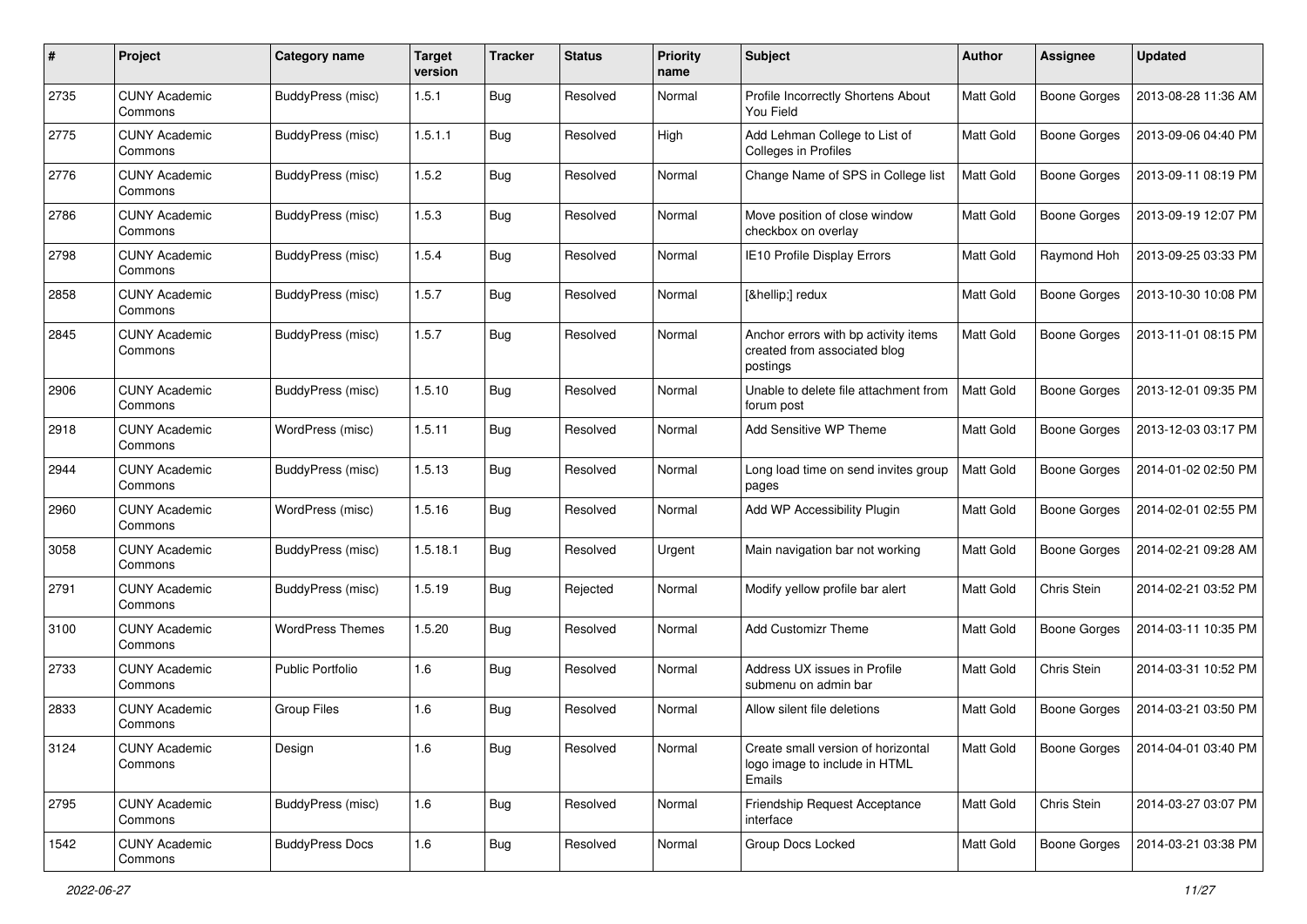| #    | Project                         | <b>Category name</b>       | <b>Target</b><br>version | <b>Tracker</b> | <b>Status</b>       | <b>Priority</b><br>name | <b>Subject</b>                                                                      | <b>Author</b> | <b>Assignee</b>     | <b>Updated</b>      |
|------|---------------------------------|----------------------------|--------------------------|----------------|---------------------|-------------------------|-------------------------------------------------------------------------------------|---------------|---------------------|---------------------|
| 3150 | <b>CUNY Academic</b><br>Commons | Group Forums               | 1.6.1                    | <b>Bug</b>     | Resolved            | Low                     | "Post New Topic" Button Shows Up<br>for Non-Logged in Users on Group<br>Forum Pages | Matt Gold     | Boone Gorges        | 2014-04-21 04:49 PM |
| 3180 | <b>CUNY Academic</b><br>Commons | <b>Group Files</b>         | 1.6.2                    | <b>Bug</b>     | Resolved            | Normal                  | Silent Edit of File Title Produces<br><b>Email Notification</b>                     | Matt Gold     | Boone Gorges        | 2014-05-01 11:19 PM |
| 3205 | <b>CUNY Academic</b><br>Commons | <b>Commons Profile</b>     | 1.6.3                    | <b>Bug</b>     | Resolved            | High                    | Email profile field not showing up                                                  | Matt Gold     | Boone Gorges        | 2014-05-12 02:18 PM |
| 3190 | <b>CUNY Academic</b><br>Commons | BuddyPress (misc)          | 1.6.3                    | Bug            | Resolved            | Normal                  | Mention link on Member Profile<br>Leads to SiteWide activity stream                 | Matt Gold     | Boone Gorges        | 2014-05-12 02:53 PM |
| 2706 | <b>CUNY Academic</b><br>Commons | BuddyPress (misc)          | 1.6.4                    | <b>Bug</b>     | Resolved            | Normal                  | Problem sending group invitations                                                   | Matt Gold     | <b>Boone Gorges</b> | 2014-05-18 11:36 AM |
| 1127 | <b>CUNY Academic</b><br>Commons | <b>WordPress Themes</b>    | 1.6.4                    | Bug            | Resolved            | Normal                  | <b>Update WooThemes</b>                                                             | Matt Gold     | Boone Gorges        | 2014-05-21 11:04 PM |
| 3226 | <b>CUNY Academic</b><br>Commons | Groups (misc)              | 1.6.4.1                  | Bug            | Resolved            | Normal                  | Group home: content pushed below<br>sidebar                                         | Matt Gold     | Boone Gorges        | 2014-05-23 09:55 AM |
| 3219 | <b>CUNY Academic</b><br>Commons | BuddyPress (misc)          | 1.6.7                    | <b>Bug</b>     | Resolved            | Normal                  | new_groupblog_post emails not<br>being sent as HTML                                 | Matt Gold     | Raymond Hoh         | 2014-06-23 08:36 AM |
| 3164 | <b>CUNY Academic</b><br>Commons | Reply By Email             | 1.6.7.1                  | <b>Bug</b>     | Resolved            | High                    | Duplicate RBE messages                                                              | Matt Gold     | Raymond Hoh         | 2014-06-24 12:23 PM |
| 3324 | <b>CUNY Academic</b><br>Commons | <b>Public Portfolio</b>    | 1.6.10                   | Bug            | Resolved            | Normal                  | Incorrect display of send<br>message/mention on portfolio page                      | Matt Gold     | Boone Gorges        | 2014-07-22 09:06 PM |
| 3344 | <b>CUNY Academic</b><br>Commons | Layout                     | 1.6.11                   | <b>Bug</b>     | Resolved            | Normal                  | Double display of menu on profile<br>settings                                       | Matt Gold     | <b>Boone Gorges</b> | 2014-08-01 09:58 AM |
| 3343 | <b>CUNY Academic</b><br>Commons | BuddyPress (misc)          | 1.6.11                   | <b>Bug</b>     | Resolved            | Low                     | Minor Email display error                                                           | Matt Gold     | Boone Gorges        | 2014-08-01 10:01 AM |
| 3345 | <b>CUNY Academic</b><br>Commons | Layout                     | 1.6.11                   | Bug            | Resolved            | Normal                  | Text/Icon Styling Error/Overlap on<br>Profile pages                                 | Matt Gold     | Boone Gorges        | 2014-08-01 09:05 AM |
| 3428 | <b>CUNY Academic</b><br>Commons | Twitter page               | 1.6.14                   | <b>Bug</b>     | Resolved            | High                    | Fix typo on Twitter page                                                            | Matt Gold     | Dominic Giglio      | 2014-09-01 08:53 PM |
| 3420 | <b>CUNY Academic</b><br>Commons | <b>Email Notifications</b> | 1.6.14                   | <b>Bug</b>     | Resolved            | Normal                  | Membership approval link in email<br>notifications                                  | Matt Gold     | Boone Gorges        | 2014-09-01 09:31 PM |
| 3419 | <b>CUNY Academic</b><br>Commons | Group Invitations          | 1.6.14                   | Bug            | Testing<br>Required | Normal                  | Neatening the display of messages<br>on group requests                              | Matt Gold     | Boone Gorges        | 2014-09-01 09:29 PM |
| 3223 | <b>CUNY Academic</b><br>Commons | <b>Public Portfolio</b>    | 1.7                      | Bug            | Resolved            | Low                     | Alter Profile Editing Unsaved Text<br><b>Warning Feature</b>                        | Matt Gold     | Boone Gorges        | 2014-09-22 09:18 PM |
| 3451 | <b>CUNY Academic</b><br>Commons | WordPress (misc)           | 1.7                      | <b>Bug</b>     | Resolved            | Normal                  | Edit delete blog text                                                               | Matt Gold     | Raymond Hoh         | 2014-09-15 08:27 PM |
| 3544 | <b>CUNY Academic</b><br>Commons | <b>Group Files</b>         | 1.7                      | Bug            | Resolved            | Normal                  | Files list upload button placement<br>after upload                                  | Matt Gold     | Boone Gorges        | 2014-10-10 09:09 AM |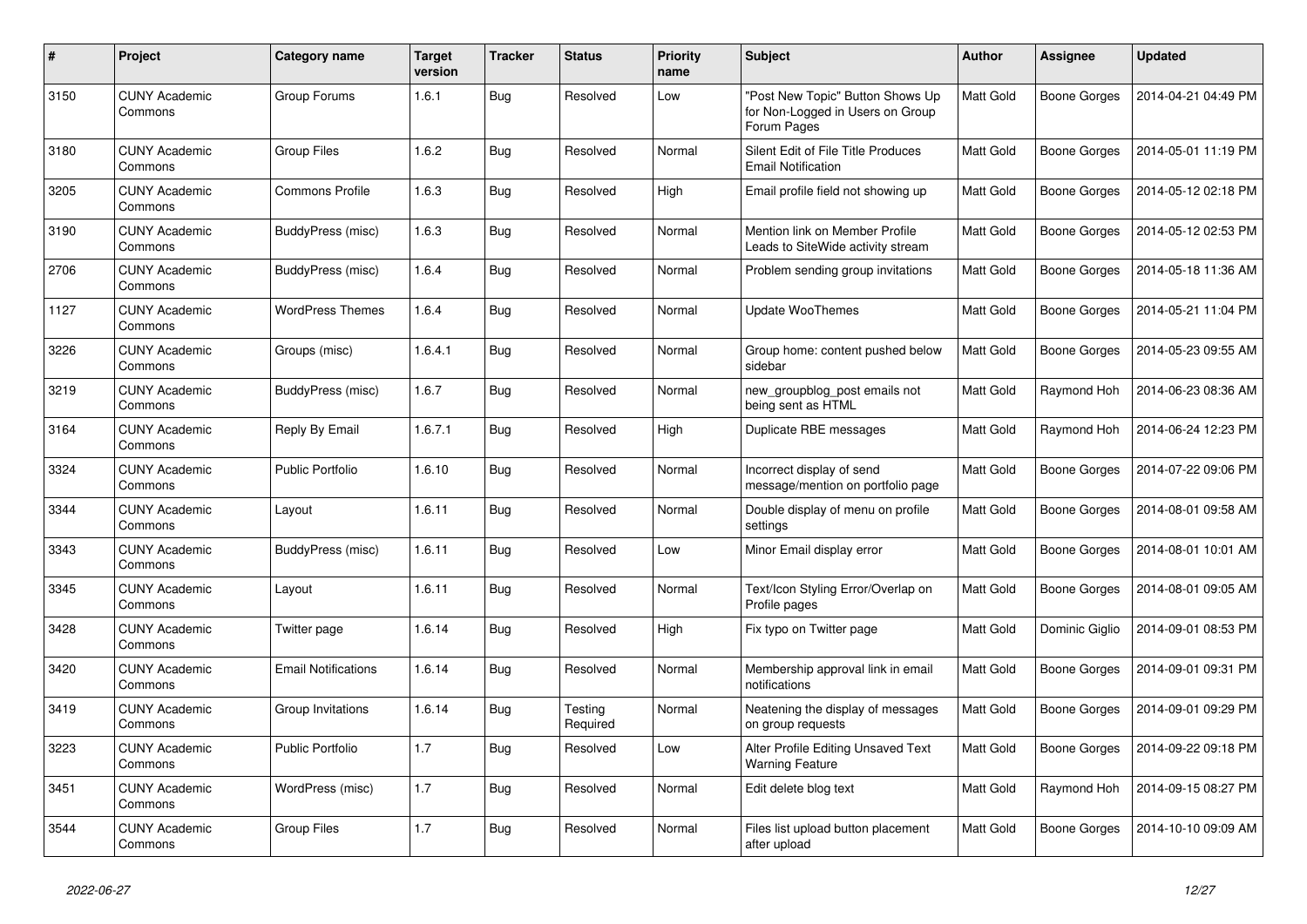| #    | Project                         | Category name              | <b>Target</b><br>version | <b>Tracker</b> | <b>Status</b> | <b>Priority</b><br>name | <b>Subject</b>                                                               | <b>Author</b> | Assignee            | <b>Updated</b>      |
|------|---------------------------------|----------------------------|--------------------------|----------------|---------------|-------------------------|------------------------------------------------------------------------------|---------------|---------------------|---------------------|
| 3448 | <b>CUNY Academic</b><br>Commons | Groups (misc)              | 1.7                      | <b>Bug</b>     | Resolved      | Normal                  | Group changes email slug/link issue                                          | Matt Gold     | Raymond Hoh         | 2014-09-15 08:29 PM |
| 2239 | <b>CUNY Academic</b><br>Commons | <b>Email Notifications</b> | 1.7                      | <b>Bug</b>     | Resolved      | Normal                  | Login redirects when clicking on<br>private group addresses not working      | Matt Gold     | Raymond Hoh         | 2014-11-01 11:41 AM |
| 3449 | <b>CUNY Academic</b><br>Commons | Groups (misc)              | 1.7                      | Bug            | Resolved      | Normal                  | Make Default Option for "Create<br>Forum" in Group Creation Process<br>"Yes" | Matt Gold     | <b>Boone Gorges</b> | 2014-09-22 08:39 PM |
| 3581 | <b>CUNY Academic</b><br>Commons | <b>BuddyPress Docs</b>     | 1.7.1                    | <b>Bug</b>     | Resolved      | Normal                  | <b>BuddyPress Docs Line Break issue</b>                                      | Matt Gold     | <b>Boone Gorges</b> | 2014-10-20 02:56 PM |
| 3362 | <b>CUNY Academic</b><br>Commons | <b>Public Portfolio</b>    | 1.7.1                    | Bug            | Resolved      | Normal                  | Default display of profiles with no info<br>added                            | Matt Gold     | <b>Boone Gorges</b> | 2014-10-21 02:44 PM |
| 3557 | <b>CUNY Academic</b><br>Commons | My Commons                 | 1.7.1                    | <b>Bug</b>     | Resolved      | Urgent                  | Fix typo on My Commons overlay                                               | Matt Gold     | Boone Gorges        | 2014-10-15 11:02 PM |
| 3588 | <b>CUNY Academic</b><br>Commons | Groups (misc)              | 1.7.2                    | <b>Bug</b>     | Resolved      | Normal                  | Hidden group not appearing in search<br>results                              | Matt Gold     | <b>Boone Gorges</b> | 2014-11-01 02:57 PM |
| 3614 | <b>CUNY Academic</b><br>Commons | Home Page                  | 1.7.2                    | <b>Bug</b>     | Resolved      | Normal                  | Homepage member widget filter<br>feature not working                         | Matt Gold     | Boone Gorges        | 2014-11-01 02:24 PM |
| 3599 | <b>CUNY Academic</b><br>Commons | <b>BuddyPress Docs</b>     | 1.7.2                    | Bug            | Resolved      | Normal                  | Silent BP Docs edits                                                         | Matt Gold     | Boone Gorges        | 2014-11-01 02:20 PM |
| 3589 | <b>CUNY Academic</b><br>Commons | Group Invitations          | 1.7.2                    | <b>Bug</b>     | Resolved      | Normal                  | User not appearing in group invitation<br>autocomplete                       | Matt Gold     | <b>Boone Gorges</b> | 2014-11-01 02:58 PM |
| 3601 | <b>CUNY Academic</b><br>Commons | <b>Email Notifications</b> | 1.7.3                    | Bug            | Resolved      | High                    | Forum replies do not show up on the<br>group homepage                        | Matt Gold     | Raymond Hoh         | 2014-11-10 01:24 PM |
| 3608 | <b>CUNY Academic</b><br>Commons | <b>Email Notifications</b> | 1.7.3                    | Bug            | Resolved      | High                    | Group email plain-text formatting<br>problem                                 | Matt Gold     | Raymond Hoh         | 2014-11-11 12:19 PM |
| 3583 | <b>CUNY Academic</b><br>Commons | Reply By Email             | 1.7.3                    | <b>Bug</b>     | Resolved      | Normal                  | RBE error message                                                            | Matt Gold     | Raymond Hoh         | 2014-11-10 12:42 PM |
| 3654 | <b>CUNY Academic</b><br>Commons | Group Forums               | 1.7.4                    | Bug            | Resolved      | Normal                  | can only attached one file to a forum<br>post                                | Matt Gold     | <b>Boone Gorges</b> | 2014-11-21 10:42 AM |
| 3688 | <b>CUNY Academic</b><br>Commons | <b>BuddyPress Docs</b>     | 1.7.6                    | <b>Bug</b>     | Resolved      | Normal                  | Doc creation didn't create email<br>notification                             | Matt Gold     | Boone Gorges        | 2014-12-12 08:57 AM |
| 3717 | <b>CUNY Academic</b><br>Commons | Groups (misc)              | 1.7.7                    | <b>Bug</b>     | Resolved      | Normal                  | Member invitations to Group<br>Members error alert                           | Matt Gold     | <b>Boone Gorges</b> | 2014-12-22 02:25 PM |
| 3769 | CUNY Academic<br>Commons        | <b>Public Portfolio</b>    | 1.7.12                   | <b>Bug</b>     | Resolved      | Normal                  | Completion mouseover on editing<br>version of profile is blank               | Matt Gold     | <b>Boone Gorges</b> | 2015-02-12 09:13 AM |
| 3799 | <b>CUNY Academic</b><br>Commons | cuny.is                    | 1.7.12                   | <b>Bug</b>     | Resolved      | Normal                  | cuny.is issue                                                                | Matt Gold     | Boone Gorges        | 2015-02-10 09:07 PM |
| 3859 | <b>CUNY Academic</b><br>Commons | Group Forums               | 1.7.14                   | Bug            | Resolved      | Normal                  | Group Forum Button Layout                                                    | Matt Gold     | <b>Boone Gorges</b> | 2015-03-05 10:57 AM |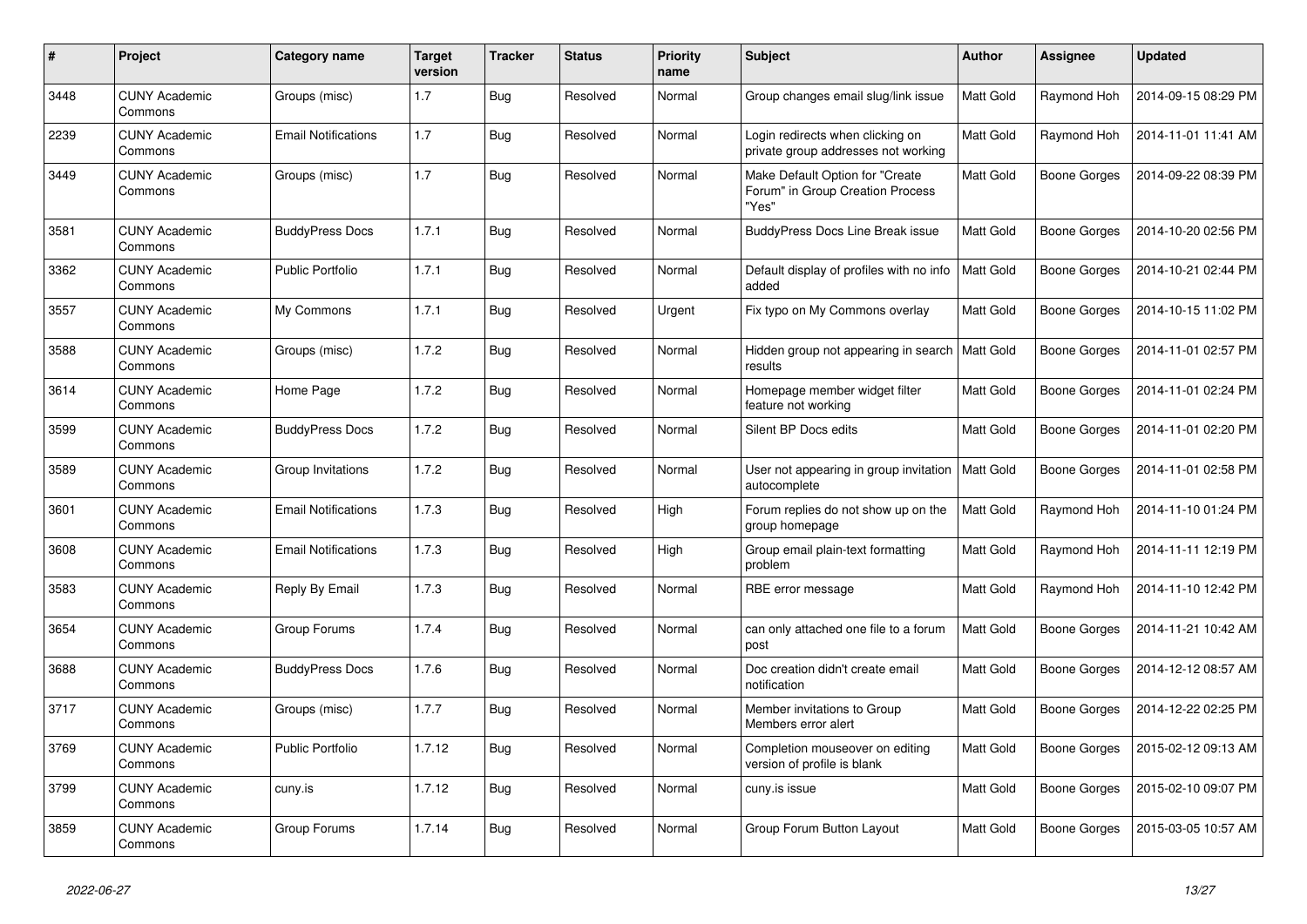| #    | Project                         | Category name              | <b>Target</b><br>version | <b>Tracker</b> | <b>Status</b> | <b>Priority</b><br>name | <b>Subject</b>                                                           | <b>Author</b> | <b>Assignee</b>     | <b>Updated</b>      |
|------|---------------------------------|----------------------------|--------------------------|----------------|---------------|-------------------------|--------------------------------------------------------------------------|---------------|---------------------|---------------------|
| 3802 | <b>CUNY Academic</b><br>Commons | Home Page                  | 1.7.14                   | <b>Bug</b>     | Resolved      | Normal                  | Long user name causes problems<br>with Who's Online homepage display     | Matt Gold     | Daniel Jones        | 2015-02-23 03:39 PM |
| 3864 | <b>CUNY Academic</b><br>Commons | DiRT Integration           | 1.7.15                   | <b>Bug</b>     | Resolved      | Normal                  | DiRT Tools Group sidebar label<br>display                                | Matt Gold     | Boone Gorges        | 2015-03-11 09:30 PM |
| 3865 | <b>CUNY Academic</b><br>Commons | Design                     | 1.7.15                   | <b>Bug</b>     | Resolved      | Normal                  | DIRT Tools listing in Group > Manage   Matt Gold                         |               | <b>Boone Gorges</b> | 2015-03-12 10:35 AM |
| 3866 | <b>CUNY Academic</b><br>Commons | <b>Email Notifications</b> | 1.7.15                   | <b>Bug</b>     | Resolved      | Normal                  | Email notification does not indicate<br>presence of an attachment        | Matt Gold     | <b>Boone Gorges</b> | 2015-03-12 10:35 AM |
| 3910 | <b>CUNY Academic</b><br>Commons | Home Page                  | 1.7.15.2                 | <b>Bug</b>     | Resolved      | High                    | Home Page Display Errors                                                 | Matt Gold     | <b>Boone Gorges</b> | 2015-03-17 10:21 AM |
| 3917 | <b>CUNY Academic</b><br>Commons | Home Page                  | 1.7.16                   | Bug            | Resolved      | Normal                  | New homepage display errors                                              | Matt Gold     | Raymond Hoh         | 2015-03-18 11:15 AM |
| 3853 | <b>CUNY Academic</b><br>Commons | <b>BuddyPress (misc)</b>   | 1.7.16                   | <b>Bug</b>     | Resolved      | High                    | Post erroneously ascribed to wrong<br>author in activity feed            | Matt Gold     | Raymond Hoh         | 2015-03-21 01:13 PM |
| 3809 | <b>CUNY Academic</b><br>Commons | BuddyPress (misc)          | 1.7.17                   | <b>Bug</b>     | Resolved      | Normal                  | BuddyPress member filters not<br>working correctly                       | Matt Gold     | Matt Gold           | 2015-03-22 01:03 AM |
| 3969 | <b>CUNY Academic</b><br>Commons | <b>WordPress Plugins</b>   | 1.7.18                   | <b>Bug</b>     | Resolved      | Normal                  | External Group Blogs plugin causing<br>duplicate items of the same post: | Matt Gold     | Raymond Hoh         | 2015-04-10 07:51 PM |
| 3954 | <b>CUNY Academic</b><br>Commons | <b>Email Notifications</b> | 1.7.18                   | <b>Bug</b>     | Resolved      | Normal                  | Issues with Email notifications for<br>Groups w/RSS Feeds attached       | Matt Gold     | Raymond Hoh         | 2015-04-08 05:04 PM |
| 3991 | <b>CUNY Academic</b><br>Commons | Toolbar                    | 1.7.19                   | Bug            | Resolved      | Normal                  | WP-Admin Bar positioning error on<br>mobile devices                      | Matt Gold     | <b>Boone Gorges</b> | 2015-04-21 02:30 PM |
| 4010 | <b>CUNY Academic</b><br>Commons | <b>WordPress Plugins</b>   | 1.7.20                   | <b>Bug</b>     | Resolved      | High                    | GC Digital Fellows site down                                             | Matt Gold     |                     | 2015-04-22 10:30 AM |
| 3652 | <b>CUNY Academic</b><br>Commons | Group Forums               | 1.8                      | <b>Bug</b>     | Resolved      | Low                     | Forum preview doesn't show live link                                     | Matt Gold     | Raymond Hoh         | 2015-04-21 06:46 PM |
| 2765 | <b>CUNY Academic</b><br>Commons | Toolbar                    | 1.8                      | <b>Bug</b>     | Resolved      | Normal                  | Scrolling/layer issue on admin bar                                       | Matt Gold     | Boone Gorges        | 2015-05-05 03:48 PM |
| 4057 | <b>CUNY Academic</b><br>Commons | <b>BuddyPress Docs</b>     | 1.8.1                    | <b>Bug</b>     | Resolved      | Normal                  | Canceling edit mode of BP Doc<br>reloads editing screen                  | Matt Gold     | <b>Boone Gorges</b> | 2015-06-01 03:08 PM |
| 4072 | <b>CUNY Academic</b><br>Commons | <b>Email Notifications</b> | 1.8.1                    | <b>Bug</b>     | Resolved      | Normal                  | Double email notification                                                | Matt Gold     | Raymond Hoh         | 2015-05-26 03:05 AM |
| 3587 | <b>CUNY Academic</b><br>Commons | My Commons                 | 1.8.1                    | Bug            | Resolved      | Normal                  | Force SSL issue                                                          | Matt Gold     | Boone Gorges        | 2015-06-01 11:39 AM |
| 4125 | <b>CUNY Academic</b><br>Commons | <b>WordPress Themes</b>    | 1.8.2                    | <b>Bug</b>     | Resolved      | Normal                  | Help overlay layer issue                                                 | Matt Gold     | Daniel Jones        | 2015-06-08 10:34 AM |
| 4197 | <b>CUNY Academic</b><br>Commons | User Experience            | 1.8.4                    | <b>Bug</b>     | Resolved      | Normal                  | Open help link in same window                                            | Matt Gold     | Boone Gorges        | 2015-06-26 03:01 PM |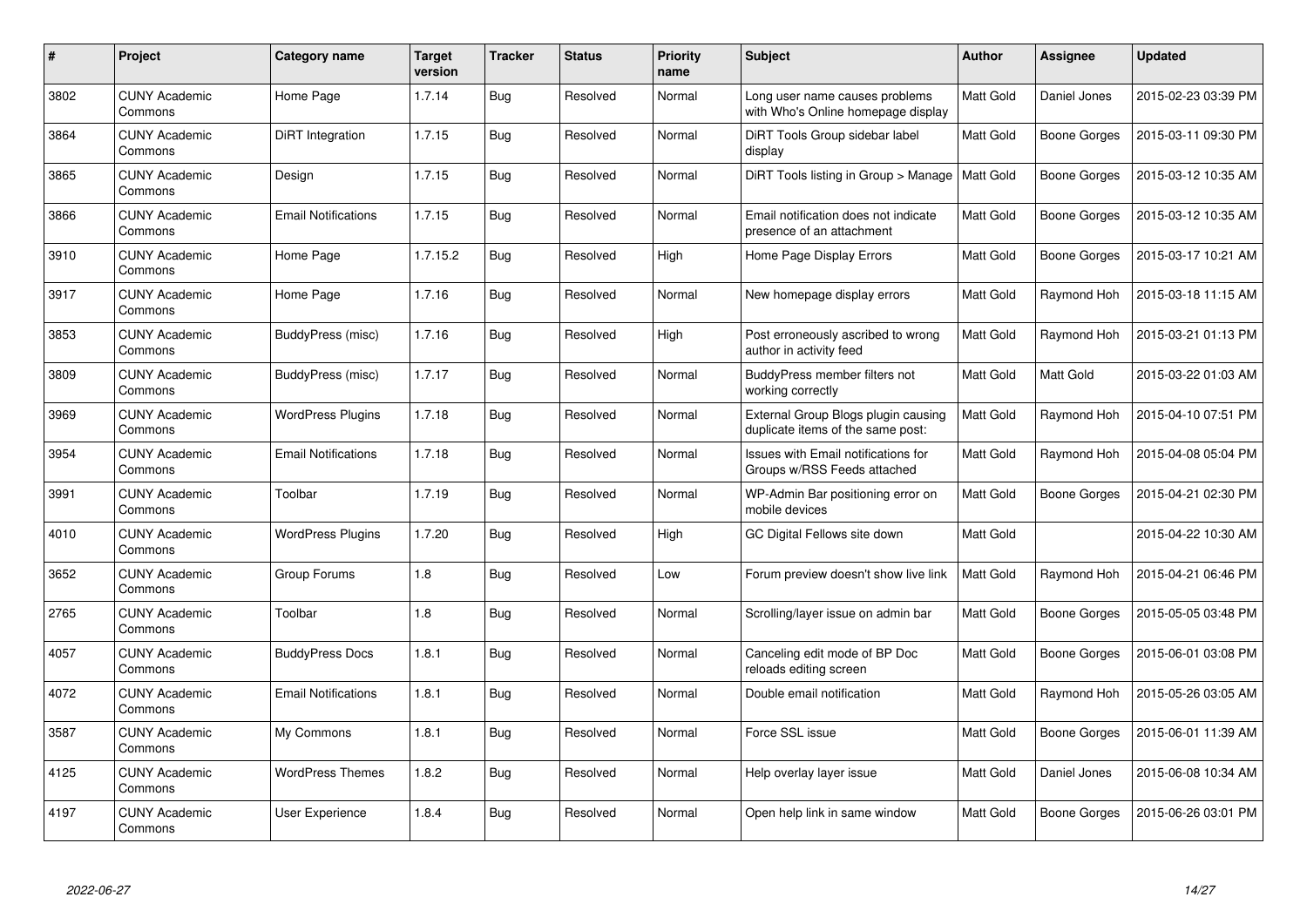| #    | Project                         | <b>Category name</b>       | <b>Target</b><br>version | <b>Tracker</b> | <b>Status</b> | <b>Priority</b><br>name | Subject                                                                                       | Author           | Assignee            | <b>Updated</b>      |
|------|---------------------------------|----------------------------|--------------------------|----------------|---------------|-------------------------|-----------------------------------------------------------------------------------------------|------------------|---------------------|---------------------|
| 4079 | <b>CUNY Academic</b><br>Commons | Events                     | 1.8.6                    | <b>Bug</b>     | Resolved      | Normal                  | Change ical label for Events<br>Calendar                                                      | Matt Gold        | Raymond Hoh         | 2015-07-22 04:16 PM |
| 4367 | <b>CUNY Academic</b><br>Commons | DiRT Integration           | 1.8.6                    | <b>Bug</b>     | Resolved      | Normal                  | Thumbnail images broken on DiRT<br>tool listing                                               | Matt Gold        | <b>Boone Gorges</b> | 2015-08-02 12:55 AM |
| 4472 | <b>CUNY Academic</b><br>Commons | <b>Public Portfolio</b>    | 1.8.9                    | <b>Bug</b>     | Resolved      | Normal                  | Search links showing up on profiles                                                           | Matt Gold        | <b>Boone Gorges</b> | 2015-08-24 04:06 PM |
| 3788 | <b>CUNY Academic</b><br>Commons | cuny.is                    | 1.8.11                   | <b>Bug</b>     | Resolved      | Normal                  | CUNY.is default links?                                                                        | <b>Matt Gold</b> | <b>Boone Gorges</b> | 2015-09-25 12:53 AM |
| 4765 | <b>CUNY Academic</b><br>Commons | Group Forums               | 1.8.13                   | Bug            | Resolved      | Normal                  | Forum preview not showing HTML<br>tags                                                        | <b>Matt Gold</b> | <b>Boone Gorges</b> | 2015-10-11 10:30 PM |
| 4816 | <b>CUNY Academic</b><br>Commons | Group Invitations          | 1.8.15                   | <b>Bug</b>     | Resolved      | High                    | Group invite email notifications not<br>received                                              | Matt Gold        | <b>Boone Gorges</b> | 2015-10-26 11:56 AM |
| 4636 | <b>CUNY Academic</b><br>Commons | Group Forums               | 1.8.18                   | <b>Bug</b>     | Resolved      | Normal                  | Silent edit option for editing forum<br>posts                                                 | Matt Gold        | Raymond Hoh         | 2015-11-29 04:20 PM |
| 4081 | <b>CUNY Academic</b><br>Commons | Events                     | 1.9                      | <b>Bug</b>     | Duplicate     | Normal                  | Events Calendar: Allow restriction of<br>event creation ability to admins on<br>groups        | Matt Gold        | Samantha<br>Raddatz | 2015-11-09 12:37 PM |
| 4080 | <b>CUNY Academic</b><br>Commons | Events                     | 1.9                      | <b>Bug</b>     | Resolved      | Normal                  | Events Calendar: Allow sites to<br>embed calendars from groups<br>(perhaps via BP group blog) | Matt Gold        | Raymond Hoh         | 2015-12-03 06:24 PM |
| 4402 | <b>CUNY Academic</b><br>Commons | <b>Public Portfolio</b>    | 1.9                      | <b>Bug</b>     | Resolved      | Normal                  | Github link needs full URL rather than<br>ID                                                  | <b>Matt Gold</b> | Daniel Jones        | 2015-11-09 02:21 PM |
| 5022 | <b>CUNY Academic</b><br>Commons | Wiki                       | 1.9.1                    | Bug            | Resolved      | High                    | Main nav bar different on wiki page                                                           | Matt Gold        | <b>Boone Gorges</b> | 2015-12-11 09:31 PM |
| 5017 | <b>CUNY Academic</b><br>Commons | Social Paper               | 1.9.1                    | <b>Bug</b>     | Resolved      | Normal                  | Paper Hub styling issue                                                                       | Matt Gold        | <b>Boone Gorges</b> | 2015-12-11 03:36 PM |
| 5014 | <b>CUNY Academic</b><br>Commons | Social Paper               | 1.9.1                    | <b>Bug</b>     | Resolved      | Normal                  | Slow loading of new SP papers                                                                 | <b>Matt Gold</b> | <b>Boone Gorges</b> | 2015-12-14 10:08 AM |
| 5128 | <b>CUNY Academic</b><br>Commons | Group Forums               | 1.9.5                    | <b>Bug</b>     | Resolved      | Normal                  | Botched forum display of posting to<br>multiple groups info                                   | Matt Gold        | Daniel Jones        | 2016-01-19 03:13 PM |
| 2059 | <b>CUNY Academic</b><br>Commons | Domain Mapping             | 1.9.6                    | <b>Bug</b>     | Resolved      | Low                     | Domain Mapping Issue                                                                          | Matt Gold        | <b>Boone Gorges</b> | 2016-01-25 11:54 PM |
| 5179 | <b>CUNY Academic</b><br>Commons | Homepage Slides            | 1.9.6                    | <b>Bug</b>     | Resolved      | High                    | homepage slider image broken                                                                  | Matt Gold        | Raymond Hoh         | 2016-02-01 11:26 PM |
| 5127 | <b>CUNY Academic</b><br>Commons | <b>Email Notifications</b> | 1.9.7                    | <b>Bug</b>     | Resolved      | Normal                  | Forum posts to multiple groups -- no<br>notice in attachment                                  | Matt Gold        | Daniel Jones        | 2016-02-07 10:08 PM |
| 5220 | <b>CUNY Academic</b><br>Commons | Reply By Email             | 1.9.9                    | <b>Bug</b>     | Resolved      | Normal                  | Post by Email error                                                                           | Matt Gold        | Raymond Hoh         | 2016-03-01 12:30 PM |
| 4405 | <b>CUNY Academic</b><br>Commons | Public Portfolio           | 1.9.12                   | <b>Bug</b>     | Resolved      | Normal                  | New portfolio text not saving                                                                 | Matt Gold        | <b>Boone Gorges</b> | 2016-04-04 02:12 PM |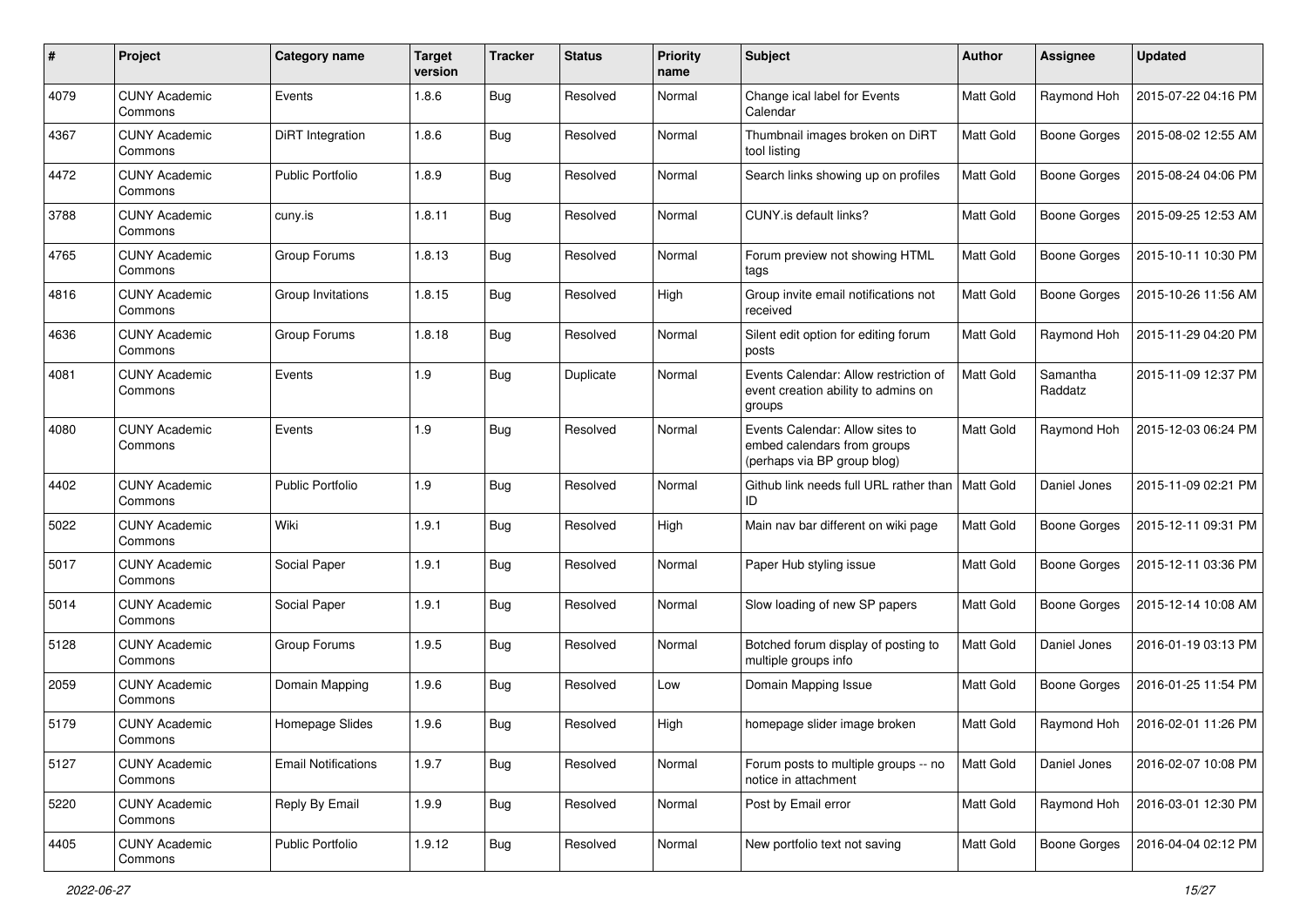| $\#$ | Project                         | Category name              | <b>Target</b><br>version | <b>Tracker</b> | <b>Status</b> | <b>Priority</b><br>name | <b>Subject</b>                                                                                                       | Author    | Assignee            | <b>Updated</b>      |
|------|---------------------------------|----------------------------|--------------------------|----------------|---------------|-------------------------|----------------------------------------------------------------------------------------------------------------------|-----------|---------------------|---------------------|
| 5415 | <b>CUNY Academic</b><br>Commons | Reply By Email             | 1.9.13                   | Bug            | Resolved      | Normal                  | Received a "Your RBE Message<br>could not be posted" error even<br>though the message posted                         | Matt Gold | Raymond Hoh         | 2016-04-07 03:41 PM |
| 5442 | <b>CUNY Academic</b><br>Commons | cuny.is                    | 1.9.14                   | Bug            | Resolved      | Normal                  | Shortlink creation problem                                                                                           | Matt Gold | <b>Boone Gorges</b> | 2016-04-12 11:03 PM |
| 5486 | <b>CUNY Academic</b><br>Commons | <b>BuddyPress Docs</b>     | 1.9.15                   | <b>Bug</b>     | Resolved      | Low                     | Doc history not showing up                                                                                           | Matt Gold | Boone Gorges        | 2016-04-24 11:50 AM |
| 5556 | <b>CUNY Academic</b><br>Commons | WordPress (misc)           | 1.9.16                   | <b>Bug</b>     | Resolved      | Normal                  | Blog comment leads to unauthorized<br>post warning                                                                   | Matt Gold | <b>Boone Gorges</b> | 2016-05-21 11:12 PM |
| 5513 | <b>CUNY Academic</b><br>Commons | Reply By Email             | 1.9.17                   | <b>Bug</b>     | Resolved      | Low                     | Header issues on a RBE post                                                                                          | Matt Gold | Raymond Hoh         | 2016-05-31 11:44 AM |
| 5516 | <b>CUNY Academic</b><br>Commons | Social Paper               | 1.9.19                   | <b>Bug</b>     | Rejected      | Normal                  | Adding a link to Social Paper jumps<br>position to top of page                                                       | Matt Gold | Boone Gorges        | 2016-06-21 09:54 PM |
| 5890 | <b>CUNY Academic</b><br>Commons | <b>Commons Profile</b>     | 1.9.24                   | <b>Bug</b>     | Resolved      | Normal                  | Commons user profile erroneously<br>indicates a group for a member                                                   | Matt Gold | Boone Gorges        | 2016-08-11 11:53 PM |
| 5881 | <b>CUNY Academic</b><br>Commons | Groups (misc)              | 1.9.24                   | Bug            | Resolved      | Normal                  | shown "Request membership" button<br>when admin/creator of group                                                     | Matt Gold | <b>Boone Gorges</b> | 2016-08-11 10:56 PM |
| 5961 | <b>CUNY Academic</b><br>Commons | <b>WordPress Plugins</b>   | 1.9.26                   | <b>Bug</b>     | Resolved      | Normal                  | Multisite Clone duplicator plugin                                                                                    | Matt Gold | Boone Gorges        | 2017-07-18 02:56 PM |
| 6082 | <b>CUNY Academic</b><br>Commons | <b>WordPress Themes</b>    | 1.9.29                   | Bug            | Resolved      | Immediate               | Sites down                                                                                                           | Matt Gold | Boone Gorges        | 2016-09-23 03:32 PM |
| 6350 | <b>CUNY Academic</b><br>Commons | <b>Blogs (BuddyPress)</b>  | 1.9.31                   | Bug            | Resolved      | Normal                  | Editing blog posts results in activity<br>items                                                                      | Matt Gold | Boone Gorges        | 2016-10-18 09:24 PM |
| 6075 | <b>CUNY Academic</b><br>Commons | WordPress (misc)           | 1.9.32                   | Bug            | Resolved      | Normal                  | Suppress useless warnings on<br>sub-blog dashboards                                                                  | Matt Gold | Daniel Jones        | 2016-11-01 10:06 PM |
| 5221 | <b>CUNY Academic</b><br>Commons | Reply By Email             | 1.10                     | Bug            | Resolved      | Normal                  | Alter Error messages for RBE                                                                                         | Matt Gold | Raymond Hoh         | 2016-10-24 02:11 AM |
| 5717 | <b>CUNY Academic</b><br>Commons | Events                     | 1.10                     | <b>Bug</b>     | Resolved      | Normal                  | Events not showing up on sitewide<br>events calendar                                                                 | Matt Gold | Raymond Hoh         | 2016-10-27 11:49 AM |
| 5878 | <b>CUNY Academic</b><br>Commons | Group Blogs                | 1.10                     | Bug            | Resolved      | Normal                  | Group Blog creation improvements                                                                                     | Matt Gold | <b>Boone Gorges</b> | 2016-08-10 09:36 PM |
| 5880 | <b>CUNY Academic</b><br>Commons | Groups (misc)              | 1.10                     | Bug            | Resolved      | Normal                  | Option to send invites to group shown   Matt Gold<br>in group creation process even when<br>no invitees are selected |           | Paige Dupont        | 2016-08-11 11:55 AM |
| 6623 | <b>CUNY Academic</b><br>Commons | <b>Email Notifications</b> | 1.10.1                   | <b>Bug</b>     | Resolved      | Normal                  | Add blank line in cross-posted email<br>notifications                                                                | Matt Gold | Daniel Jones        | 2016-11-08 01:07 PM |
| 6629 | <b>CUNY Academic</b><br>Commons | <b>Email Notifications</b> | 1.10.2                   | <b>Bug</b>     | Resolved      | Normal                  | email footer demphasizes RBE                                                                                         | Matt Gold | Raymond Hoh         | 2016-11-20 09:23 AM |
| 6674 | <b>CUNY Academic</b><br>Commons | Reply By Email             | 1.10.3                   | <b>Bug</b>     | Resolved      | Normal                  | Member RBE responses to document   Matt Gold<br>uploads                                                              |           | Raymond Hoh         | 2016-11-29 09:44 PM |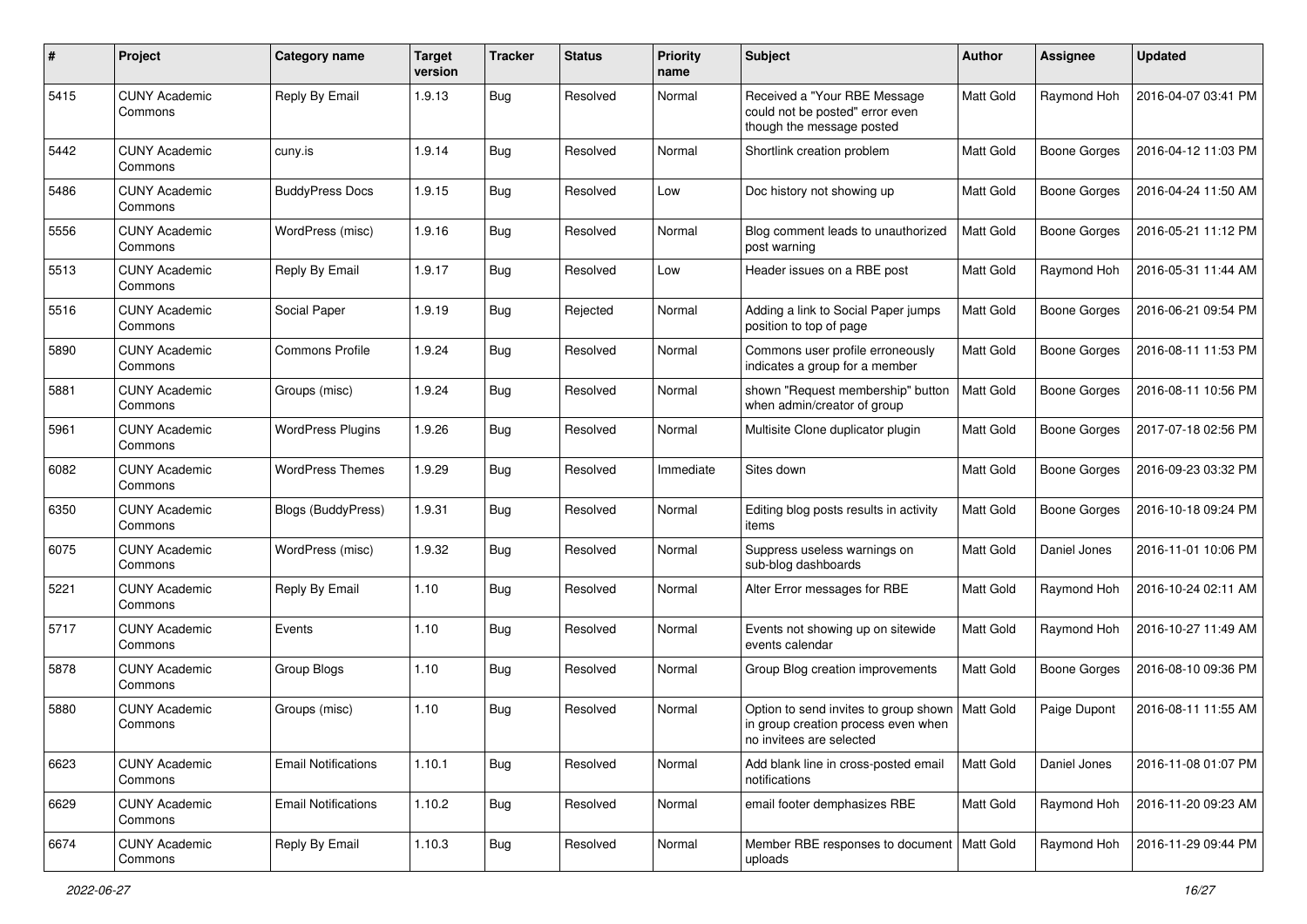| #    | Project                         | Category name              | <b>Target</b><br>version | <b>Tracker</b> | <b>Status</b> | <b>Priority</b><br>name | <b>Subject</b>                                                  | Author           | Assignee            | <b>Updated</b>      |
|------|---------------------------------|----------------------------|--------------------------|----------------|---------------|-------------------------|-----------------------------------------------------------------|------------------|---------------------|---------------------|
| 6695 | <b>CUNY Academic</b><br>Commons | <b>Group Announcments</b>  | 1.10.3                   | <b>Bug</b>     | Duplicate     | Normal                  | Member reply to announcement goes<br>to Commons address         | Matt Gold        | Raymond Hoh         | 2016-11-22 01:46 AM |
| 6686 | <b>CUNY Academic</b><br>Commons | Group Invitations          | 1.10.3                   | Bug            | Resolved      | Normal                  | Problems with auto-complete on<br>Send Invites tab              | Matt Gold        | <b>Boone Gorges</b> | 2016-12-01 03:14 PM |
| 8023 | <b>CUNY Academic</b><br>Commons | Reply By Email             | 1.10.18                  | <b>Bug</b>     | Resolved      | High                    | Reply to CAC Message gets posted<br>to forum                    | Matt Gold        | Raymond Hoh         | 2017-04-25 02:35 PM |
| 8183 | <b>CUNY Academic</b><br>Commons | Group Blogs                | 1.11.2                   | <b>Bug</b>     | Resolved      | Normal                  | Edit of Post creates notification<br>emails                     | Matt Gold        | <b>Boone Gorges</b> | 2017-08-15 05:14 PM |
| 8463 | <b>CUNY Academic</b><br>Commons | <b>Public Portfolio</b>    | 1.11.9                   | <b>Bug</b>     | Resolved      | Normal                  | Continued issues with portfolio view<br>on mobile device        | Matt Gold        | Daniel Jones        | 2017-08-13 07:44 PM |
| 8510 | <b>CUNY Academic</b><br>Commons | <b>Public Portfolio</b>    | 1.11.10                  | <b>Bug</b>     | Resolved      | Normal                  | Social media icons crowded on<br>mobile view of Portfolio       | Matt Gold        | <b>Boone Gorges</b> | 2017-08-22 05:31 PM |
| 8025 | <b>CUNY Academic</b><br>Commons | Group Forums               | 1.11.11                  | <b>Bug</b>     | Resolved      | Normal                  | HTML markup in group forum<br>notification                      | Matt Gold        | Daniel Jones        | 2017-08-25 11:38 AM |
| 8660 | <b>CUNY Academic</b><br>Commons | <b>WordPress Themes</b>    | 1.11.12                  | <b>Bug</b>     | Resolved      | Normal                  | Search within theme directory issue                             | Matt Gold        | <b>Boone Gorges</b> | 2017-09-05 11:48 AM |
| 8702 | <b>CUNY Academic</b><br>Commons | Homepage Slides            | 1.11.13                  | <b>Bug</b>     | Resolved      | Normal                  | Homepage slider doesn't offer option<br>to move through slides  | Matt Gold        | <b>Boone Gorges</b> | 2017-09-14 11:37 PM |
| 8692 | <b>CUNY Academic</b><br>Commons | <b>Email Notifications</b> | 1.11.15                  | <b>Bug</b>     | Resolved      | Normal                  | HTML not rendering in email<br>notifications                    | Matt Gold        | Raymond Hoh         | 2017-10-11 11:08 AM |
| 8659 | <b>CUNY Academic</b><br>Commons | Help/Codex                 | 1.11.16                  | Bug            | Resolved      | Normal                  | Help email us link not working                                  | Matt Gold        | Raymond Hoh         | 2017-10-11 03:51 PM |
| 8386 | <b>CUNY Academic</b><br>Commons | Reply By Email             | 1.12                     | <b>Bug</b>     | Resolved      | Normal                  | Post by email did not include<br>attachment                     | Matt Gold        | Raymond Hoh         | 2017-10-30 10:03 AM |
| 8793 | <b>CUNY Academic</b><br>Commons | Help/Codex                 | 1.12.3                   | <b>Bug</b>     | Resolved      | Normal                  | Bold email address on help page                                 | Matt Gold        | Paige Dupont        | 2017-11-28 11:21 AM |
| 8943 | <b>CUNY Academic</b><br>Commons | Reply By Email             | 1.12.6                   | <b>Bug</b>     | Resolved      | Normal                  | RBE email attachment not posted<br>from new topic email address | Matt Gold        | Raymond Hoh         | 2017-12-28 03:49 PM |
| 9105 | <b>CUNY Academic</b><br>Commons | <b>BuddyPress Docs</b>     | 1.12.7                   | <b>Bug</b>     | Resolved      | Urgent                  | BP doc titles/dates messed up                                   | Matt Gold        | <b>Boone Gorges</b> | 2018-01-23 11:00 AM |
| 9107 | <b>CUNY Academic</b><br>Commons | Non-CUNY sign up<br>codes  | 1.12.7                   | Bug            | Resolved      | Normal                  | Can't add group to non-CUNY<br>sign-up code                     | Matt Gold        | <b>Boone Gorges</b> | 2018-01-23 04:15 PM |
| 9085 | <b>CUNY Academic</b><br>Commons | <b>Email Notifications</b> | 1.12.7                   | Bug            | Resolved      | Normal                  | Email notification for group doc<br>creation                    | Matt Gold        | Raymond Hoh         | 2018-01-23 11:11 AM |
| 9149 | <b>CUNY Academic</b><br>Commons | <b>BuddyPress Docs</b>     | 1.12.8                   | <b>Bug</b>     | Resolved      | Normal                  | Doc listing layout issue                                        | Matt Gold        | <b>Boone Gorges</b> | 2018-02-13 10:36 AM |
| 9132 | <b>CUNY Academic</b><br>Commons | My Commons                 | 1.12.8                   | <b>Bug</b>     | Resolved      | Normal                  | empty activity items on My Commons                              | <b>Matt Gold</b> | Raymond Hoh         | 2018-02-13 10:49 AM |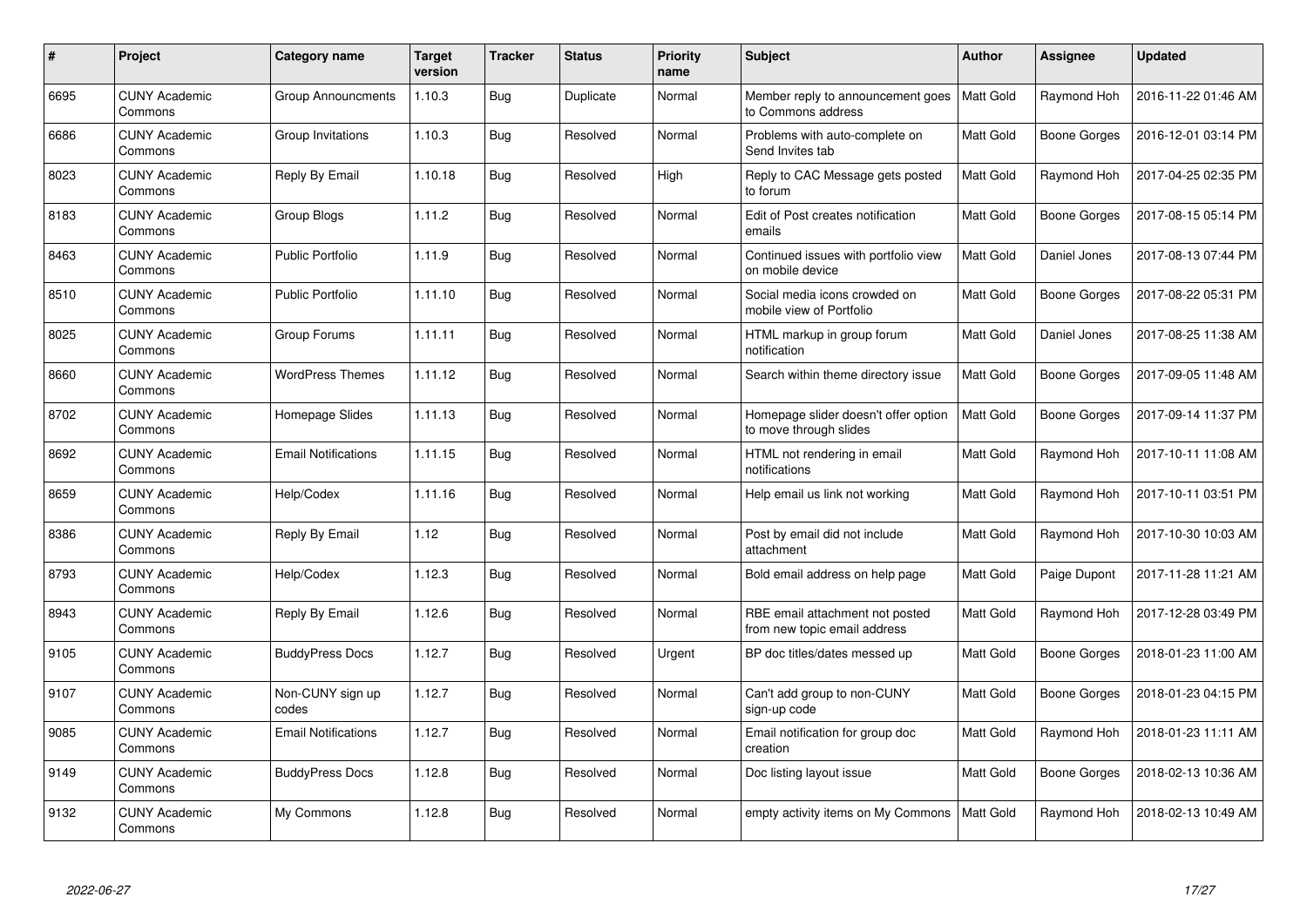| #     | Project                         | Category name              | <b>Target</b><br>version | <b>Tracker</b> | <b>Status</b> | <b>Priority</b><br>name | <b>Subject</b>                                                                                     | <b>Author</b> | Assignee            | <b>Updated</b>      |
|-------|---------------------------------|----------------------------|--------------------------|----------------|---------------|-------------------------|----------------------------------------------------------------------------------------------------|---------------|---------------------|---------------------|
| 9114  | <b>CUNY Academic</b><br>Commons | Home Page                  | 1.12.8                   | Bug            | Resolved      | Normal                  | group with long name messes up<br>homepage layout                                                  | Matt Gold     | Boone Gorges        | 2018-01-24 05:17 PM |
| 9124  | <b>CUNY Academic</b><br>Commons | Reply By Email             | 1.12.8                   | <b>Bug</b>     | Resolved      | Normal                  | Old RBE new topic email address<br>appears on post editing screen                                  | Matt Gold     | Raymond Hoh         | 2018-02-13 10:49 AM |
| 9148  | <b>CUNY Academic</b><br>Commons | Layout                     | 1.12.11                  | <b>Bug</b>     | Resolved      | Normal                  | CAC on Microsoft Edge                                                                              | Matt Gold     | Matt Gold           | 2018-03-27 11:34 AM |
| 9466  | <b>CUNY Academic</b><br>Commons | Reply By Email             | 1.12.11                  | <b>Bug</b>     | Resolved      | Normal                  | email post notification does not post<br>notice of attachment                                      | Matt Gold     | Raymond Hoh         | 2018-03-27 12:48 PM |
| 9489  | <b>CUNY Academic</b><br>Commons | Spam/Spam<br>Prevention    | 1.12.11                  | <b>Bug</b>     | Resolved      | Normal                  | Email spam possibly related to CAC<br>form                                                         | Matt Gold     | Raymond Hoh         | 2018-03-26 05:28 PM |
| 9051  | <b>CUNY Academic</b><br>Commons | Groups (misc)              | 1.13                     | Bug            | Duplicate     | Normal                  | Difficult to know how to change group<br>email address                                             | Matt Gold     | Raymond Hoh         | 2018-04-13 05:01 PM |
| 8225  | <b>CUNY Academic</b><br>Commons | Group Blogs                | 1.13                     | Bug            | Resolved      | Normal                  | replies to a blog post activity item                                                               | Matt Gold     | Raymond Hoh         | 2018-05-07 12:32 PM |
| 9749  | <b>CUNY Academic</b><br>Commons | Onboarding                 | 1.13.2                   | <b>Bug</b>     | Resolved      | Normal                  | New invitation message mentions<br>username as opposed to First/Last<br>Name                       | Matt Gold     | <b>Boone Gorges</b> | 2018-05-22 10:49 AM |
| 9782  | <b>CUNY Academic</b><br>Commons | Groups (misc)              | 1.13.2                   | Bug            | Resolved      | Normal                  | Site loads/skips last step of group<br>creation                                                    | Matt Gold     | Boone Gorges        | 2018-05-22 10:45 AM |
| 9875  | <b>CUNY Academic</b><br>Commons | Messages                   | 1.13.3                   | Bug            | Resolved      | Low                     | Can't mark message as read                                                                         | Matt Gold     | <b>Boone Gorges</b> | 2018-06-01 07:54 PM |
| 9876  | <b>CUNY Academic</b><br>Commons | Messages                   | 1.13.3                   | Bug            | Resolved      | Normal                  | System erroneously indicates<br>super-admin is part of private<br>message exchange                 | Matt Gold     | <b>Boone Gorges</b> | 2018-06-01 07:36 PM |
| 9977  | <b>CUNY Academic</b><br>Commons | <b>WordPress Plugins</b>   | 1.13.5                   | Bug            | Rejected      | High                    | ACERT website down                                                                                 | Matt Gold     | Boone Gorges        | 2018-07-03 02:09 PM |
| 10164 | <b>CUNY Academic</b><br>Commons | Group Forums               | 1.13.8                   | <b>Bug</b>     | Resolved      | Normal                  | A few oddities related to a<br>cross-posted forum post                                             | Matt Gold     | Boone Gorges        | 2018-08-17 10:12 AM |
| 10209 | <b>CUNY Academic</b><br>Commons | BuddyPress (misc)          | 1.13.8                   | Bug            | Resolved      | Normal                  | Additional login prompt                                                                            | Matt Gold     | Raymond Hoh         | 2018-08-29 03:23 PM |
| 10210 | <b>CUNY Academic</b><br>Commons | Onboarding                 | 1.13.8                   | <b>Bug</b>     | Resolved      | Normal                  | Spacing wonky on invite screen                                                                     | Matt Gold     | Boone Gorges        | 2018-08-29 05:39 PM |
| 10144 | <b>CUNY Academic</b><br>Commons | Group Forums               | 1.13.10                  | Bug            | Resolved      | Normal                  | Subscription set to "no email"                                                                     | Matt Gold     | Raymond Hoh         | 2018-09-25 10:26 AM |
| 10381 | <b>CUNY Academic</b><br>Commons | <b>Email Notifications</b> | 1.13.11                  | <b>Bug</b>     | Resolved      | Normal                  | Group Blog Comment notification<br>doesn't include username                                        | Matt Gold     | Raymond Hoh         | 2018-10-09 10:36 AM |
| 10410 | <b>CUNY Academic</b><br>Commons | Group Invitations          | 1.13.11                  | Bug            | Resolved      | Normal                  | Navigating to another user's 'invites'<br>page leads to portfolio page without<br>redirect message | Matt Gold     | Raymond Hoh         | 2018-10-09 10:43 AM |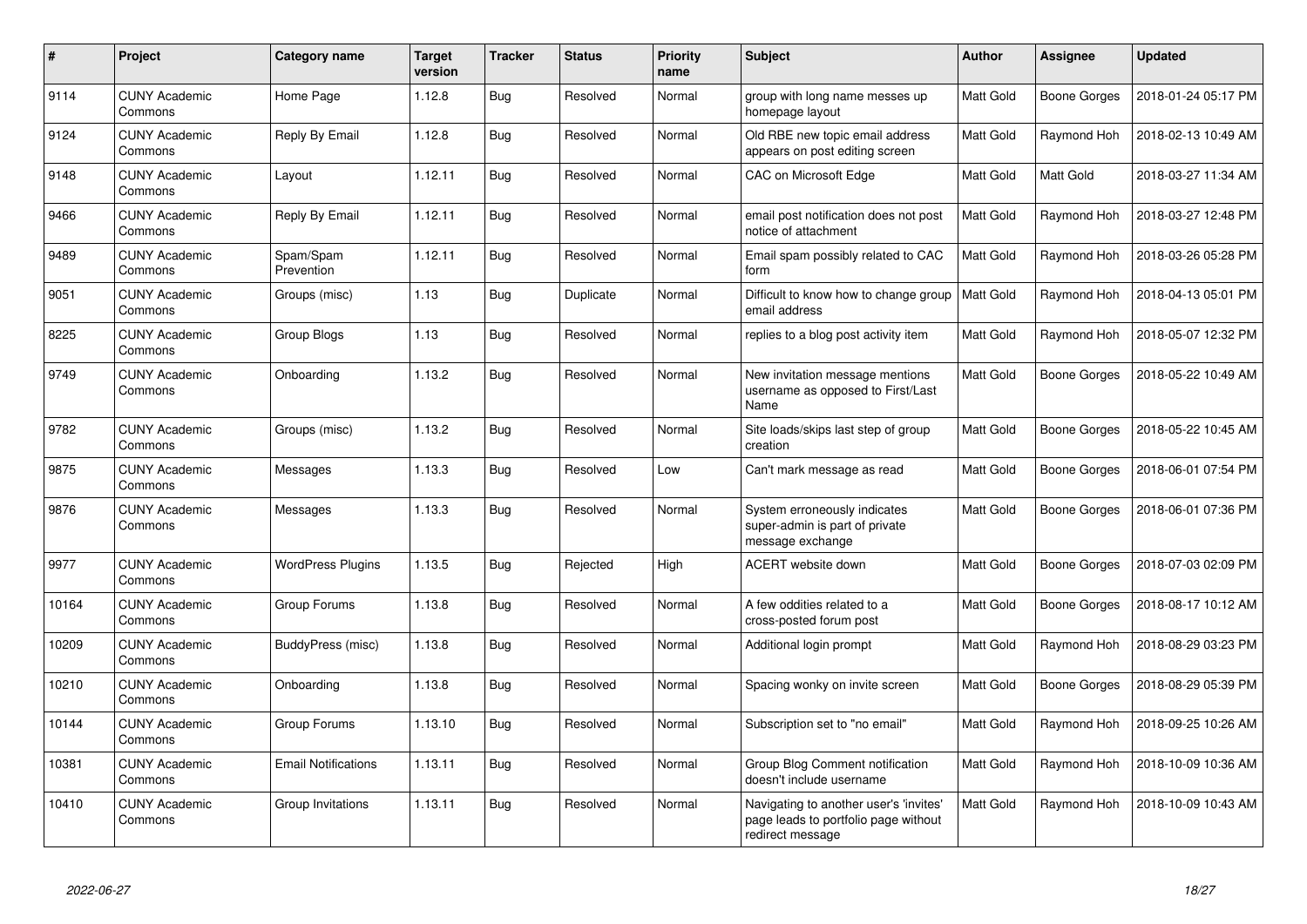| #     | Project                         | Category name              | <b>Target</b><br>version | <b>Tracker</b> | <b>Status</b> | <b>Priority</b><br>name | <b>Subject</b>                                                                                                   | <b>Author</b> | Assignee            | <b>Updated</b>      |
|-------|---------------------------------|----------------------------|--------------------------|----------------|---------------|-------------------------|------------------------------------------------------------------------------------------------------------------|---------------|---------------------|---------------------|
| 10563 | <b>CUNY Academic</b><br>Commons |                            | 1.13.12                  | Bug            | Resolved      | Urgent                  | cllicking on links from site menu leads<br>to 500 error                                                          | Matt Gold     | Boone Gorges        | 2018-10-23 10:48 AM |
| 10553 | <b>CUNY Academic</b><br>Commons | <b>Group Files</b>         | 1.13.12                  | Bug            | Resolved      | Normal                  | File category view persists after<br>clicking away                                                               | Matt Gold     | Boone Gorges        | 2018-10-23 11:47 AM |
| 10356 | <b>CUNY Academic</b><br>Commons | Reply By Email             | 1.13.12                  | Bug            | Resolved      | Normal                  | RBE error                                                                                                        | Matt Gold     | Raymond Hoh         | 2018-10-27 04:51 PM |
| 9235  | <b>CUNY Academic</b><br>Commons | Reply By Email             | 1.14                     | Bug            | Resolved      | Normal                  | Better RBE error messaging when<br>duplicate content is detected                                                 | Matt Gold     | Raymond Hoh         | 2018-11-14 10:35 AM |
| 10789 | <b>CUNY Academic</b><br>Commons | <b>Email Notifications</b> | 1.14.2                   | Bug            | Resolved      | High                    | Forum Posts not generating email<br>notifications                                                                | Matt Gold     | <b>Boone Gorges</b> | 2018-12-10 07:19 PM |
| 10854 | <b>CUNY Academic</b><br>Commons | Groups (misc)              | 1.14.3                   | <b>Bug</b>     | Resolved      | Normal                  | Group membership request not<br>appearing on Requests admin tab                                                  | Matt Gold     |                     | 2018-12-21 04:12 PM |
| 11016 | <b>CUNY Academic</b><br>Commons | Home Page                  | 1.14.7                   | <b>Bug</b>     | Resolved      | Normal                  | Activity timestamps on homepage are<br>borked                                                                    | Matt Gold     | Raymond Hoh         | 2019-02-26 02:04 PM |
| 11174 | <b>CUNY Academic</b><br>Commons | <b>Email Notifications</b> | 1.14.8                   | <b>Bug</b>     | Resolved      | High                    | Email notifications of spammed<br>comment on groupblog                                                           | Matt Gold     | Raymond Hoh         | 2019-03-11 11:42 PM |
| 11209 | <b>CUNY Academic</b><br>Commons | BuddyPress (misc)          | 1.14.11                  | <b>Bug</b>     | Resolved      | Normal                  | Activity timestamp errors                                                                                        | Matt Gold     | Raymond Hoh         | 2019-04-23 12:27 PM |
| 11121 | <b>CUNY Academic</b><br>Commons | Design                     | 1.15                     | <b>Bug</b>     | Resolved      | Low                     | Overlapping elements on mobile view<br>of CAC                                                                    | Matt Gold     | <b>Boone Gorges</b> | 2019-04-23 03:55 PM |
| 11086 | <b>CUNY Academic</b><br>Commons | <b>Email Notifications</b> | 1.15                     | <b>Bug</b>     | Resolved      | Normal                  | Users clicking "unsubscribe" on a<br>forwarded CAC group email can<br>unsubscribe a another user from a<br>group | Matt Gold     | Raymond Hoh         | 2019-04-16 12:40 PM |
| 11610 | <b>CUNY Academic</b><br>Commons |                            | 1.15.5                   | Bug            | Resolved      | Normal                  | Homepage thumbnails not loading                                                                                  | Matt Gold     | Boone Gorges        | 2019-06-29 10:38 PM |
| 11619 | <b>CUNY Academic</b><br>Commons |                            | 1.15.5                   | <b>Bug</b>     | Rejected      | Normal                  | Homepage thumbnails not loading                                                                                  | Matt Gold     | Raymond Hoh         | 2019-07-09 03:49 AM |
| 11800 | <b>CUNY Academic</b><br>Commons | Groups (misc)              | 1.15.9                   | <b>Bug</b>     | Resolved      | Normal                  | 'CUNY-wide' Campus option not<br>saving on groups/sites                                                          | Matt Gold     | Boone Gorges        | 2019-08-27 04:17 PM |
| 11808 | <b>CUNY Academic</b><br>Commons | Messages                   | 1.15.9                   | <b>Bug</b>     | Resolved      | Normal                  | Search function on messages not<br>working                                                                       | Matt Gold     | <b>Boone Gorges</b> | 2019-08-30 11:03 AM |
| 11801 | <b>CUNY Academic</b><br>Commons | Groups (misc)              | 1.16                     | Bug            | Resolved      | Normal                  | Selecting 'CUNY-wide' when creating<br>group/site forbids selection of other<br>campuses                         | Matt Gold     | Sonja Leix          | 2019-11-14 11:14 AM |
| 12185 | <b>CUNY Academic</b><br>Commons |                            | 1.16.1                   | Bug            | Resolved      | Immediate               | Group links not working                                                                                          | Matt Gold     | <b>Boone Gorges</b> | 2019-12-10 10:35 AM |
| 12351 | <b>CUNY Academic</b><br>Commons | <b>Email Notifications</b> | 1.16.5                   | Bug            | Resolved      | Normal                  | No email notification for forum post                                                                             | Matt Gold     | Boone Gorges        | 2020-02-03 02:33 PM |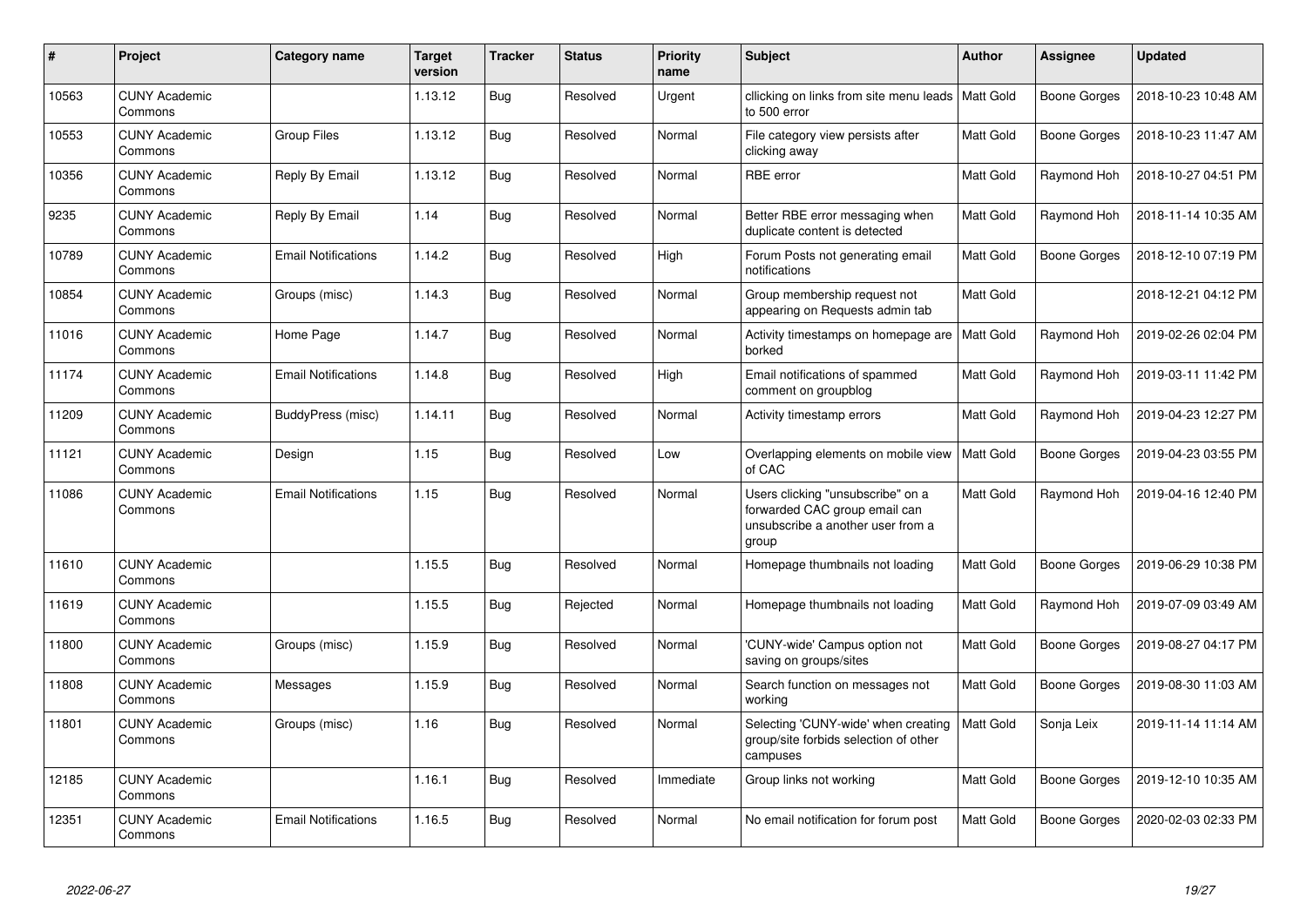| $\#$  | Project                         | <b>Category name</b>       | <b>Target</b><br>version | <b>Tracker</b> | <b>Status</b> | <b>Priority</b><br>name | <b>Subject</b>                                                       | <b>Author</b> | Assignee     | <b>Updated</b>      |
|-------|---------------------------------|----------------------------|--------------------------|----------------|---------------|-------------------------|----------------------------------------------------------------------|---------------|--------------|---------------------|
| 12471 | <b>CUNY Academic</b><br>Commons | <b>Email Notifications</b> | 1.16.7                   | <b>Bug</b>     | Resolved      | Normal                  | forum notificaiton not sent                                          | Matt Gold     | Raymond Hoh  | 2020-03-10 10:59 AM |
| 12499 | <b>CUNY Academic</b><br>Commons | <b>Email Notifications</b> | 1.16.7                   | <b>Bug</b>     | Resolved      | Normal                  | no email notification                                                | Matt Gold     | Raymond Hoh  | 2020-03-03 09:31 PM |
| 12670 | <b>CUNY Academic</b><br>Commons | Responsive Design          | 1.16.10                  | Bug            | Resolved      | Normal                  | Social icons in site header overlap<br>with main nav on mobile       | Matt Gold     | Raymond Hoh  | 2020-04-28 11:03 AM |
| 12847 | <b>CUNY Academic</b><br>Commons | Events                     | 1.16.12                  | Bug            | Resolved      | Normal                  | Error message in event description                                   | Matt Gold     | Raymond Hoh  | 2020-05-26 11:54 AM |
| 13230 | <b>CUNY Academic</b><br>Commons | Layout                     | 1.17.2                   | Bug            | Resolved      | Normal                  | Overlapping notifications on group<br>management member acceptance   | Matt Gold     | Raymond Hoh  | 2020-08-25 11:27 AM |
| 13459 | <b>CUNY Academic</b><br>Commons | Layout                     | 1.17.6                   | Bug            | Resolved      | Normal                  | Line spacing on forum post title is too<br>small                     | Matt Gold     | Raymond Hoh  | 2020-10-27 11:00 AM |
| 13274 | <b>CUNY Academic</b><br>Commons | <b>Email Notifications</b> | 1.17.8                   | Bug            | Resolved      | Normal                  | Messy links in CAC email<br>notifications                            | Matt Gold     | Raymond Hoh  | 2020-11-17 12:31 PM |
| 12136 | <b>CUNY Academic</b><br>Commons | <b>Group Files</b>         | 1.18.0                   | Bug            | Resolved      | Normal                  | "You must login" group file warning<br>shows after log in            | Matt Gold     | Boone Gorges | 2020-12-08 11:31 AM |
| 13496 | <b>CUNY Academic</b><br>Commons | Accessibility              | 1.18.0                   | <b>Bug</b>     | Resolved      | Normal                  | Review contrast issues on<br>registration page and profile page      | Matt Gold     | Sonja Leix   | 2020-12-08 11:31 AM |
| 13669 | <b>CUNY Academic</b><br>Commons | DiRT Integration           | 1.18.1                   | Bug            | Resolved      | Normal                  | Digital Research Tools showing up in<br>top nav for logged out users | Matt Gold     | Boone Gorges | 2020-12-08 05:11 PM |
| 13934 | <b>CUNY Academic</b><br>Commons | cuny.is                    | 1.18.4                   | Bug            | Resolved      | Low                     | Error message on group settings<br>change                            | Matt Gold     | Boone Gorges | 2021-02-09 11:05 AM |
| 14017 | <b>CUNY Academic</b><br>Commons | Group Blogs                | 1.18.8                   | Bug            | Resolved      | Normal                  | Editing of blog post leads to group<br>notification                  | Matt Gold     | Raymond Hoh  | 2021-04-13 11:21 AM |
| 14738 | <b>CUNY Academic</b><br>Commons | Group cloning              | 1.18.18                  | <b>Bug</b>     | Resolved      | Normal                  | unclear language during group/site<br>clone                          | Matt Gold     | Jeremy Felt  | 2021-09-14 11:22 AM |
| 14776 | <b>CUNY Academic</b><br>Commons | Toolbar                    | 1.18.19                  | Bug            | Resolved      | Normal                  | Top-level nav-bar drop-down nav<br>doesn't match navigation          | Matt Gold     | Raymond Hoh  | 2021-09-28 11:06 AM |
| 15024 | <b>CUNY Academic</b><br>Commons | Social Paper               | 1.18.24                  | Bug            | Resolved      | Normal                  | Erroneous social paper notifications                                 | Matt Gold     | Raymond Hoh  | 2021-12-08 11:07 AM |
| 15087 | <b>CUNY Academic</b><br>Commons | Group Forums               | 1.18.24                  | <b>Bug</b>     | Resolved      | Normal                  | Forum file limit                                                     | Matt Gold     | Boone Gorges | 2021-12-14 11:39 AM |
| 15135 | <b>CUNY Academic</b><br>Commons | Toolbar                    | 1.19.1                   | <b>Bug</b>     | Resolved      | High                    | Header design spacing                                                | Matt Gold     | Boone Gorges | 2022-01-11 04:41 PM |
| 15196 | <b>CUNY Academic</b><br>Commons | Layout                     | 1.19.2                   | Bug            | Resolved      | Normal                  | footer positioning on GCDI site                                      | Matt Gold     | Raymond Hoh  | 2022-01-25 11:33 AM |
| 15228 | <b>CUNY Academic</b><br>Commons | BuddyPress (misc)          | 1.19.3                   | <b>Bug</b>     | Resolved      | Normal                  | Broken site icon in "Sites Across<br><b>CUNY Listing</b>             | Matt Gold     | Raymond Hoh  | 2022-01-26 07:48 PM |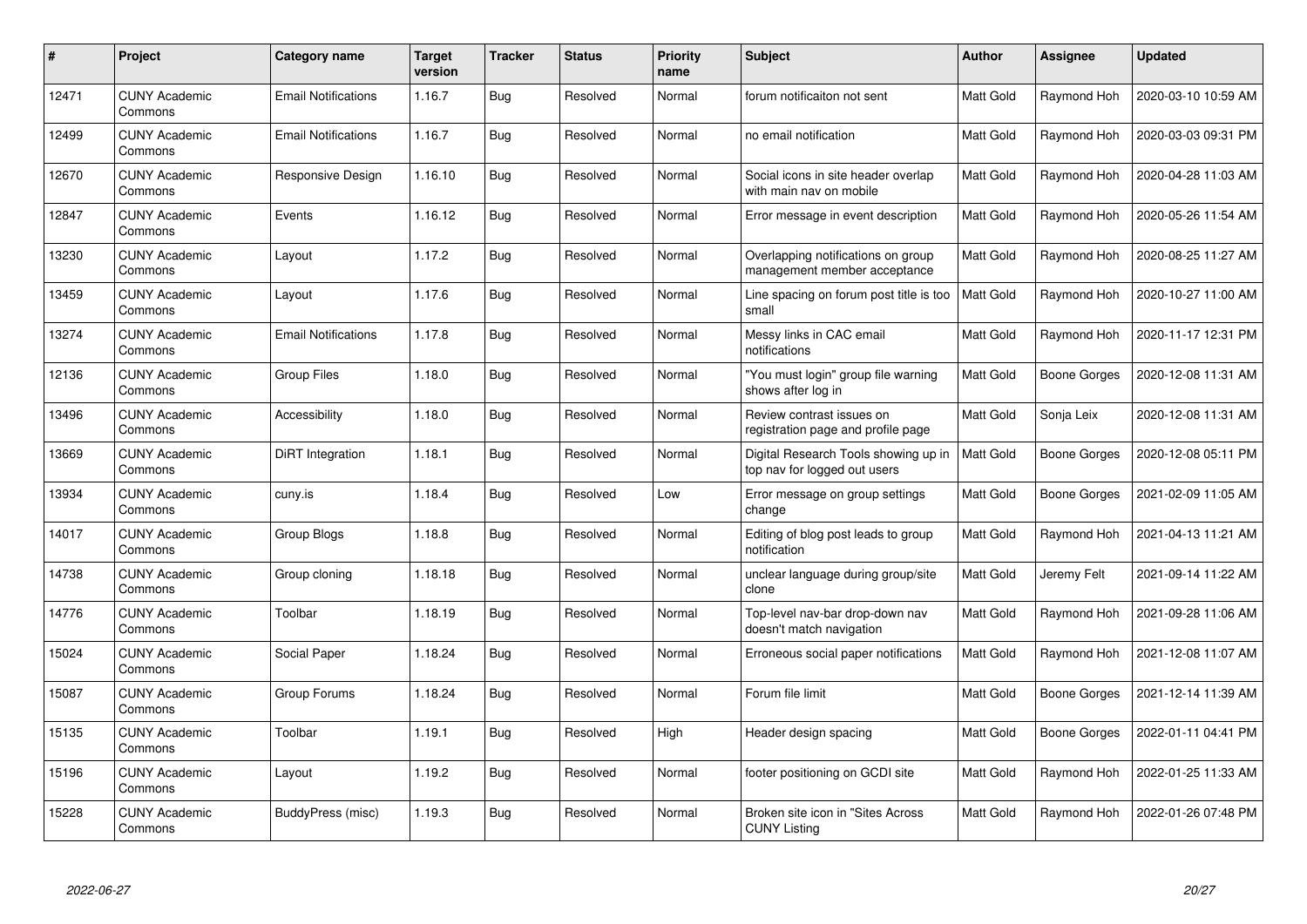| #     | Project                         | <b>Category name</b> | <b>Target</b><br>version | <b>Tracker</b> | <b>Status</b> | <b>Priority</b><br>name | <b>Subject</b>                                                                                         | Author    | <b>Assignee</b>     | <b>Updated</b>      |
|-------|---------------------------------|----------------------|--------------------------|----------------|---------------|-------------------------|--------------------------------------------------------------------------------------------------------|-----------|---------------------|---------------------|
| 15239 | <b>CUNY Academic</b><br>Commons | Group Forums         | 1.19.3                   | Bug            | Resolved      | High                    | multiple notifications of forum post                                                                   | Matt Gold | Raymond Hoh         | 2022-02-01 10:10 PM |
| 15226 | <b>CUNY Academic</b><br>Commons | Reply By Email       | 1.19.3                   | Bug            | Resolved      | Normal                  | Rejected reply-by-mail message                                                                         | Matt Gold | Raymond Hoh         | 2022-01-26 07:59 PM |
| 13739 | <b>CUNY Academic</b><br>Commons | <b>Directories</b>   | 2.0.0                    | <b>Bug</b>     | Resolved      | Normal                  | My Sites and My Groups take user to<br>the profile page                                                | Matt Gold | Boone Gorges        | 2022-05-26 11:36 AM |
| 1829  | <b>CUNY Academic</b><br>Commons | WordPress (misc)     |                          | Bug            | Rejected      | High                    | 'No Image' checkbox on Featured<br>Content widget is not working                                       | Matt Gold | Dominic Giglio      | 2012-07-04 06:02 PM |
| 3293  | <b>CUNY Academic</b><br>Commons | BuddyPress (misc)    |                          | Bug            | Rejected      | Normal                  | 'Page Not Found' Message Received<br>After Clicking on View/Reply Link in<br><b>Email Notification</b> | Matt Gold | Boone Gorges        | 2014-07-02 08:47 PM |
| 10538 | <b>CUNY Academic</b><br>Commons |                      |                          | <b>Bug</b>     | Resolved      | Normal                  | "This Site Can't be Reached"                                                                           | Matt Gold | <b>Boone Gorges</b> | 2018-10-16 09:39 PM |
| 2288  | <b>CUNY Academic</b><br>Commons | commonsinabox.org    |                          | Bug            | Rejected      | Normal                  | […] issue occurring on<br>commonsinabox.org                                                            | Matt Gold | Boone Gorges        | 2012-12-11 01:17 AM |
| 7715  | <b>CUNY Academic</b><br>Commons | Reply By Email       |                          | Bug            | Resolved      | Normal                  | 4 notifications of a single post by<br>email                                                           | Matt Gold | Raymond Hoh         | 2017-02-23 04:09 PM |
| 35    | <b>CUNY Academic</b><br>Commons | Group Forums         |                          | <b>Bug</b>     | Resolved      | Normal                  | 404 Email Notification Settings Links                                                                  | Matt Gold | Boone Gorges        | 2009-12-10 09:24 PM |
| 119   | <b>CUNY Academic</b><br>Commons | Upgrades             |                          | <b>Bug</b>     | Resolved      | Normal                  | Add "Create a Group" to BP Admin<br>bar at bottom of My Groups listing                                 | Matt Gold | <b>CIC Michael</b>  | 2010-05-11 04:40 PM |
| 2268  | <b>CUNY Academic</b><br>Commons |                      |                          | Bug            | Rejected      | Normal                  | Add CBOX icon to dashboard menu?                                                                       | Matt Gold | Boone Gorges        | 2012-11-18 10:58 PM |
| 95    | <b>CUNY Academic</b><br>Commons | Upgrades             |                          | <b>Bug</b>     | Resolved      | Normal                  | Add News/Dev Blog feeds to News<br>Page                                                                | Matt Gold | Boone Gorges        | 2009-12-09 12:23 PM |
| 2380  | <b>CUNY Academic</b><br>Commons | commonsinabox.org    |                          | Bug            | Resolved      | High                    | Add search to Commonsinabox.org                                                                        | Matt Gold | Boone Gorges        | 2013-03-20 11:41 AM |
| 2429  | <b>CUNY Academic</b><br>Commons | WordPress (misc)     |                          | Bug            | Rejected      | Normal                  | Add User Switching Plugin?                                                                             | Matt Gold | Boone Gorges        | 2013-02-28 10:51 AM |
| 13581 | <b>CUNY Academic</b><br>Commons | Group Library        |                          | Bug            | Rejected      | Normal                  | Adding link to library didn't generate<br>notification email                                           | Matt Gold | Raymond Hoh         | 2020-11-17 12:33 PM |
| 56    | <b>CUNY Academic</b><br>Commons | BuddyPress (misc)    |                          | Bug            | Resolved      | Normal                  | Addition of a Profile Field Option<br>Removes Existing One                                             | Matt Gold | <b>Zach Davis</b>   | 2009-10-27 05:14 PM |
| 84    | <b>CUNY Academic</b><br>Commons | Upgrades             |                          | Bug            | Resolved      | Normal                  | Additional QA round                                                                                    | Matt Gold | Zach Davis          | 2010-05-11 04:54 PM |
| 3574  | <b>CUNY Academic</b><br>Commons | My Commons           |                          | <b>Bug</b>     | Duplicate     | Normal                  | Address awkward possessive cases<br>on My Commons page                                                 | Matt Gold | Raymond Hoh         | 2015-04-13 04:41 PM |
| 115   | <b>CUNY Academic</b><br>Commons | Upgrades             |                          | <b>Bug</b>     | Resolved      | High                    | Alliw spreadsheet attachments on<br>forum posts                                                        | Matt Gold | Boone Gorges        | 2009-12-06 12:13 AM |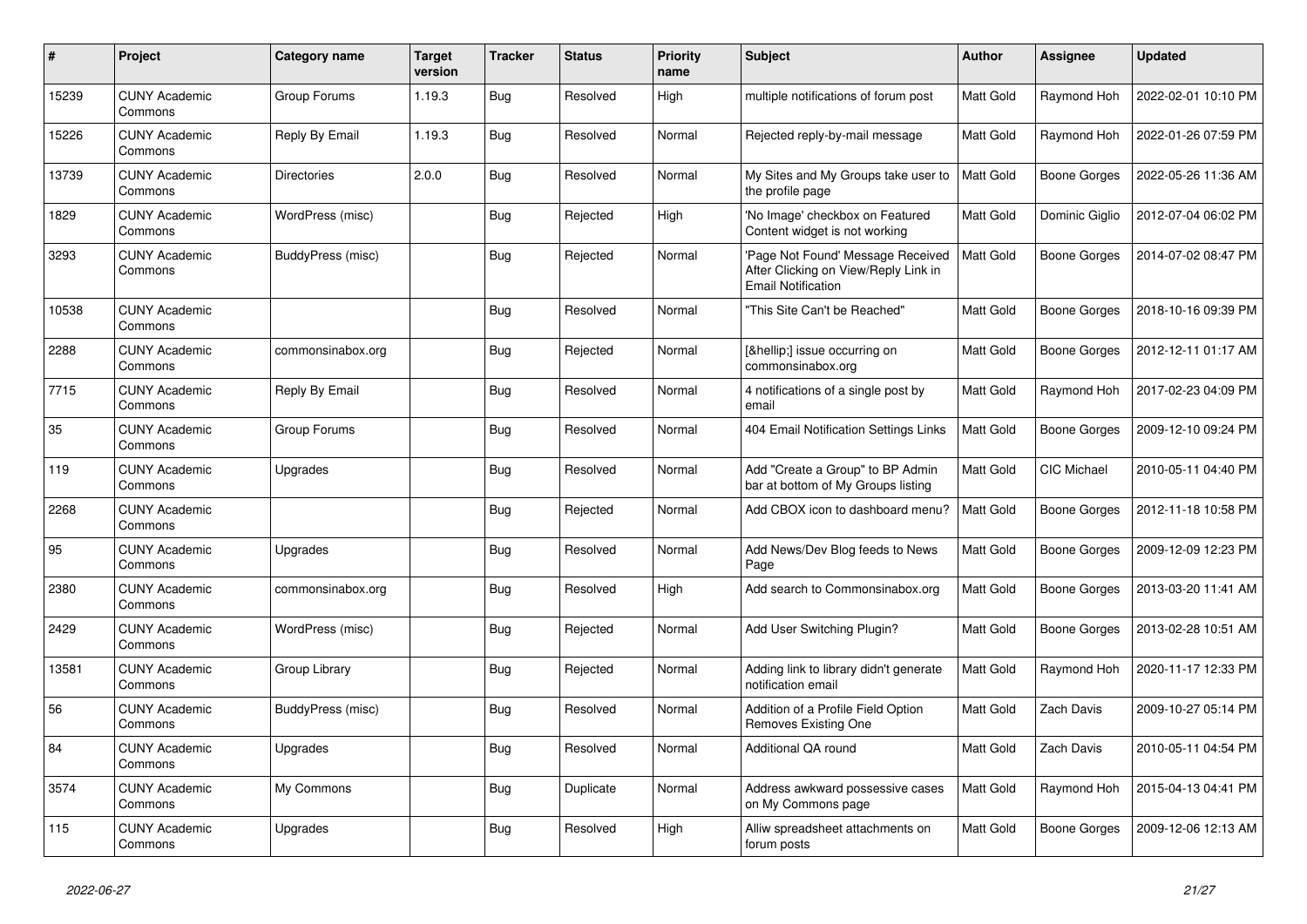| $\#$           | Project                         | <b>Category name</b> | <b>Target</b><br>version | <b>Tracker</b> | <b>Status</b> | <b>Priority</b><br>name | <b>Subject</b>                                                           | <b>Author</b> | Assignee                | <b>Updated</b>      |
|----------------|---------------------------------|----------------------|--------------------------|----------------|---------------|-------------------------|--------------------------------------------------------------------------|---------------|-------------------------|---------------------|
| 2684           | <b>CUNY Academic</b><br>Commons | WordPress (misc)     |                          | <b>Bug</b>     | Rejected      | Normal                  | Authentication/Cookie problems                                           | Matt Gold     | Boone Gorges            | 2013-07-25 10:09 PM |
| 173            | <b>CUNY Academic</b><br>Commons | BuddyPress (misc)    |                          | Bug            | Resolved      | Normal                  | Blockquote display cut off in mac<br>browsers                            | Matt Gold     | Boone Gorges            | 2010-05-11 04:58 PM |
| 65             | <b>CUNY Academic</b><br>Commons | WordPress (misc)     |                          | <b>Bug</b>     | Resolved      | Normal                  | Blogs not accepting doc and docx<br>files as extensions                  | Matt Gold     | Matt Gold               | 2009-11-17 10:04 PM |
| 109            | <b>CUNY Academic</b><br>Commons | Upgrades             |                          | Bug            | Resolved      | Normal                  | BP Admin Bar doesn't appear on<br>login screen                           | Matt Gold     | Boone Gorges            | 2010-05-11 05:21 PM |
| 235            | <b>CUNY Academic</b><br>Commons | BuddyPress (misc)    |                          | Bug            | Resolved      | Normal                  | BP Admin Bar Not Appearing on Help<br>Blog                               | Matt Gold     | Boone Gorges            | 2010-05-20 06:15 PM |
| 82             | <b>CUNY Academic</b><br>Commons | Upgrades             |                          | Bug            | Resolved      | Normal                  | BP Admin Styles/Subdomain blogs                                          | Matt Gold     | <b>CIC Michael</b>      | 2010-05-20 03:10 PM |
| 2651           | <b>NYCDH Community Site</b>     |                      |                          | Bug            | Rejected      | Normal                  | BP Doc save button returns users to<br>doc directory instead of to group | Matt Gold     | Boone Gorges            | 2013-08-02 12:47 PM |
| 3289           | <b>NYCDH Community Site</b>     |                      |                          | <b>Bug</b>     | Resolved      | Normal                  | BP Docs revision overflowing div<br>containers                           | Matt Gold     | Raymond Hoh             | 2014-06-26 05:19 PM |
| 138            | <b>CUNY Academic</b><br>Commons | BuddyPress (misc)    |                          | <b>Bug</b>     | Resolved      | Normal                  | Broken Links in Forum Notification<br>Emails                             | Matt Gold     | Boone Gorges            | 2010-03-02 07:59 PM |
| $\overline{7}$ | <b>CUNY Academic</b><br>Commons | BuddyPress (misc)    |                          | Bug            | Resolved      | Normal                  | BuddyPress theme error on iPhone                                         | Matt Gold     | <b>Boone Gorges</b>     | 2009-09-15 07:39 PM |
| 2293           | <b>CUNY Academic</b><br>Commons | commonsinabox.org    |                          | <b>Bug</b>     | Resolved      | Normal                  | Building community on<br>commonsinabox.org - add members<br>page         | Matt Gold     | Chris Stein             | 2012-11-25 03:43 PM |
| 2114           | <b>CUNY Academic</b><br>Commons | WordPress (misc)     |                          | <b>Bug</b>     | Rejected      | Low                     | Can't find config settings for Simpler<br>iPaper plugin                  | Matt Gold     | Dominic Giglio          | 2012-12-18 09:54 AM |
| 205            | <b>CUNY Academic</b><br>Commons | BuddyPress (misc)    |                          | Bug            | Resolved      | High                    | <b>Cannot Create Account</b>                                             | Matt Gold     | Boone Gorges            | 2010-05-20 03:18 PM |
| 2349           | <b>CUNY Academic</b><br>Commons | commonsinabox.org    |                          | Bug            | Resolved      | High                    | CBOX header image position off                                           | Matt Gold     | Boone Gorges            | 2012-12-15 10:21 PM |
| 2354           | <b>CUNY Academic</b><br>Commons | commonsinabox.org    |                          | <b>Bug</b>     | Rejected      | Low                     | CBOX header mouseover issue                                              | Matt Gold     | <b>Bowe</b><br>Frankema | 2014-05-01 08:02 PM |
| 2971           | JustPublics@365<br>MediaCamp    |                      |                          | Bug            | Resolved      | Normal                  | <b>CBOX Theme Error</b>                                                  | Matt Gold     | Raymond Hoh             | 2014-01-24 09:00 PM |
| 2284           | <b>CUNY Academic</b><br>Commons | commonsinabox.org    |                          | Bug            | Rejected      | Normal                  | cbox.org forum link error from profile<br>page                           | Matt Gold     | Boone Gorges            | 2012-11-20 08:02 PM |
| 2267           | <b>CUNY Academic</b><br>Commons |                      |                          | <b>Bug</b>     | Resolved      | Normal                  | Change "Cbox" to "CBOX" in<br>Dashboard Menu                             | Matt Gold     | Boone Gorges            | 2012-11-18 11:01 PM |
| 29             | <b>CUNY Academic</b><br>Commons | Group Forums         |                          | <b>Bug</b>     | Resolved      | Low                     | Change user name display on<br><b>BbPress</b>                            | Matt Gold     | Boone Gorges            | 2009-10-19 03:27 PM |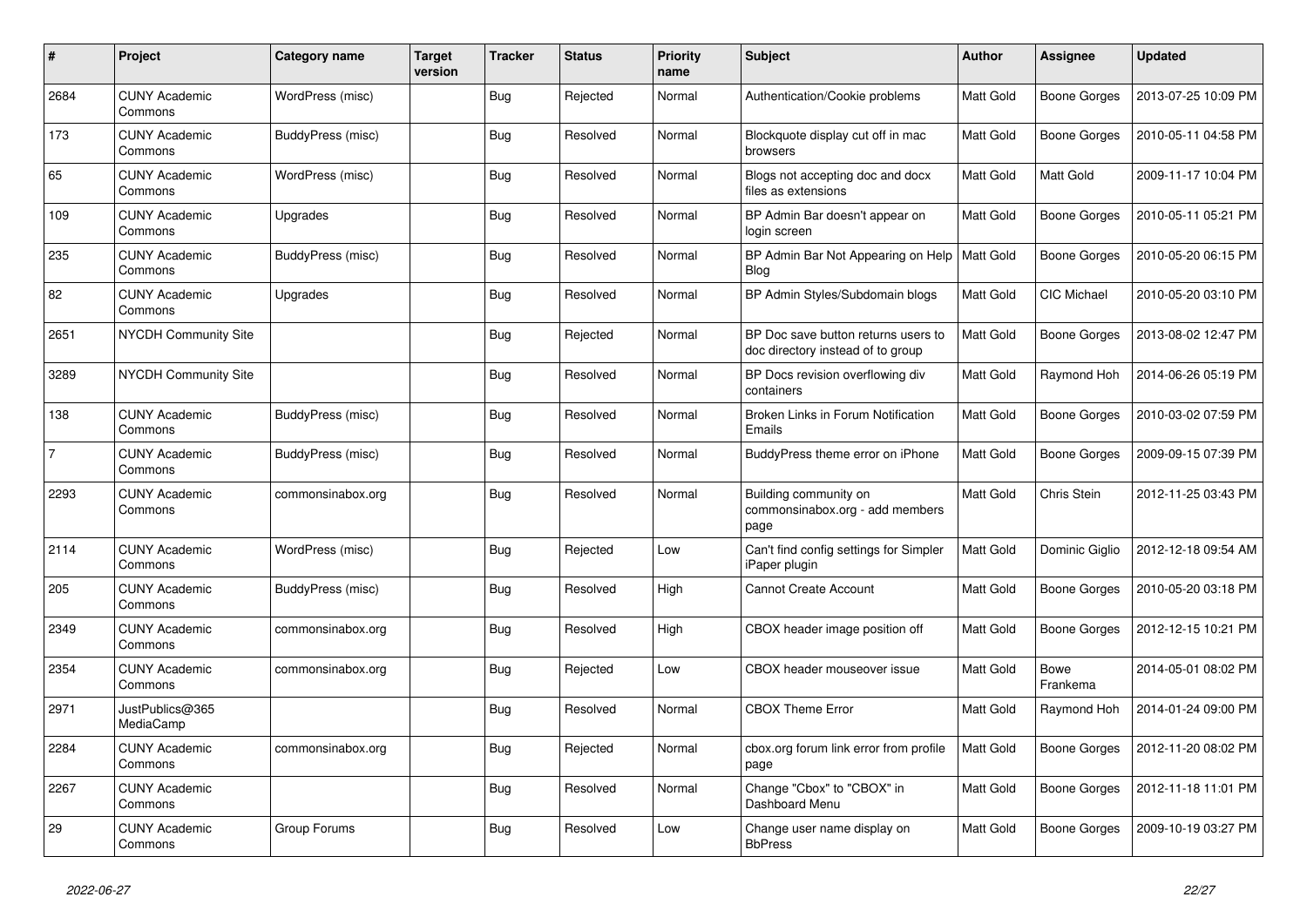| #     | Project                         | <b>Category name</b> | <b>Target</b><br>version | <b>Tracker</b> | <b>Status</b> | <b>Priority</b><br>name | Subject                                               | Author           | <b>Assignee</b>     | <b>Updated</b>      |
|-------|---------------------------------|----------------------|--------------------------|----------------|---------------|-------------------------|-------------------------------------------------------|------------------|---------------------|---------------------|
| 147   | <b>CUNY Academic</b><br>Commons | Group Forums         |                          | <b>Bug</b>     | Resolved      | Normal                  | <b>Character Limit on Forum Post Titles</b>           | Matt Gold        | <b>Boone Gorges</b> | 2009-12-22 10:38 PM |
| 91    | <b>CUNY Academic</b><br>Commons | Upgrades             |                          | <b>Bug</b>     | Resolved      | Normal                  | <b>Check Plugin Styling</b>                           | Matt Gold        | Chris Stein         | 2010-05-11 05:02 PM |
| 98    | <b>CUNY Academic</b><br>Commons | Wiki                 |                          | <b>Bug</b>     | Resolved      | High                    | CICDev Authentication request on<br>wiki              | Matt Gold        | Lucas Thurston      | 2009-12-03 11:45 AM |
| 174   | <b>CUNY Academic</b><br>Commons | BuddyPress (misc)    |                          | Bug            | Resolved      | Normal                  | College names no longer active links<br>on profiles   | Matt Gold        | <b>Boone Gorges</b> | 2010-05-11 05:00 PM |
| 116   | <b>CUNY Academic</b><br>Commons | Upgrades             |                          | <b>Bug</b>     | Resolved      | Low                     | Comment Out Popular Listing of<br>Members on Homepage | Matt Gold        | <b>Boone Gorges</b> | 2009-12-09 12:51 PM |
| 12341 | <b>CUNY Academic</b><br>Commons |                      |                          | <b>Bug</b>     | Abandoned     | High                    | Commons down                                          | Matt Gold        |                     | 2020-02-11 10:45 AM |
| 2892  | <b>CUNY Academic</b><br>Commons | BuddyPress (misc)    |                          | <b>Bug</b>     | Rejected      | High                    | Commons homepage - blog column                        | Matt Gold        | <b>Boone Gorges</b> | 2013-11-14 01:00 PM |
| 7689  | <b>CUNY Academic</b><br>Commons |                      |                          | <b>Bug</b>     | Duplicate     | Immediate               | Commons in Blank State                                | Matt Gold        | <b>Boone Gorges</b> | 2017-02-15 10:19 PM |
| 8161  | <b>CUNY Academic</b><br>Commons |                      |                          | Bug            | Rejected      | Normal                  | Contact form info sent to Commons<br>email            | Matt Gold        | <b>Boone Gorges</b> | 2017-05-21 10:52 PM |
| 3152  | <b>CUNY Academic</b><br>Commons | WordPress (misc)     |                          | <b>Bug</b>     | Rejected      | Normal                  | Cookie/Session weirdness                              | Matt Gold        | <b>Boone Gorges</b> | 2014-04-27 02:41 PM |
| 561   | <b>CUNY Academic</b><br>Commons | BuddyPress (misc)    |                          | <b>Bug</b>     | Resolved      | Normal                  | Copyright Violation                                   | Matt Gold        | Matt Gold           | 2011-02-05 03:10 PM |
| 81    | <b>CUNY Academic</b><br>Commons | Upgrades             |                          | <b>Bug</b>     | Resolved      | Normal                  | Create a blog template                                | <b>Matt Gold</b> | CIC Michael         | 2009-12-02 08:17 PM |
| 2770  | <b>CUNY Academic</b><br>Commons | WordPress (misc)     |                          | <b>Bug</b>     | Resolved      | Normal                  | Create Access to Network Admin<br>from new Admin Bar  | Matt Gold        | <b>Boone Gorges</b> | 2013-09-10 12:31 PM |
| 12335 | <b>CUNY Academic</b><br>Commons | cuny.is              |                          | <b>Bug</b>     | Rejected      | Normal                  | cuny.is issue                                         | Matt Gold        | <b>Boone Gorges</b> | 2020-01-30 12:47 AM |
| 9242  | <b>NYCDH Community Site</b>     |                      |                          | <b>Bug</b>     | Resolved      | Normal                  | Default subscription to NYCDH<br>Announcements group  | Matt Gold        | Raymond Hoh         | 2018-02-22 12:47 PM |
| 556   | <b>CUNY Academic</b><br>Commons | WordPress (misc)     |                          | <b>Bug</b>     | Resolved      | Normal                  | Default Theme Broken after Upgrade                    | Matt Gold        | Matt Gold           | 2011-02-05 09:44 AM |
| 2266  | <b>CUNY Academic</b><br>Commons | commonsinabox.org    |                          | Bug            | Resolved      | Normal                  | Demo slider                                           | Matt Gold        | <b>Boone Gorges</b> | 2012-11-18 11:26 PM |
| 49    | <b>CUNY Academic</b><br>Commons |                      |                          | <b>Bug</b>     | Resolved      | High                    | Development Site Showing Up in<br>Google Results      | Matt Gold        | Zach Davis          | 2009-10-20 06:23 PM |
| 10325 | NYCDH Community Site            |                      |                          | <b>Bug</b>     | Resolved      | Normal                  | Digest email formatting                               | Matt Gold        | Raymond Hoh         | 2018-09-14 09:34 PM |
| 134   | <b>CUNY Academic</b><br>Commons | BuddyPress (misc)    |                          | Bug            | Resolved      | Low                     | Div Overflow Issue on Mail Interface                  | Matt Gold        | <b>Boone Gorges</b> | 2009-12-13 06:28 PM |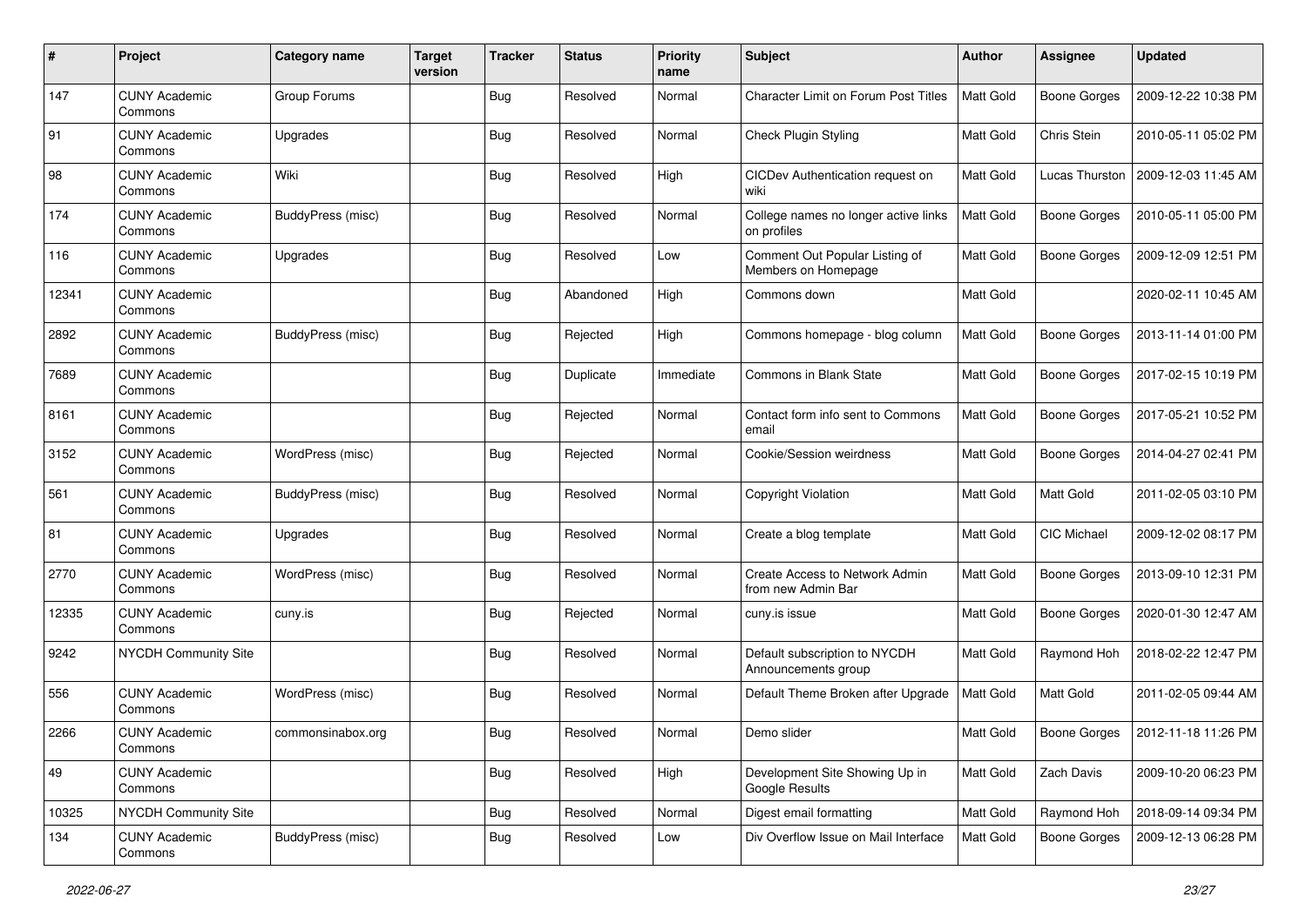| #     | Project                         | Category name              | <b>Target</b><br>version | <b>Tracker</b> | <b>Status</b> | <b>Priority</b><br>name | <b>Subject</b>                                                      | <b>Author</b> | Assignee            | <b>Updated</b>      |
|-------|---------------------------------|----------------------------|--------------------------|----------------|---------------|-------------------------|---------------------------------------------------------------------|---------------|---------------------|---------------------|
| 89    | <b>CUNY Academic</b><br>Commons | Upgrades                   |                          | Bug            | Resolved      | Normal                  | Document Core Changes                                               | Matt Gold     | <b>Boone Gorges</b> | 2010-05-11 04:41 PM |
| 4155  | <b>CUNY Academic</b><br>Commons | Group Forums               |                          | Bug            | Duplicate     | Normal                  | Don't see forum search                                              | Matt Gold     | Boone Gorges        | 2015-06-16 12:32 PM |
| 2827  | <b>CUNY Academic</b><br>Commons | BuddyPress (misc)          |                          | <b>Bug</b>     | Duplicate     | Normal                  | Double email notification                                           | Matt Gold     | Raymond Hoh         | 2013-10-11 01:53 PM |
| 2045  | <b>CUNY Academic</b><br>Commons | BuddyPress (misc)          |                          | Bug            | Duplicate     | Normal                  | Double Post/RBE Notification                                        | Matt Gold     | Boone Gorges        | 2012-08-15 08:53 AM |
| 9076  | <b>NYCDH Community Site</b>     |                            |                          | Bug            | Resolved      | Normal                  | Email group subscription reset<br>erroneously                       | Matt Gold     | Raymond Hoh         | 2018-09-25 09:52 AM |
| 149   | <b>CUNY Academic</b><br>Commons | BuddyPress (misc)          |                          | <b>Bug</b>     | Resolved      | Normal                  | Email Notifications and TinyMCE                                     | Matt Gold     | Boone Gorges        | 2010-01-08 09:33 PM |
| 9095  | <b>CUNY Academic</b><br>Commons | <b>Email Notifications</b> |                          | <b>Bug</b>     | Rejected      | Normal                  | Email notifications of events may not<br>be going out               | Matt Gold     | Raymond Hoh         | 2018-01-19 04:58 PM |
| 450   | <b>CUNY Academic</b><br>Commons | BuddyPress (misc)          |                          | Bug            | Duplicate     | Normal                  | Email Notifications Summary vs. Full<br>Posts                       | Matt Gold     | <b>Boone Gorges</b> | 2010-12-08 07:30 AM |
| 247   | <b>CUNY Academic</b><br>Commons | BuddyPress (misc)          |                          | Bug            | Resolved      | Normal                  | Email problem on signup                                             | Matt Gold     | Boone Gorges        | 2010-05-18 03:09 PM |
| 14199 | <b>CUNY Academic</b><br>Commons | <b>Email Notifications</b> |                          | <b>Bug</b>     | Resolved      | Normal                  | Email replies delayed                                               | Matt Gold     | Raymond Hoh         | 2021-03-24 12:17 PM |
| 7448  | <b>NYCDH Community Site</b>     |                            |                          | <b>Bug</b>     | Duplicate     | Normal                  | Email subscription changed                                          | Matt Gold     | Raymond Hoh         | 2018-02-21 07:20 PM |
| 241   | <b>CUNY Academic</b><br>Commons | BuddyPress (misc)          |                          | Bug            | Resolved      | Normal                  | <b>Emailed Group Activity Updates</b><br>Contain Escape Characters  | Matt Gold     | Boone Gorges        | 2010-08-25 01:30 PM |
| 4763  | <b>NYCDH Community Site</b>     |                            |                          | <b>Bug</b>     | Resolved      | Normal                  | Embedded HTML link doesn't appear<br>in email notification          | Matt Gold     | Raymond Hoh         | 2015-10-10 10:11 AM |
| 5939  | <b>NYCDH Community Site</b>     |                            |                          | Bug            | Resolved      | Normal                  | Embedded link doesn't come through<br>CBOX/NYCDH email notification | Matt Gold     | Raymond Hoh         | 2018-02-21 07:16 PM |
| 204   | <b>CUNY Academic</b><br>Commons | BuddyPress (misc)          |                          | Bug            | Resolved      | Normal                  | Embiggen list of my groups                                          | Matt Gold     | <b>Boone Gorges</b> | 2010-05-11 05:13 PM |
| 5530  | <b>NYCDH Community Site</b>     |                            |                          | Bug            | Resolved      | Normal                  | Error updating plugin                                               | Matt Gold     | Raymond Hoh         | 2018-02-21 07:16 PM |
| 452   | <b>CUNY Academic</b><br>Commons | WordPress (misc)           |                          | <b>Bug</b>     | Rejected      | Low                     | Errors on Plugin Activation                                         | Matt Gold     | <b>Boone Gorges</b> | 2012-07-12 04:25 PM |
| 4662  | <b>CUNY Academic</b><br>Commons | Events                     |                          | Bug            | Resolved      | Normal                  | Events ICS download not working                                     | Matt Gold     | Raymond Hoh         | 2015-09-23 05:37 PM |
| 80    | <b>CUNY Academic</b><br>Commons | Upgrades                   |                          | <b>Bug</b>     | Resolved      | Normal                  | Extra Wrap Element on Home Page<br>Groups Loader                    | Matt Gold     | <b>CIC Michael</b>  | 2009-12-03 04:23 PM |
| 162   | <b>CUNY Academic</b><br>Commons | WordPress (misc)           |                          | <b>Bug</b>     | Resolved      | Normal                  | File Size Error on Upload                                           | Matt Gold     |                     | 2010-03-22 03:49 PM |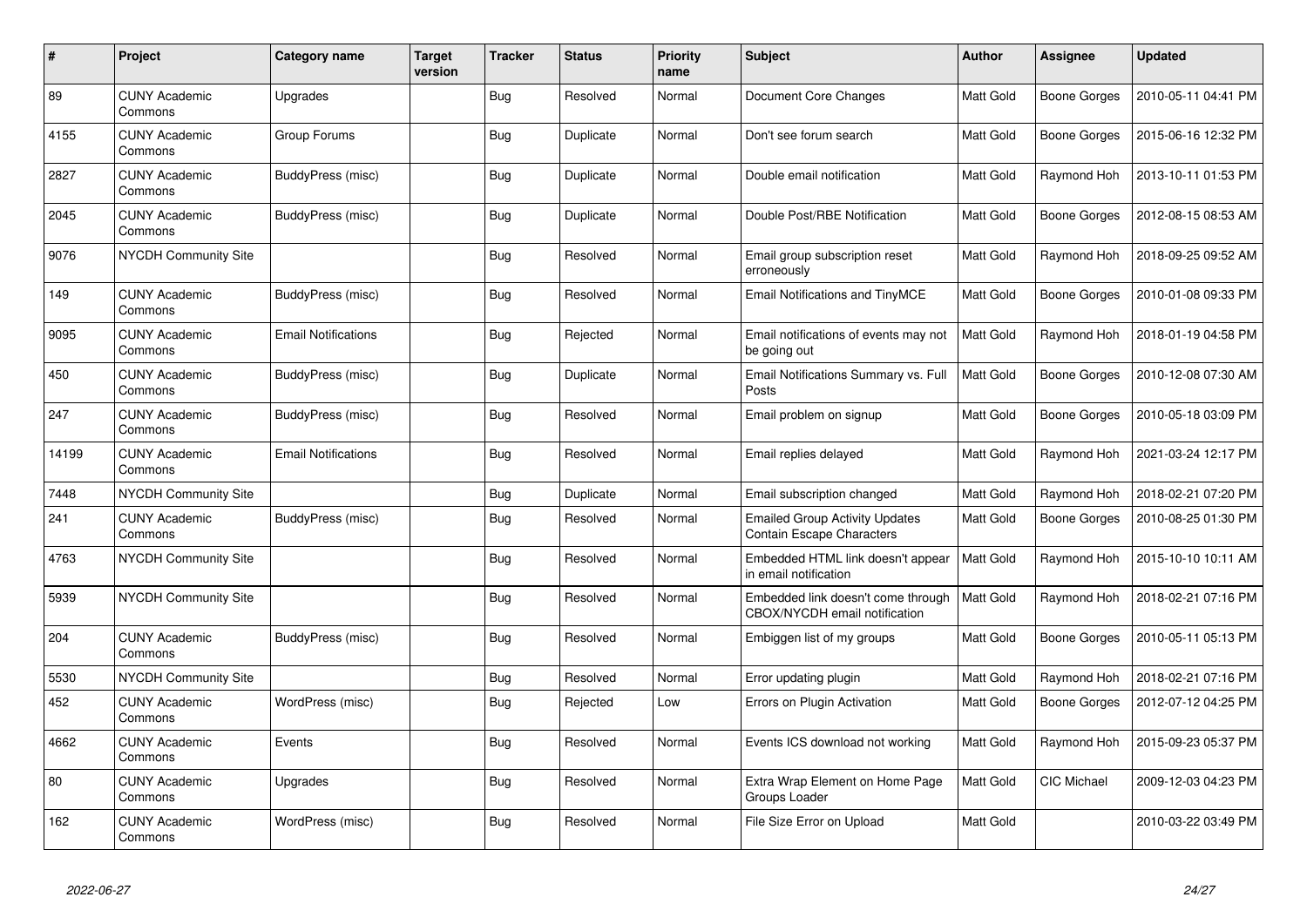| #     | Project                         | <b>Category name</b> | <b>Target</b><br>version | <b>Tracker</b> | <b>Status</b> | <b>Priority</b><br>name | Subject                                                           | <b>Author</b> | <b>Assignee</b>     | <b>Updated</b>      |
|-------|---------------------------------|----------------------|--------------------------|----------------|---------------|-------------------------|-------------------------------------------------------------------|---------------|---------------------|---------------------|
| 14737 | <b>CUNY Academic</b><br>Commons |                      |                          | <b>Bug</b>     | Duplicate     | Normal                  | Final step of group/site clone reloads<br>page                    | Matt Gold     | <b>Boone Gorges</b> | 2021-08-31 11:41 AM |
| 455   | <b>CUNY Academic</b><br>Commons | WordPress (misc)     |                          | Bug            | Resolved      | High                    | Fix errors caused by More Privacy<br><b>Options Disabling</b>     | Matt Gold     | Boone Gorges        | 2010-12-08 10:47 PM |
| 86    | <b>CUNY Academic</b><br>Commons | Upgrades             |                          | <b>Bug</b>     | Resolved      | Normal                  | Fix width of feed column on news<br>page                          | Matt Gold     | Boone Gorges        | 2009-12-09 12:26 PM |
| 3429  | NYCDH Community Site            |                      |                          | <b>Bug</b>     | Resolved      | Normal                  | Forum Attachments not working                                     | Matt Gold     | Raymond Hoh         | 2014-09-01 04:04 PM |
| 2584  | NYCDH Community Site            |                      |                          | <b>Bug</b>     | Resolved      | Normal                  | Forum disabled                                                    | Matt Gold     | Raymond Hoh         | 2013-06-13 01:46 PM |
| 172   | <b>CUNY Academic</b><br>Commons | BuddyPress (misc)    |                          | <b>Bug</b>     | Resolved      | Normal                  | Forum Notifications not working                                   | Matt Gold     |                     | 2010-03-04 07:28 AM |
| 71    | <b>CUNY Academic</b><br>Commons | Group Forums         |                          | Bug            | Resolved      | Urgent                  | Forum of Private Group Not Hidden                                 | Matt Gold     | Boone Gorges        | 2009-11-24 10:15 PM |
| 8582  | <b>NYCDH Community Site</b>     |                      |                          | <b>Bug</b>     | Resolved      | High                    | Forum post doesn't work                                           | Matt Gold     | Raymond Hoh         | 2018-02-21 07:13 PM |
| 239   | <b>CUNY Academic</b><br>Commons | BuddyPress (misc)    |                          | <b>Bug</b>     | Resolved      | Normal                  | Forum Post Error                                                  | Matt Gold     | Boone Gorges        | 2010-05-12 11:48 AM |
| 5738  | <b>CUNY Academic</b><br>Commons | Group Forums         |                          | Bug            | Rejected      | Normal                  | Forum post list formatting didn't come<br>through                 | Matt Gold     | Boone Gorges        | 2016-07-02 01:09 PM |
| 5447  | <b>NYCDH Community Site</b>     |                      |                          | <b>Bug</b>     | Resolved      | Normal                  | Forum post notification doesn't note<br>presence of an attachment | Matt Gold     | Raymond Hoh         | 2016-04-15 12:19 PM |
| 2582  | <b>NYCDH Community Site</b>     |                      |                          | <b>Bug</b>     | Rejected      | High                    | Forum posting/notification problem                                | Matt Gold     | Raymond Hoh         | 2013-05-20 09:16 PM |
| 8121  | <b>CUNY Academic</b><br>Commons | Group Forums         |                          | <b>Bug</b>     | Rejected      | Normal                  | Forum reply oddities -- RBE/Hidden<br>replies                     | Matt Gold     | Raymond Hoh         | 2017-05-10 01:39 PM |
| 104   | <b>CUNY Academic</b><br>Commons | Upgrades             |                          | <b>Bug</b>     | Resolved      | Low                     | Forum Tag Cloud Problems                                          | Matt Gold     | Boone Gorges        | 2010-05-11 04:32 PM |
| 2979  | <b>CUNY Academic</b><br>Commons | BuddyPress (misc)    |                          | <b>Bug</b>     | Resolved      | Normal                  | Frame error in Invite Anyone                                      | Matt Gold     | Boone Gorges        | 2014-01-29 03:53 PM |
| 143   | <b>CUNY Academic</b><br>Commons | BuddyPress (misc)    |                          | <b>Bug</b>     | Resolved      | Normal                  | Friendship Acceptance Error<br>Message                            | Matt Gold     | Boone Gorges        | 2010-05-11 04:44 PM |
| 2295  | <b>CUNY Academic</b><br>Commons | commonsinabox.org    |                          | <b>Bug</b>     | Rejected      | Normal                  | Glitch in CBOX Logo                                               | Matt Gold     | Boone Gorges        | 2012-12-11 01:08 AM |
| 192   | <b>CUNY Academic</b><br>Commons | WordPress (misc)     |                          | <b>Bug</b>     | Rejected      | Normal                  | Google Custom Search on Blogs                                     | Matt Gold     | Chris Stein         | 2014-05-01 09:18 AM |
| 2815  | <b>NYCDH Community Site</b>     |                      |                          | <b>Bug</b>     | Resolved      | Normal                  | Group Activity dates don't match<br>latest activity               | Matt Gold     | Raymond Hoh         | 2013-10-14 11:40 PM |
| 88    | <b>CUNY Academic</b><br>Commons | Upgrades             |                          | <b>Bug</b>     | Resolved      | Normal                  | <b>Group Admin Screens</b>                                        | Matt Gold     | <b>CIC Michael</b>  | 2009-12-03 08:20 PM |
| 13913 | <b>CUNY Academic</b><br>Commons | Groups (misc)        |                          | <b>Bug</b>     | Rejected      | Normal                  | Group Avatar lost after group creation   Matt Gold<br>process     |               | <b>Boone Gorges</b> | 2021-02-23 10:45 AM |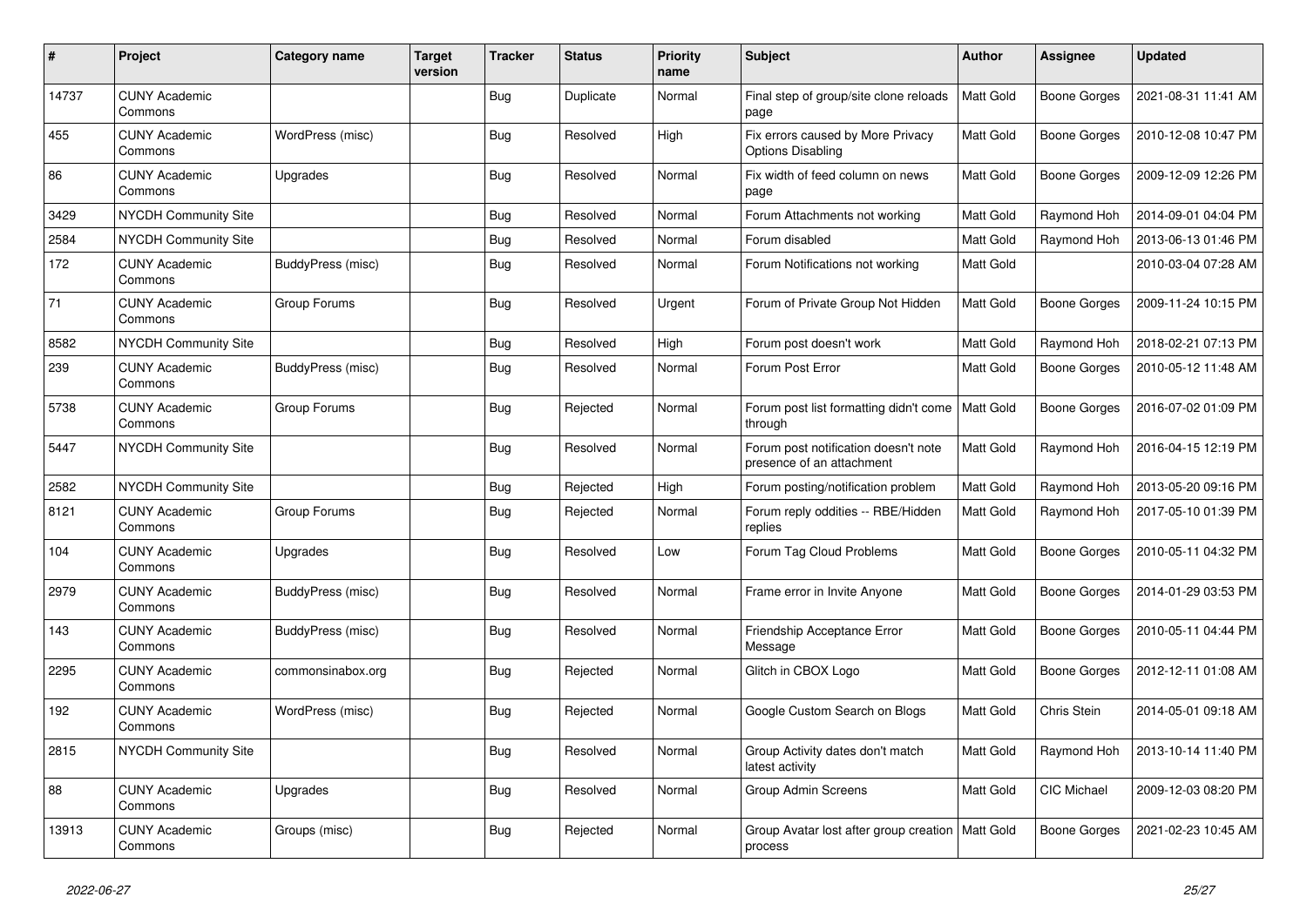| #     | Project                         | Category name              | <b>Target</b><br>version | <b>Tracker</b> | <b>Status</b> | <b>Priority</b><br>name | <b>Subject</b>                                                                                  | Author    | Assignee            | <b>Updated</b>      |
|-------|---------------------------------|----------------------------|--------------------------|----------------|---------------|-------------------------|-------------------------------------------------------------------------------------------------|-----------|---------------------|---------------------|
| 726   | <b>CUNY Academic</b><br>Commons | <b>Group Files</b>         |                          | <b>Bug</b>     | Rejected      | Normal                  | Group Docs - New Doc Deletion<br>Notifications?                                                 | Matt Gold | Matt Gold           | 2014-05-01 09:42 AM |
| 4640  | <b>CUNY Academic</b><br>Commons |                            |                          | Bug            | Resolved      | Normal                  | Group forum problem                                                                             | Matt Gold | Boone Gorges        | 2015-09-21 03:44 PM |
| 11456 | <b>NYCDH Community Site</b>     |                            |                          | <b>Bug</b>     | Resolved      | Normal                  | Group has no admins                                                                             | Matt Gold | Raymond Hoh         | 2019-06-01 04:24 PM |
| 3342  | <b>CUNY Academic</b><br>Commons | <b>Email Notifications</b> |                          | <b>Bug</b>     | Duplicate     | Normal                  | Group Invitation Email Links<br>Incorrect/Non-Working                                           | Matt Gold | Boone Gorges        | 2015-04-01 09:04 PM |
| 3307  | <b>CUNY Academic</b><br>Commons | Group Invitations          |                          | <b>Bug</b>     | Rejected      | Normal                  | Group Invites Sent before clicking<br>"send invites"                                            | Matt Gold | <b>Boone Gorges</b> | 2014-07-14 11:09 AM |
| 187   | <b>CUNY Academic</b><br>Commons | BuddyPress (misc)          |                          | <b>Bug</b>     | Resolved      | Normal                  | Group Member unable to be<br>promoted to admin status                                           | Matt Gold | Boone Gorges        | 2010-04-02 09:26 PM |
| 25    | <b>CUNY Academic</b><br>Commons | Group Forums               |                          | Bug            | Resolved      | Low                     | Group Page "Active Forum Topics"<br>not displaying                                              | Matt Gold | Boone Gorges        | 2009-09-28 05:25 PM |
| 3642  | <b>CUNY Academic</b><br>Commons |                            |                          | Bug            | Rejected      | Normal                  | Group search hanging                                                                            | Matt Gold | Boone Gorges        | 2014-11-10 12:50 PM |
| 3286  | <b>NYCDH Community Site</b>     |                            |                          | Bug            | Resolved      | Normal                  | Have BP Docs take on Access<br>Defaults of group                                                | Matt Gold | Raymond Hoh         | 2018-02-21 07:23 PM |
| 1467  | <b>CUNY Academic</b><br>Commons | Upgrades                   |                          | Bug            | Rejected      | Normal                  | Have UserVoice Show "Report a<br>Bug" on pop-up                                                 | Matt Gold | <b>Boone Gorges</b> | 2012-08-01 03:37 PM |
| 8239  | <b>CUNY Academic</b><br>Commons |                            |                          | Bug            | Duplicate     | Normal                  | Help page should have an email<br>address on it                                                 | Matt Gold | Paige Dupont        | 2017-10-11 11:28 AM |
| 101   | <b>CUNY Academic</b><br>Commons | Upgrades                   |                          | Bug            | Resolved      | Normal                  | <b>Help Pages</b>                                                                               | Matt Gold | Matt Gold           | 2009-12-08 07:34 PM |
| 30    | <b>CUNY Academic</b><br>Commons | BuddyPress (misc)          |                          | Bug            | Resolved      | Normal                  | Hidden Forum Activity Showing up in<br>News Feed                                                | Matt Gold | Boone Gorges        | 2009-09-30 02:51 PM |
| 220   | <b>CUNY Academic</b><br>Commons | BuddyPress (misc)          |                          | Bug            | Resolved      | High                    | Hidden Groups showing up in<br>homepage group listing                                           | Matt Gold | Boone Gorges        | 2010-05-07 10:30 AM |
| 2596  | <b>CUNY Academic</b><br>Commons | BuddyPress (misc)          |                          | <b>Bug</b>     | Rejected      | Normal                  | Homepage Recent blog posts widget<br>display                                                    | Matt Gold | Boone Gorges        | 2013-05-23 10:50 PM |
| 3165  | <b>CUNY Academic</b><br>Commons | <b>Email Notifications</b> |                          | Bug            | Rejected      | Normal                  | HTML notification of post with<br>attachments didn't include mention<br>of/links to attachments | Matt Gold | Boone Gorges        | 2015-03-21 09:05 PM |
| 152   | <b>CUNY Academic</b><br>Commons | BuddyPress (misc)          |                          | Bug            | Resolved      | Normal                  | HTML Tags Added to Email<br><b>Notifications</b>                                                | Matt Gold | Boone Gorges        | 2010-05-11 04:52 PM |
| 12433 | NYCDH Community Site            |                            |                          | <b>Bug</b>     | Resolved      | Normal                  | hyperlinks not accepted in forum post                                                           | Matt Gold | Raymond Hoh         | 2020-11-23 08:42 PM |
| 79    | <b>CUNY Academic</b><br>Commons | Upgrades                   |                          | <b>Bug</b>     | Rejected      | Low                     | <b>IE6 Compatibility</b>                                                                        | Matt Gold | <b>CIC Michael</b>  | 2014-05-01 09:14 AM |
| 5742  | <b>NYCDH Community Site</b>     |                            |                          | Bug            | Resolved      | Normal                  | images in slideshow not working                                                                 | Matt Gold | Raymond Hoh         | 2016-07-20 07:24 PM |